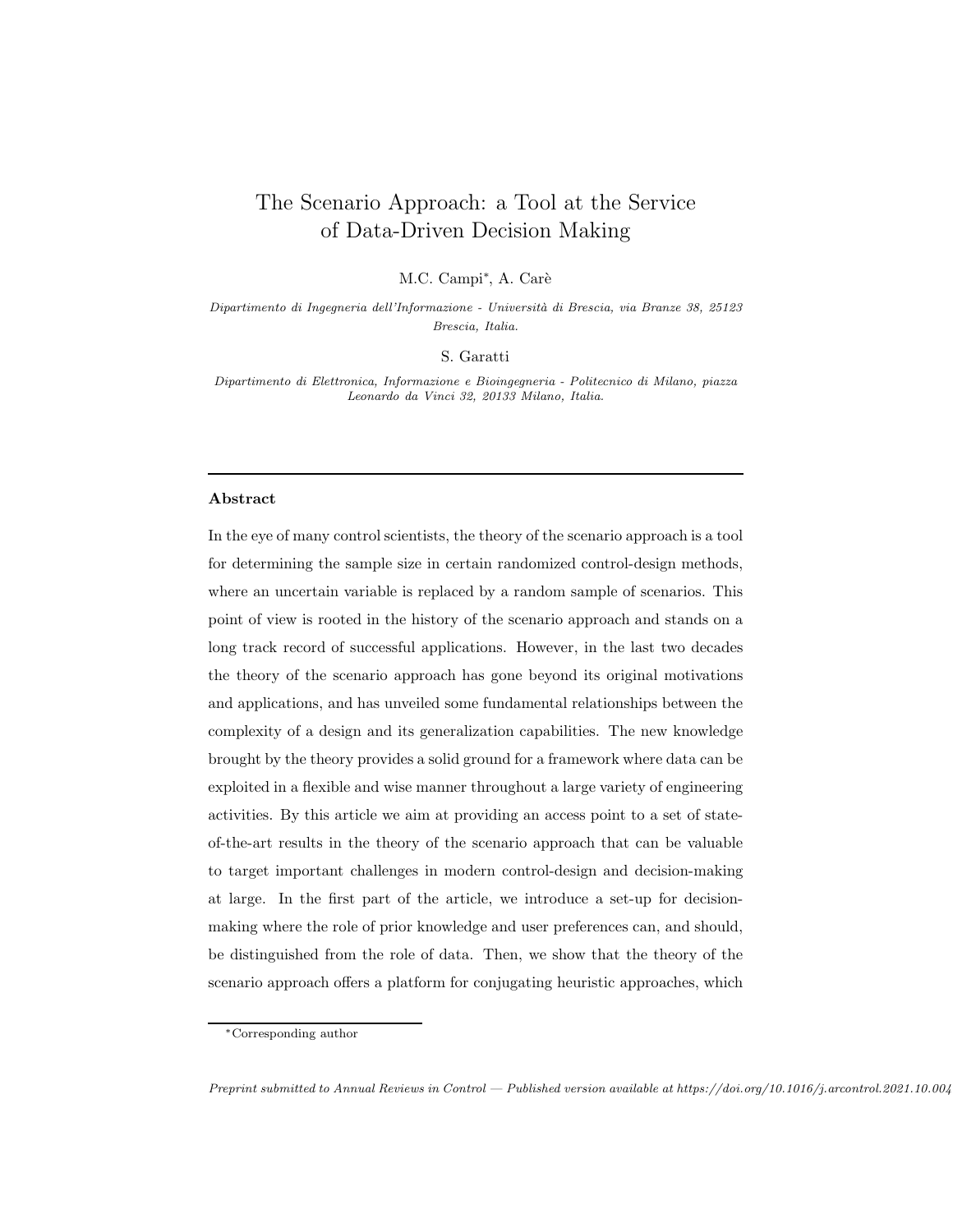in complex contexts are unavoidably based on incomplete and possibly imprecise information, with a solid theory for certifying the validity of the output of the decision process.

Keywords: data-driven methods, scenario approach, control, generalization.

## 1. Introduction

#### 1.1. The era of data

Opportunities and challenges intertwine in the era of data. On the one hand, pervasive networks of smart sensors collect, process and store measurements in extremely fast, reliable and cheap ways. On the other hand, control scientists are haunted by the question of how one can take advantage of the increasing availability of data, either to improve existing control systems or to bring order to newly born systems of systems.

The weaving of opportunities with old and new challenges is apparent in many fields; we mention below but a few, in full awareness that many others could have deserved to be included in the list.

- Automotive systems control. The availability and smart processing of real-time traffic measurements has made it possible to deploy automatic and effective coordinated ramp metering strategies for freeways, [Papageorgiou & Papamichail \(2014](#page-56-0)); [Seo et al. \(2017](#page-58-0)). Complex systems of systems arise not only from the conscious striving to go beyond ordinary solutions at the frontier of automotive technology (e.g., in the control of autonomous vehicles and of the systems arising from their interconnection [Guanetti et al. \(2018](#page-53-0))), but also as technology-driven side-effects: for example, it has become urgent to deal with the disrupting effects of having many (ordinary) human drivers in (ordinary) cars, all relying simultaneously on the same (ordinary) mapping and route planning software, [Macfarlane \(2019\)](#page-55-0).
- Power generation and dispatchment. At the dawn of the Second Industrial Revolution, connecting steam turbines to dynamos made large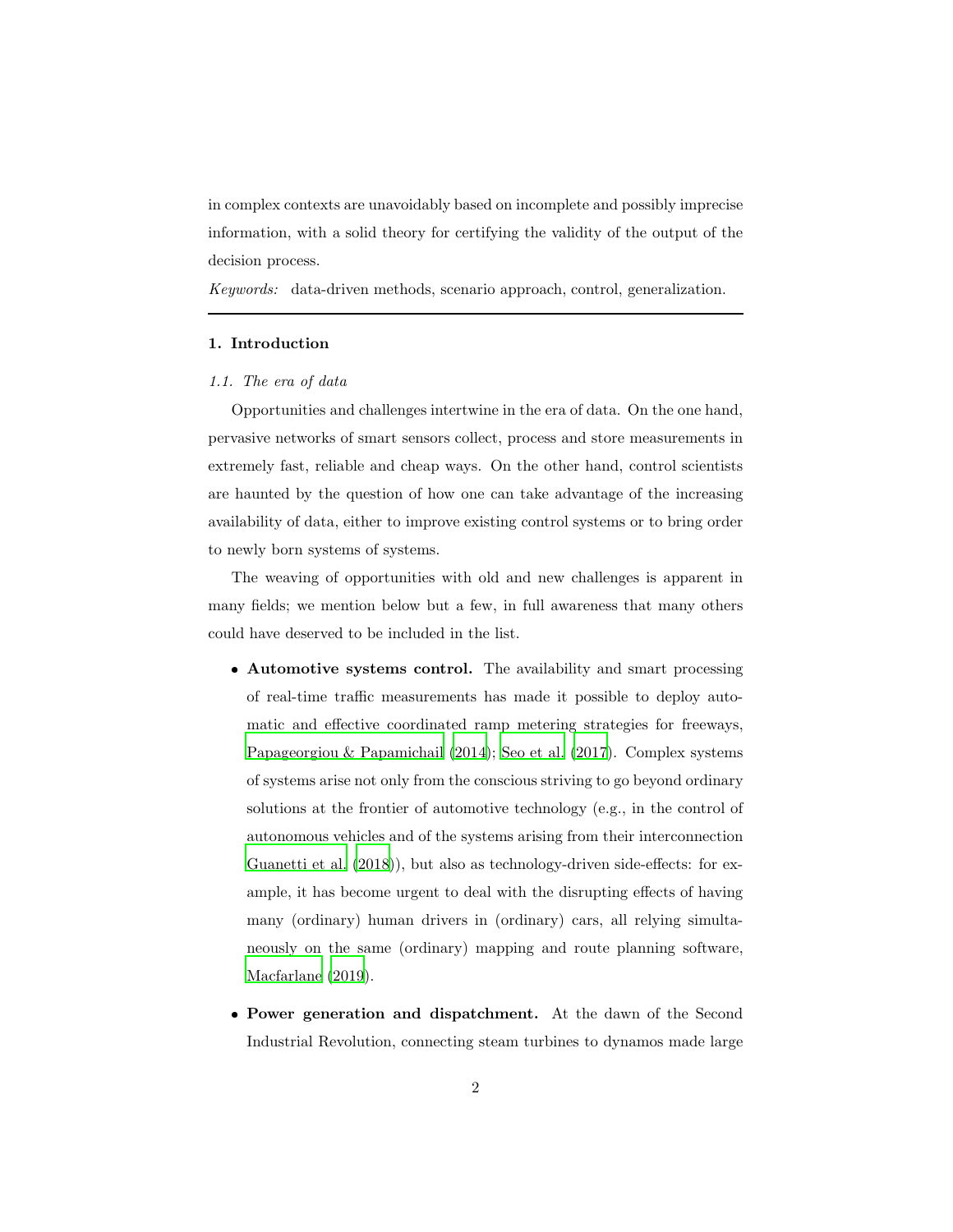scale power generation possible. Since then, energy has been generated and rationally distributed by leveraging well-understood physical laws, but the increasing penetration of renewable energy poses new and significant challenges to the planning and operation of modern power grids. In particular, power generation now depends on uncertain, hardly predictable, phenomena, ranging from weather conditions to individual and social human behaviors. The underpinning for modern decisions and control schemes in this field has necessarily to include, besides physics, economic and social sciences, as well as conceptual tools to integrate historical and real-time data in the decision process, [Li et al. \(2020\)](#page-55-1).

- Real-time control of biological systems. Feedback, as a mechanism to ensure homoeostasis, has long been recognized as a central feature of life, [Cannon \(1939](#page-50-0)); Hoagland  $\&$  Dodson (1995), and control scientists have been increasingly at work to design feedback loops to re-establish homoeostasis in medical patients. A remarkable example is the development of an artificial pancreas for keeping blood glucose into a healthy range. While the first closed-loop algorithms computed insulin infusion rates with poor information about the process to be controlled, modern control algorithms aim at combining a better understanding of the glucose metabolism with a refined exploitation of historical and real-time data. An account of this evolution can be found in [Quiroz \(2019\)](#page-57-0), where one of the main future challenges in the design of glucose control algorithms is identified as the ability to address the large diversity of metabolic conditions that a diabetic patient can face in his/her daily life.
- Medical computer-aided diagnosis. A wise combination of domain knowledge, which remains fundamental to direct design efforts, and of data availability has fostered major progresses in medical computer-aided diagnosis. We just recall here the case of the automated classification of images of skin lesions as benign or malignant, which might soon become a widely available tool at the disposal of smartphone customer users, see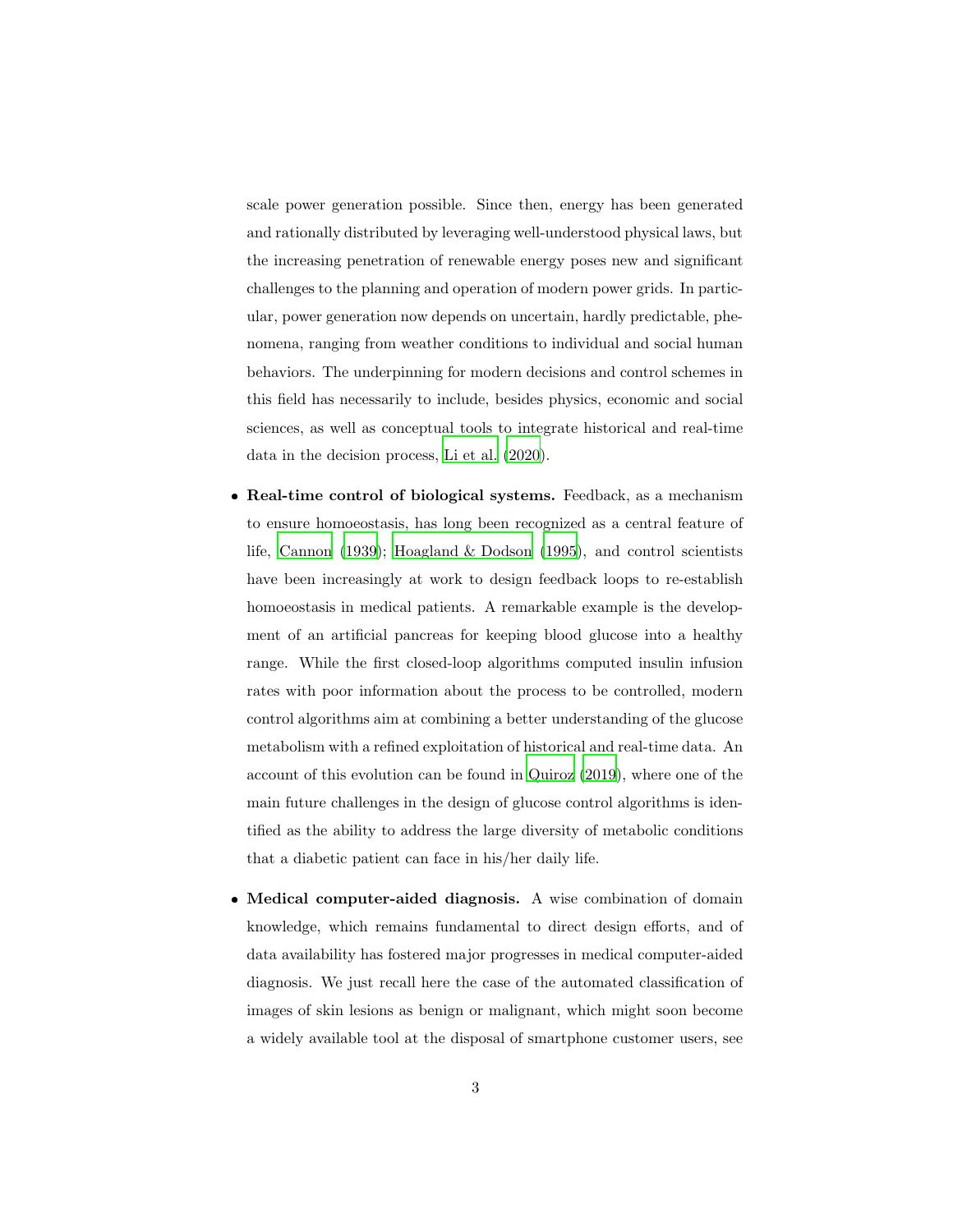[Esteva et al. \(2017\)](#page-52-0).

• Machine-Learning-in-the-loop technologies. Traditionally, an automatic classifier returns a result to a human being who is then responsible to make an informed decision (in the skin lesions example, this human being is a medical doctor or directly the patient). More and more often, however, classification algorithms, or other machine learning algorithms that are trained on data in a black-box manner, can be found in automated control loops, where they play the role of soft sensors, similarly to traditional state estimators. Examples range again from automotive systems (where classifiers are used inter alia for obstacle detection and avoidance, [Gruyer et al. \(2017\)](#page-53-1); [Devi et al. \(2020\)](#page-51-0)) to medical applications such as the artificial pancreas, [Cappon et al. \(2019](#page-50-1)). The more black-box learning algorithms enter safety-critical decision loops, the more urgent the need for a solid, scientific understanding of their limits and potentials.

Overall, it is clear that the increasing availability of computational power and of distributed large-scale optimization techniques enables the deployment of innovative data-driven decisions and control schemes, but it is also clear that this extraordinary potential cannot be fully expressed until it gets backed by a solid theoretical understanding.

#### 1.2. Indirect vs. direct methods

In traditional model-based control, the "driving power" of data is often employed by engineers in the modeling of the reality to be controlled. In a typical workflow, first principles dictate the model class into which a reasonable representative of the reality should be sought, and experimental data are used to find the best parameter values to be plugged into the model equations. At the end of this modeling effort, the engineer has obtained a model that describes with a sufficient accuracy the way in which reality is expected to behave in response to various signals. At the final stage of the workflow, the engineer is called to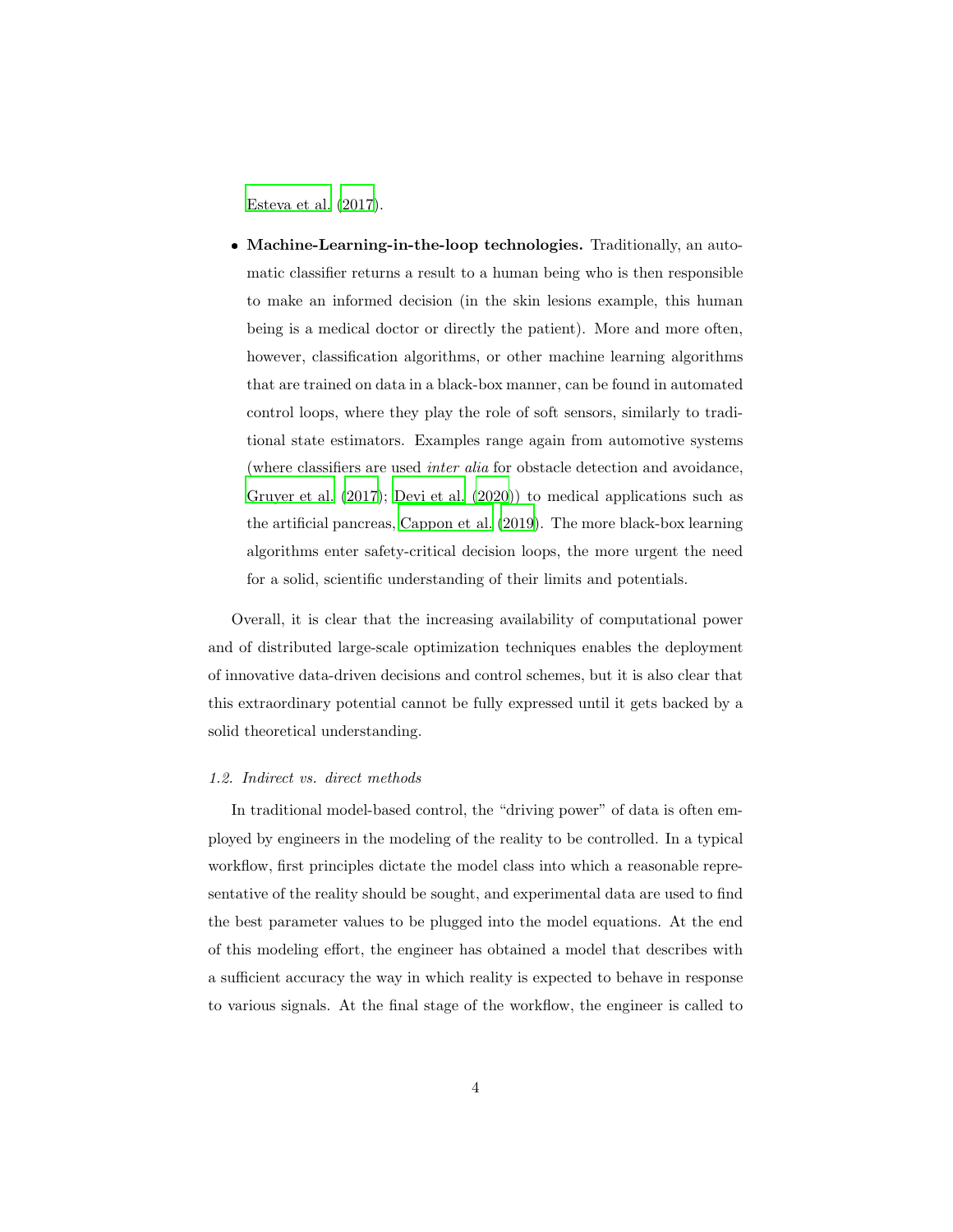use the model to make decisions, set-up policies and control mechanisms so as to optimize the objective values. This is what is called an indirect approach.

The increasing intricacy of many modern problems challenges this traditional design workflow: in fact, the input-output behavior of many modern systems is hardly captured by the class of models that can be found in the traditional system modeling toolboxes. Even in those lucky cases where, in the eyes of the data-analyst, available models look like acceptable descriptors of the reality, it is often the case that, in the hands of the control engineer, they lead to unsatisfactory control performances. The reason is that the metric according to which a model is said to capture "well" the hidden nature of the complex system is usually not tailored to the needs of the control engineer, whose goal is optimizing specific objective functions. This explains why the recent history of feedback control has witnessed a surge of the so-called direct methods (see e.g. Åström & Hägglund (1995); [Safonov & Tsao \(1995\)](#page-58-1); [Hjalmarsson et al.](#page-54-1) [\(1998\)](#page-54-1); [Guardabassi & Savaresi \(2000](#page-54-2)); Gerencsér et al. (2002); [Hjalmarsson](#page-54-3) [\(2002\)](#page-54-3); [Campi et al. \(2002](#page-50-2)); [Van Heusden et al. \(2011](#page-59-0)); [Bazanella](#page-48-1) et al. [\(2011\)](#page-48-1); [Moore \(2012\)](#page-55-2); [Hou & Wang \(2013\)](#page-54-4); [Formentin et al. \(2014\)](#page-52-1); [Hori et al. \(2016\)](#page-54-5); [Sutter et al. \(2017\)](#page-58-2); [Karimi & Kammer \(2017\)](#page-54-6); [Apkarian & Noll \(2018\)](#page-48-2); [Novara & Milanese](#page-56-1) [\(2019\)](#page-56-1); [Formentin et al. \(2019\)](#page-52-2); [Chiluka et al. \(2021](#page-51-1))). In direct methods, one uses the available information that is carried by experiments to directly assess how the controllers in a given class behave in various conditions, and this forms the ground on which a controller is selected; this is opposed to the traditional indirect methods where significant effort is spent in preliminarily approximating reality by means of a model.

The development of direct methods for decisions and control is part of a broader scientific trend, which is largely technology-driven and is not limited to the control community (the reader is referred to the box "Direct, goal-oriented approaches: a cultural, technology-driven trend" for more discussion on this point).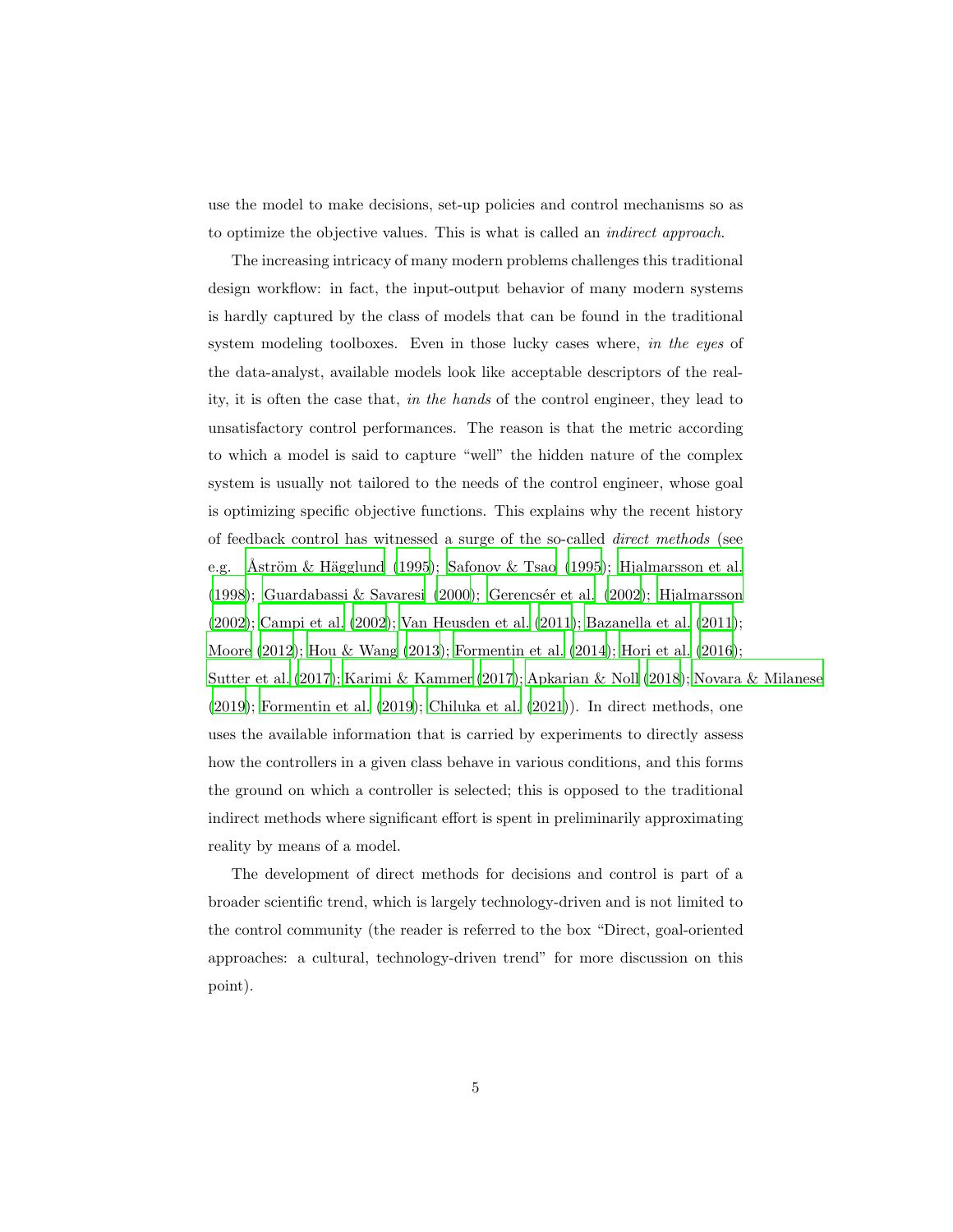# Direct, goal-oriented approaches: a cultural, technology-driven trend.

According to a highly influential paper, [Breiman et al. \(2001\)](#page-49-0), two cultures abide in statistical sciences. The classic one aims at using data for modeling the data generation mechanism: if successful, this culture generates powerful tools not only to control but also to describe reality (control engineering practice reflects this culture when, e.g., the transfer function of a second-order linear system is estimated from noisy data); on the other hand, as the complexity of the data generation mechanism increases, modeling becomes more and more an ambitious task, prone to detrimental oversimplifications. Hence, the other culture aims at using data to inform problem-oriented procedures, and to issue certificates on the statistical effectiveness of such procedures: this task can be accomplished under much milder and realistic assumptions even in the presence of very complex data generating mechanisms.

In the context of statistical learning, Vapnik, see [Vapnik \(2013\)](#page-59-1) - Section 1.9, formulated the following principle to be applied in the presence of restricted information: "When solving a given problem, try to avoid solving a more general problem as an intermediate step". In the wake of this advice, many recent advances in machine learning (in the fields of supervised classification and regression, [Krizhevsky et al. \(2012\)](#page-54-7); clustering, [Ghasedi Dizaji et al. \(2017](#page-53-3)); reinforcement learning, [Silver et al. \(2016\)](#page-58-3); etc.) share an agnostic approach with respect to the "true" or "best" description of the system at hand and focus on directly optimizing a cost function that maps the possible options that are available to the decisionmaker into a value that quantifies the level of satisfaction with the selected option.

Generally speaking, direct approaches become more urgent as technology enables one to address problems of increasing complexity, which is the trend that applied science is nowadays experiencing at an increasingly fast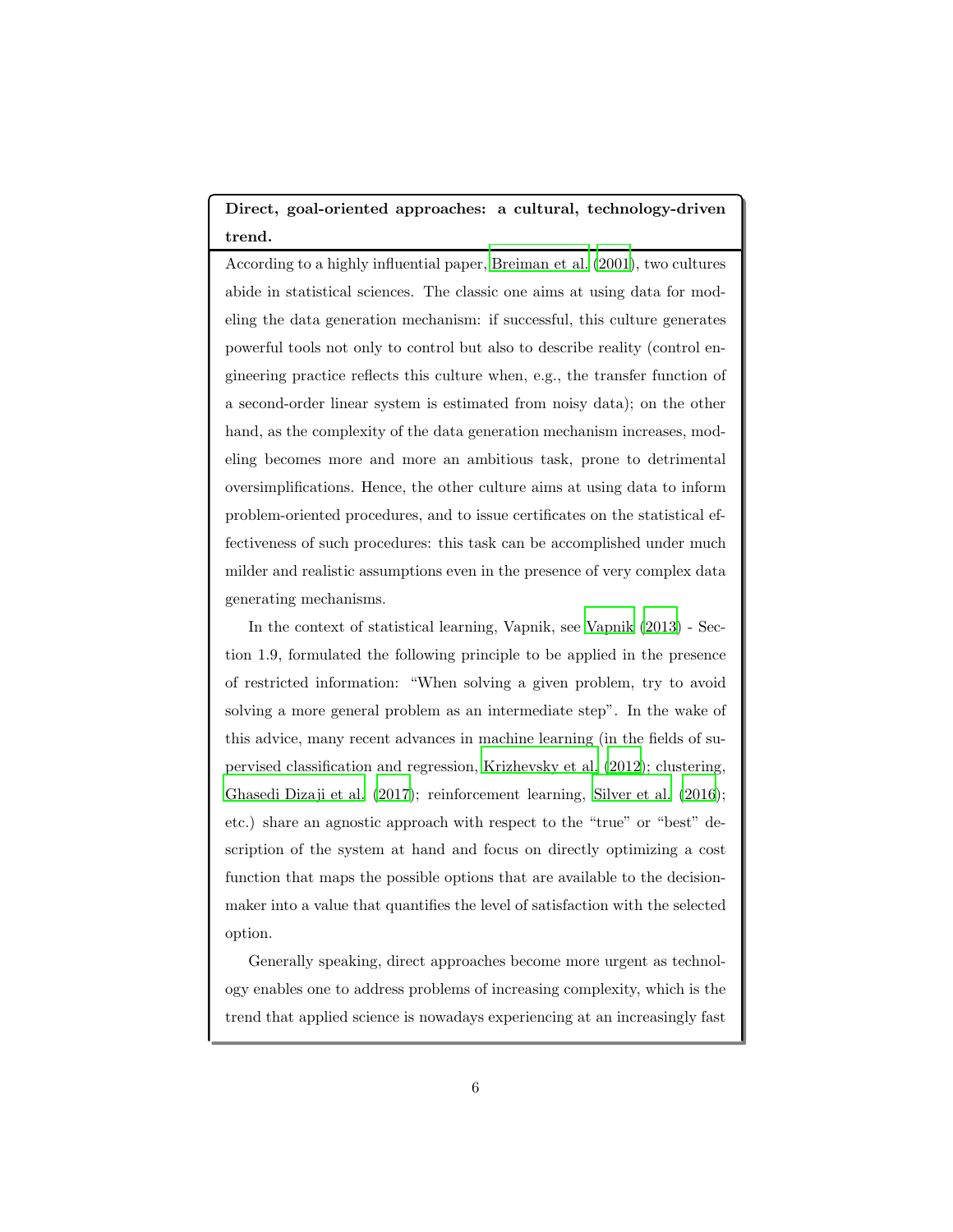pace. The reader is also referred to [Norvig \(2017\)](#page-56-2) for a thought-provoking discussion on matters relating to the topic of this box.

## 1.3. Content of this article

In this article, we present a framework for direct data-driven decision-making called the scenario approach that benefits from a series of technical results that have been established in the last two decades.

In the next Section [2,](#page-6-0) the scenario approach is introduced at a rather informal level as a general methodology to govern, in a well-grounded manner, the interplay between prior knowledge and data in decision-making. Some space (the whole Section [2.4\)](#page-14-0) is devoted to introducing the probabilistic point of view that allows one to assess the quality of a decision not only with respect to the data collected before the decision is made, but also with respect to the infinitely larger set of the unseen cases (those that can occur at the time the decision is applied). The section ends with a non-technical preview (based on a simple example in Section [2.5\)](#page-17-0) of the kind of statistical evaluations that are possible thanks to the theory of the scenario approach. This prepares the ground for the following, more technical, Section [3.](#page-25-0) Section [3](#page-25-0) provides an easily accessible, but technical, gallery of results: moving from simple decision schemes based on convex worst-case optimization, the reader is gradually introduced to the state-of-the-art of the scenario theory, which encompasses non-convex optimization and a general decision-making framework. The article is closed by the concluding Section [4.](#page-44-0)

# <span id="page-6-0"></span>2. A set-up for direct data-driven decision-making: the scenario approach

#### 2.1. When is a decision good?

Many decision and control problems can be abstracted as the problem of choosing an object x from within a decision set  $\mathcal{X}$ . For example, in controldesign,  $x$  is a vector of parameters representing a controller in a given class; in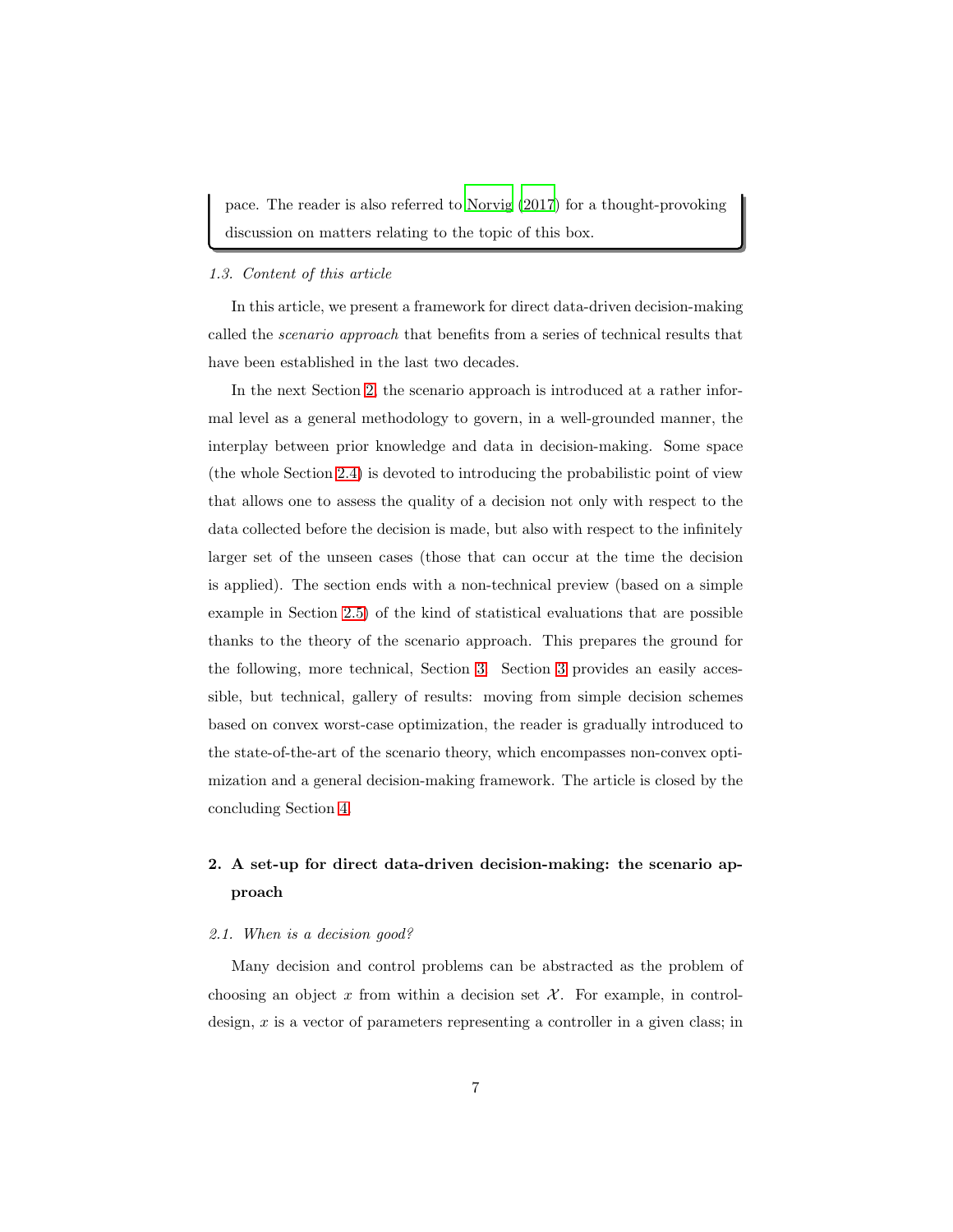financial portfolio optimization,  $x$  is a vector where each element is the amount of money to be invested in a given asset; in binary classification,  $x$  encodes, according to some predefined rule, a function that maps any possible relevant object into a label belonging to  $\{0, 1\}$ , etc.

We will denote by  $x^*$  the specific object that represents the final output of the decision process. The quality of  $x^*$  can be judged in relation to intrinsic and extrinsic criteria as described in what follows.

# 1) INTRINSIC QUALITY

We call "intrinsic" a quality of x that depends only on x itself, in the light of cemented knowledge and preferences that are available to the decision-maker. Here are some examples.

**Example** (Filter Design). If x is a digital filter, a good x may be expected to have a cut-off frequency in a certain range, to be physically realizable, possibly simple and cheap to implement, etc.

**Example** (Prediction interval). If x is an interval used to predict an unknown variable, its width should be small for the prediction to be informative.

**Example** (Home temperature control system). If x is a temperature controller, it should be designed so that, in nominal conditions, the control operates fast enough, overshooting and oscillations are limited, energy consumption is minimized, etc.

# 2) EXTRINSIC QUALITY

The "extrinsic" quality refers to the performance of  $x$  in relation to various operating situations that may occur when  $x$  is applied. A bit more formally, we can think of the occurrence of a situation as an assignment of values to a vector of variables that we denote with the symbol  $\delta$ , and, hence, extrinsic quality refers to the couple  $(x, \delta)$ : for every  $\delta$ , x attains a performance as measured by a suitable indicator and the extrinsic quality refers to the variability of performances achieved by  $x$  as  $\delta$  takes value in its range of variability.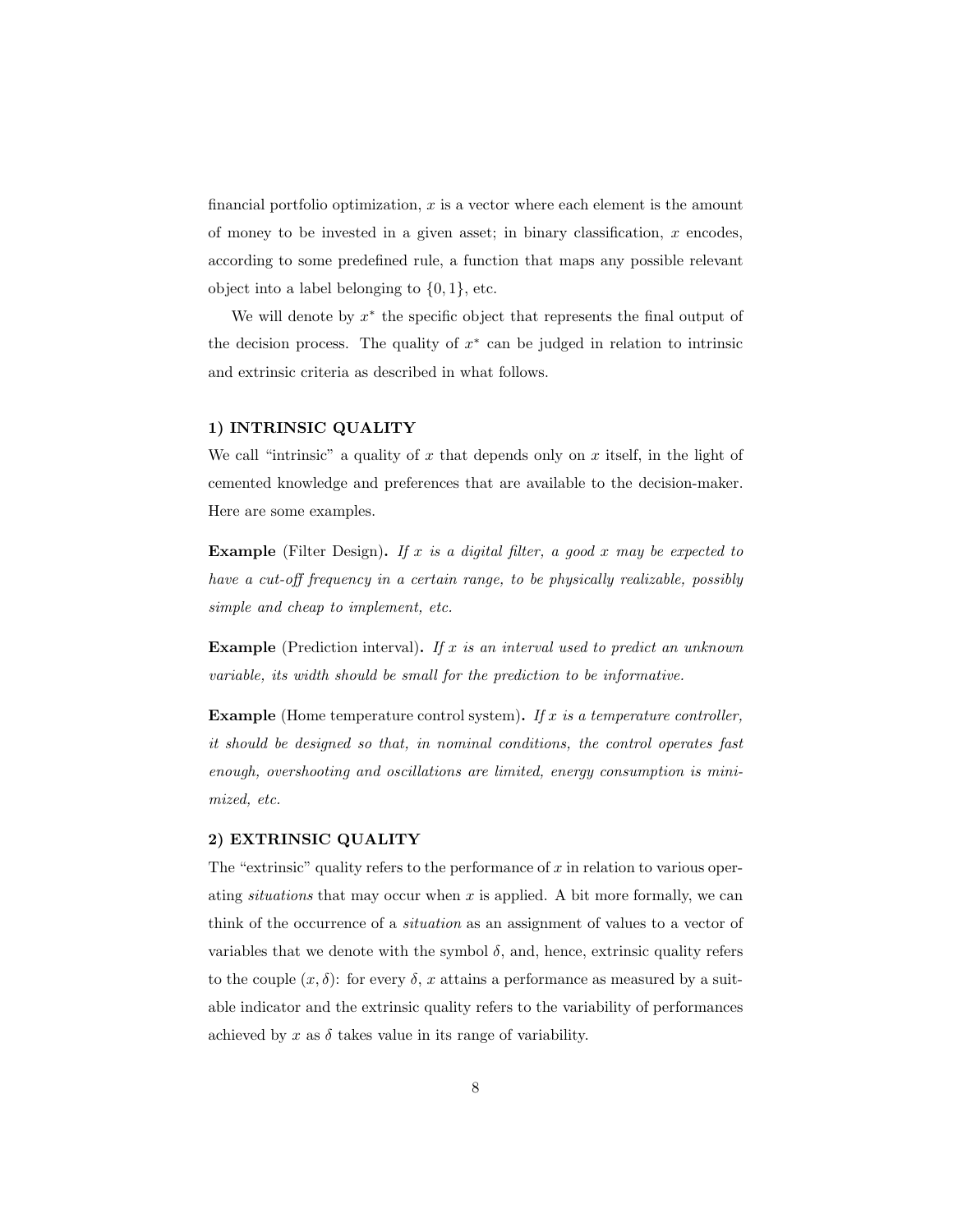**Example** (Filter Design). If the aim of the filter  $x$  is to work in a mobile device as an audio channel equalizer and the frequency response of the channel is  $\delta$ , then the extrinsic quality of x refers to the performance of x in relation to a variety of channels  $\delta$ , and "high extrinsic quality" may refer to the ability of x to perform well over a large portion of  $\delta$ 's that may be encountered in the lifespan of the device.

**Example** (Prediction interval). Suppose that the interval  $x$  is used to predict how effective a medical therapy is. Since the effectiveness depends on the patient  $\delta$  to whom the therapy is administered, the extrinsic quality may refer to how large the portion of potential patients for which x provides a correct prediction is.

Example (Home temperature control system). The performance of a building temperature controller x can be affected by the weather conditions and the minute actions of people in the building (which are partly unpredictable and will certainly differ from hour to hour and from day to day). Here,  $\delta$  can be identified with a vector that includes quantities such as the external temperature and other weather conditions, the average amount of people in the building in a given time horizon, the number and the size of windows that happen to be open, etc., and the extrinsic quality may refer to the capability of the controller to keep the temperature within admissible limits for various  $\delta$ .

As an additional example, we anticipate that in Section [2.5](#page-17-0) we shall be dealing with a simple machine learning problem where the prediction of an inaccessible variable is given by an interval that depends on a variable that can be measured. Similarly to the above "prediction interval" example, in that context the width of the interval is the intrinsic quality, while the extrinsic quality refers to the portion of cases that are mispredicted by the interval model.

#### 2.2. The limits of knowledge

In traditional decision processes, the intrinsic quality and the extrinsic quality of a candidate solution are often judged at the decision-making stage on the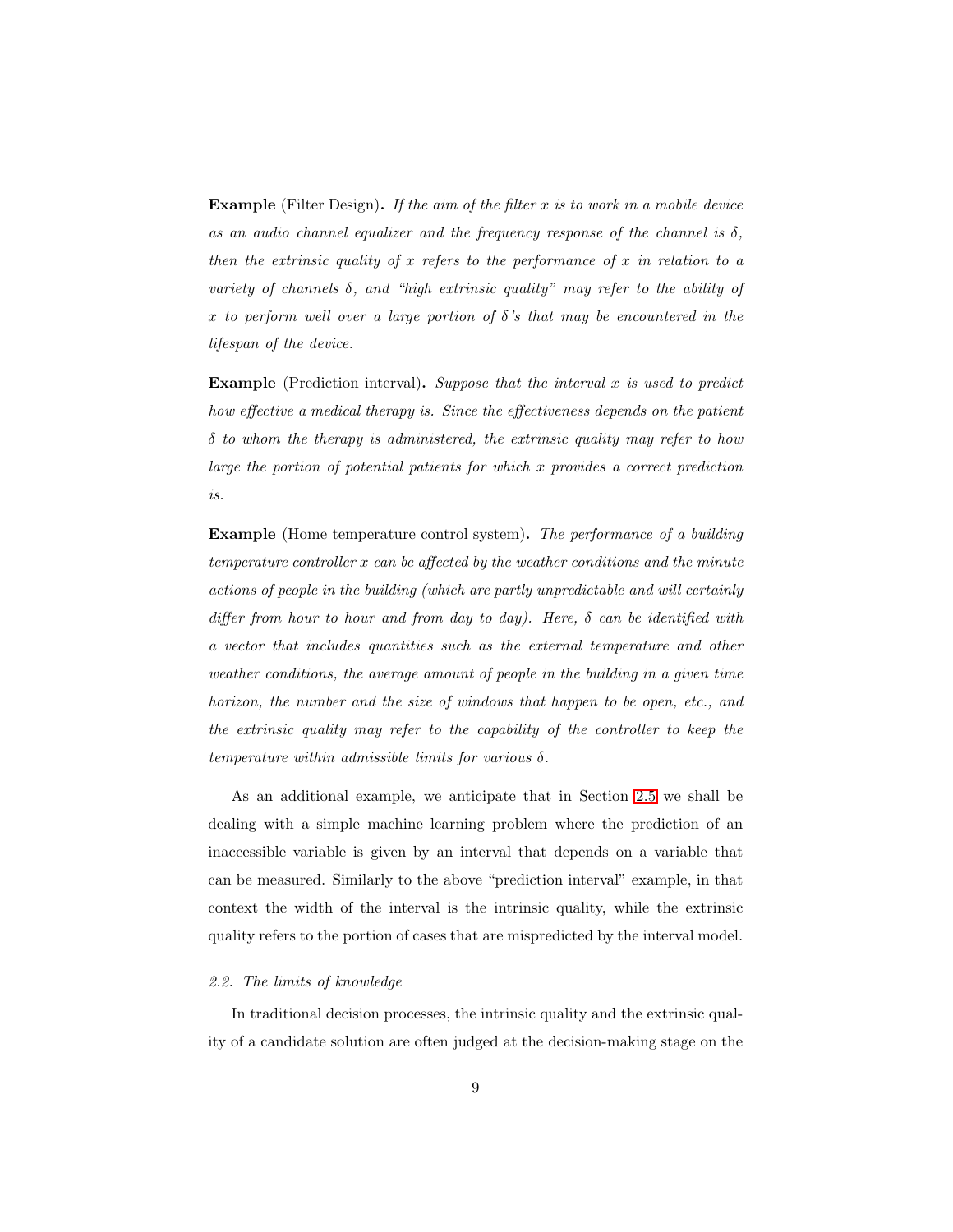ground of available models.

**Example** (Traditional control design). Let x be a controller to be applied to a linear plant whose poles (expressed in a vector  $\delta$ ) are somewhat uncertain. If the variability of  $\delta$  is known, imposing suitable phase and gain margins may ensure that the design will work well for all the relevant values of  $\delta$ .

On the other hand, when we move from simple to complex application domains, we often experience that  $\delta$  refers to articulated and elusive portions of the real world for which it is extremely difficult to obtain a satisfactory and complete model and, hence, a model-based assessment of the extrinsic quality becomes impractical. Under these circumstances, one may advocate the use of first-hand data, i.e., observed instances of  $\delta$ , along a *direct decision-making* approach. This is the condition in which the scenario approach finds its natural application, as explained in the next section (see also the box "When should we consider using the scenario approach?" for a quick summary of the main ideas and applications domains to which the scenario approach has been applied).

## <span id="page-9-0"></span>2.3. The principles of the scenario approach

We shall denote the empirical instances of  $\delta$  that are available at the decisionmaking stage by  $\delta^{(1)}, \ldots, \delta^{(N)}$ , and refer to them as "scenarios". When the variability of  $\delta$  is difficult to describe by means of a model, the fact that  $\delta$ impacts on the extrinsic performance suggests a different way of proceeding and, at an informal level, the scenario approach prescribes to choose the candidate solution  $x$  that

(i) works well for the scenarios  $\delta^{(1)}, \ldots, \delta^{(N)}$ 

and, subject to (i),

(ii) optimizes the intrinsic quality.

In this way, the intrinsic quality is pursued directly while the scenarios  $\delta^{(1)}, \ldots, \delta^{(N)}$ are used as an *empirical substitute* of the infinite amount of situations  $\delta$  that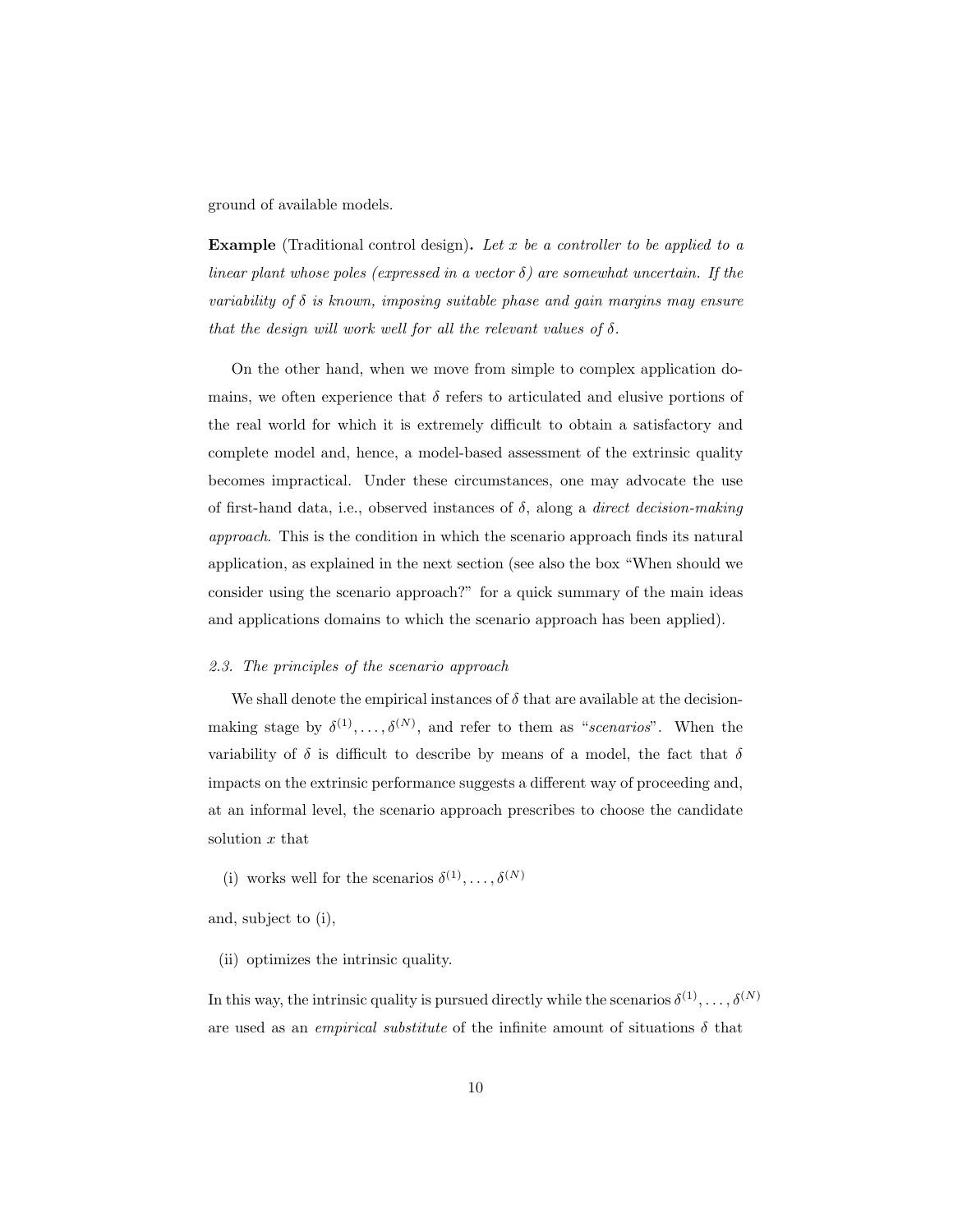<span id="page-10-0"></span>

Figure 1: A scenario algorithm is a way to generate decisions able to cope with uncertainty. The picture shows in yellow the scenario box. It is constructed on the ground of prior knowledge about the problem at hand and is fed by a sample of situations (scenarios) elicited from a (typically infinite) population of situations.

could occur in a future use of the decision to heuristically secure the extrinsic quality.

In applications, (i) and (ii) must be formulated quantitatively and choosing suitable indicators is highly problem-dependent. Moreover, while the application may suggest the meaning of the expression "x works well for  $\delta$ ", still the decision-maker retains the right of deciding whether to enforce that the solution works well for all the N scenarios  $\delta^{(i)}$  or rather for just some of them. There is also much flexibility in constructing the indicator of the intrinsic quality and the domain in which the solution is sought: they are typically based on prior knowledge and background preferences, but, as we shall see in Section [2.5,](#page-17-0) they can also be influenced by informal reasoning, second-hand information, guesses and even conjectures about the variability of  $\delta$ . The workflow for the scenario approach is illustrated in Figure [1.](#page-10-0)

Importantly, making a wise decision based on observations requires tools to gain confidence in that the decision is good both intrinsically and extrinsically. While the intrinsic quality is directly measured (and optimized) because it only depends on x, replacing the large set of the unseen situations  $\delta$ 's with a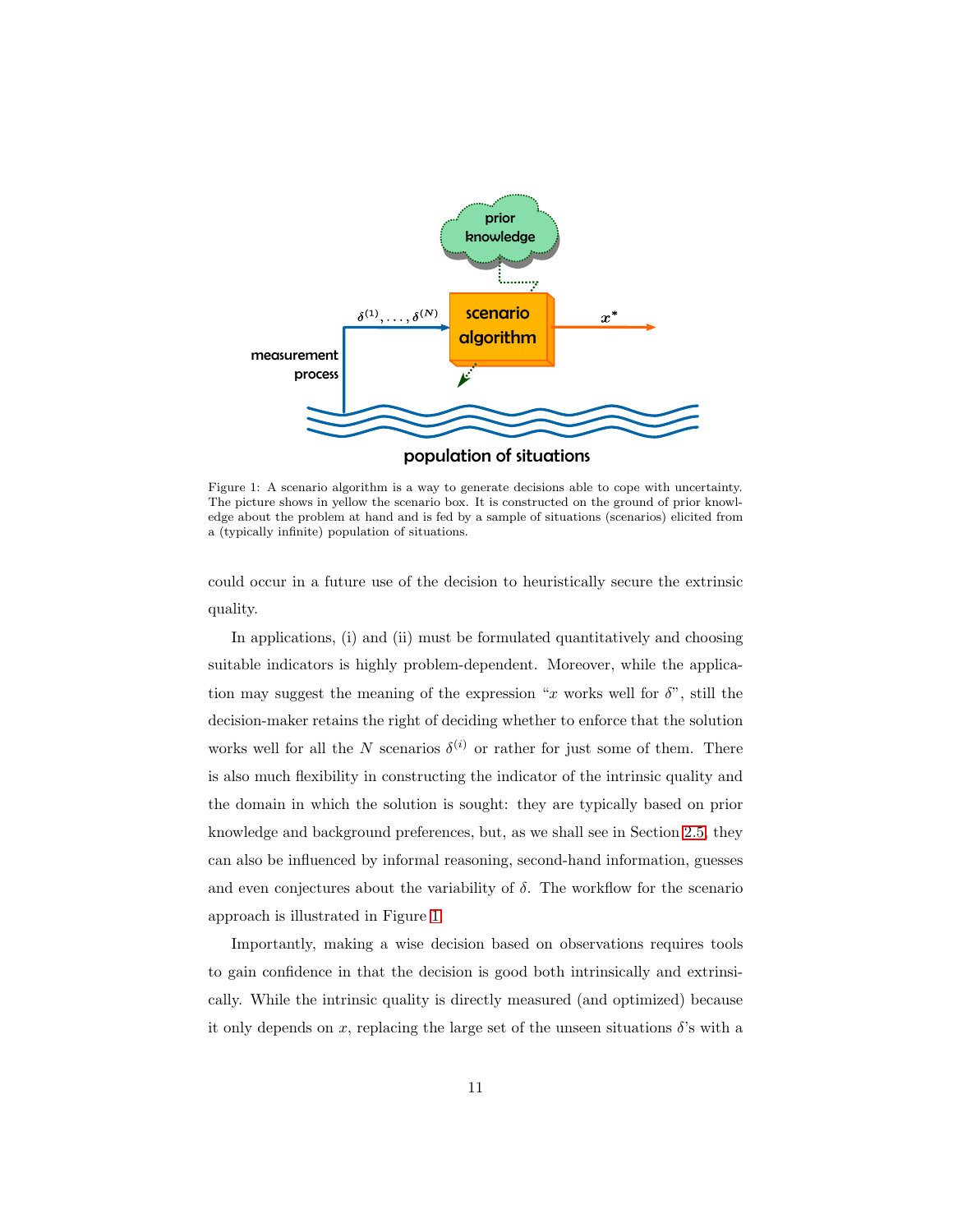sample of scenarios is heuristic in nature and, when applied naively, may suffer from excessive empiricism: the final decision  $x^*$  performs well with respect to the instances  $\delta^{(1)}, \ldots, \delta^{(N)}$  but it may fall short for other instances of  $\delta$  that eventuates *after* the decision  $x^*$  has been implemented. The aim of the theory of the scenario approach is precisely that of taking control on this generaliza $tion$  issue.<sup>1</sup> This is important because only a trustful evaluation of the actual extrinsic quality along with the evidence about the intrinsic quality gives the decision-maker a handle to judge the solution. Based on a fair judgment, the decision-maker can:

- (i) decide whether to "buy" the solution or to discard it;
- (ii) decide how to subsequently use the solution, if the latter is part of a bigger decision process;
- (iii) if the solution is not satisfactory, go back to the original choices in the problem formulation and re-calibrate them to construct solutions which are better aligned with the desires (for example, the definition of the intrinsic criterion can be modified, the size of the sample  $\delta^{(1)}, \ldots, \delta^{(N)}$ can be re-tuned, etc.);
- (iv) re-design the decision set  $X$  itself from which  $x^*$  is selected.

The main mathematical tool the scenario approach is based on is probability theory and the concepts introduced at a high-level in this section will be better formalized in the light of probability theory in the next section. Before proceeding, however, we feel advisable to highlight here two cornerstones of the theory as it will emerge in the remainder of this article.

(a) While one way of quantifying the extrinsic quality is by validation, this requires using data points for testing rather than designing. One key mes-

<sup>&</sup>lt;sup>1</sup>This theory is presented in Section [3.](#page-25-0) When the problem at hand belongs to the field of machine learning, the scenario theory of Section [3](#page-25-0) is in the same vein as, and contributes to, the generalization theory of machine learning. In this case, the ability of a solution to perform well on the sample while having poor generalization capabilities has also been called *overfitting*. More generally, the scenario theory applies across various fields in decision making.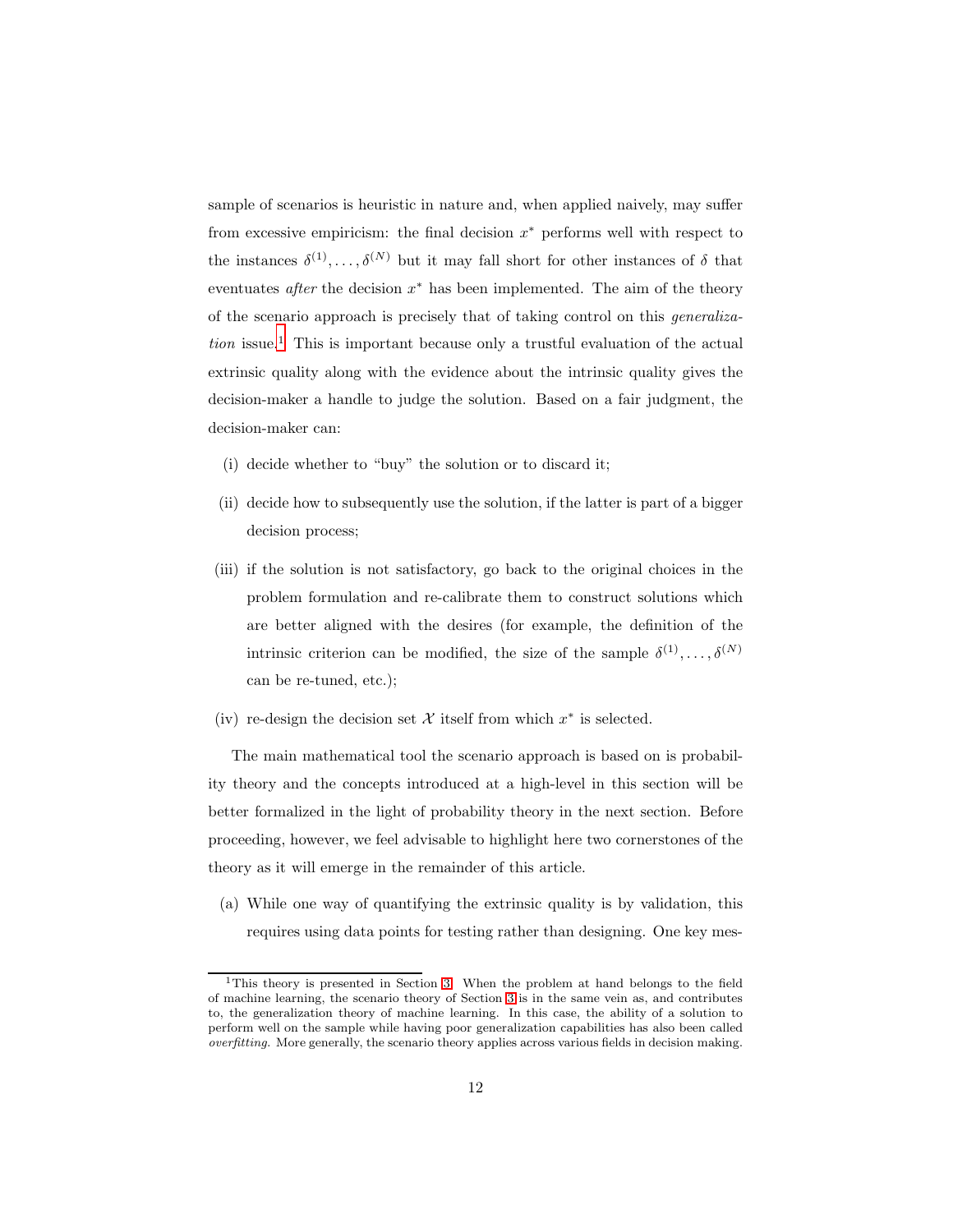sage of the scenario approach is that data can be used to simultaneously make a design while also evaluating its extrinsic quality. This is made possible by an exploitation of the information contained in the data beyond what traditional approaches can do.

(b) In modern control and decision problems that deal with complex systems, besides scenarios one wants to exploit prior knowledge that comes from various sources, often including some that, while not completely trustworthy, can still be of help to obtain a satisfactory solution. However, if prior knowledge turns out to be lacking or even defective its use may downgrade the quality of the solution. Importantly, in the scenario approach the correctness of the evaluation of the extrinsic quality (which is not directly observable) remains intact independently of the correctness of the prior. This fact (which may came to the reader's surprise) is established in subsequent sections and is named "separation principle". The separation principle implies that the decision-maker can always correctly judge the impact of the prior information on the solution in terms of intrinsic (which is directly measurable) and extrinsic quality and decide to discard a prior if it is deemed unreliable. In this respect, it can be said that the scenario approach meets the pressing need in modern data-driven decision-making for a sound integration of domain knowledge and priors having uneven levels of trustworthiness with first-hand information given by data.

## When should we consider using the scenario approach?

The scenario approach employs the data to directly target a design problem, without going through an intermediate step aiming at finding a description of the mechanism that generates  $\delta$ . The scenario approach is of interest when:

- (I) the value taken by  $\delta$  can significantly impact on the performance;
- (II)  $\delta$  is made up of interconnected variables which take value according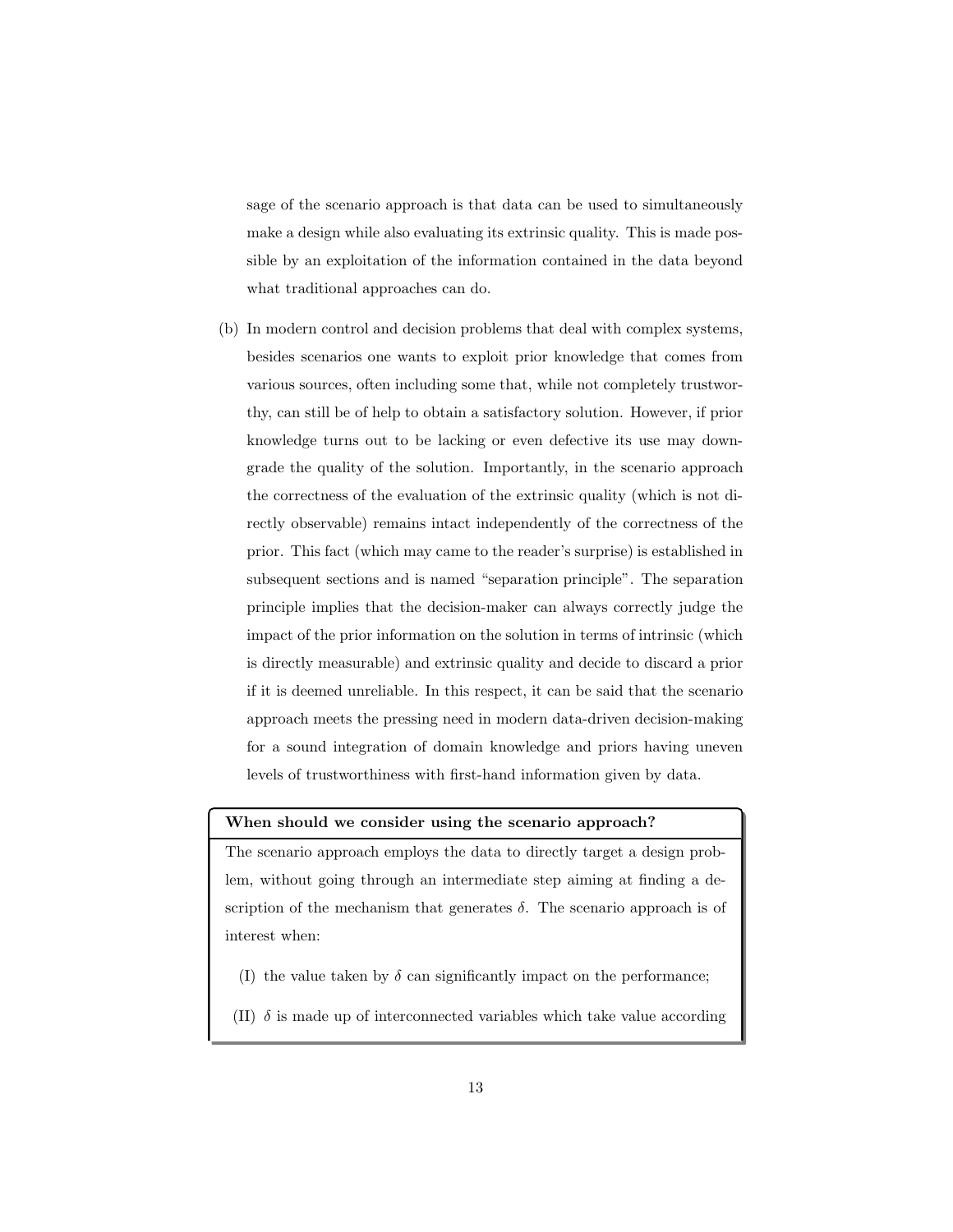to mechanisms that are difficult, too expensive or even impossible to describe satisfactorily.

Because of (I), neglecting the variability of  $\delta$  is not an option as this would lead to poor decisions. At the same time, (II) makes it impractical to find a description of the mechanism underlying the generation of  $\delta$ . Hence, a good decision can be pursued heuristically driven by a direct use of the data. In this context, the scenario approach provides a theory to quantify the extrinsic quality of a decision and drives the user towards a wise selection.

Conditions (I) and (II) apply in innumerable applications, for example where the instances of  $\delta$  are:

- pairs of input and output signals collected from an automotive system in different operational and environmental conditions, e.g., from a car to be controlled with different tires and in different road conditions, [Rallo et al. \(2016](#page-57-1)); [Formentin et al. \(2018](#page-52-3));
- dynamical characteristics of an electro-mechanical system for the force control in brake-by-wire actuation, [Riva et al. \(2020\)](#page-57-2);
- the power generation and load values in a power system with intermittent and distributed sources, [Modarresi et al. \(2019\)](#page-55-3); [Geng &](#page-53-4) Xie [\(2019\)](#page-53-4); [Geng et al. \(2021\)](#page-53-5);
- the parameters (as obtained, e.g., by an Intra-Venous Glucose Tolerance Test) describing the insulin-glucose system of the individuals

for which an automated blood glucose regulator has to be designed, [Borri et al. \(2017\)](#page-48-3); [Di Ferdinando et al. \(2021\)](#page-51-2);

- the pharmacokinetic parameters of the individuals for which a drug administration protocol has to be designed, [Sopasakis et al. \(2018\)](#page-58-4);
- the electrocardiogram of patients in cardiac arrest before and after an emergency treatment, Carè et al.  $(2018)$ ;
- stock market values, Pagnoncelli et al.  $(2012)$ ; Calafiore  $(2013)$ ; [Ramponi & Campi](#page-57-3) [\(2018\)](#page-57-3); [Arici et al. \(2021](#page-48-4));
- $\bullet$  inflows and outflows in systems of rivers, [Nasir et al. \(2018\)](#page-55-4);
- $\bullet$  the transfer functions of the different communication channels that can be encountered by a mobile communication device, Carè et al. [\(2015\)](#page-50-3);
- various demand profiles for selling products, Caré et al.  $(2014)$ ;
- $\bullet$  disturbances, [Campi et al. \(2009b\)](#page-50-5), or actuation errors, Carè [et al.](#page-51-4) [\(2019\)](#page-51-4), in largely unpredictable environments.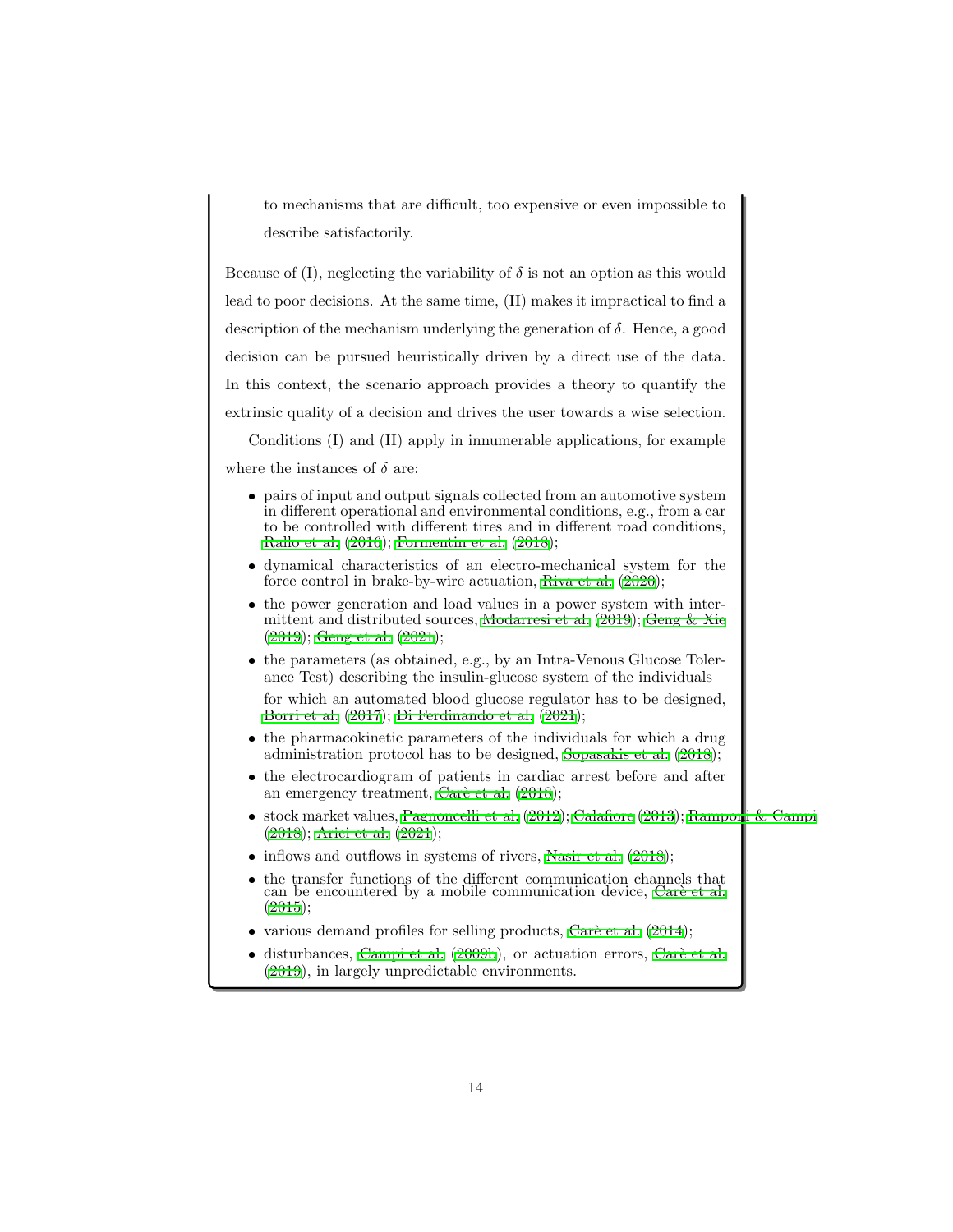#### <span id="page-14-0"></span>2.4. Mathematical foundations: a probabilistic framework

Probability is, first and foremost, a measuring tool that allows us to make statements such as " $x^*$  performs well for a *large portion* of situations  $\delta$ ". In fact, if we accept that various instances of  $\delta$  present themselves according to a probability distribution P, i.e., that

 $\delta$  is distributed according to  $\mathbb{P}$ ,

then it is *possible* (at least in principle) to *quantify* the portion of the  $\delta$ 's for which  $x^*$  does not perform satisfactorily.

In what follows, the probability that the solution  $x^*$  does not perform satisfactorily is denoted with  $V(x^*)$ , which we call the risk of the solution  $x^*$ .

The risk  $V(x^*)$  is a number between 0 and 1 and is an indicator of the extrinsic quality of  $x^*$ . A good enough extrinsic quality can then be formalized by means of a condition of the kind  $V(x^*) \leq \bar{\epsilon}$ , where  $\bar{\epsilon}$  is a domain-dependent user-chosen threshold.

It must be remarked that, from the decision-maker point of view, there is a large gap between accepting that  $\delta$  is distributed according to some probability  $\mathbb P$ and assuming that such  $\mathbb P$  is known. In fact, when  $\delta$  is the outcome of a complex generation mechanism, the availability of a satisfactory description of  $\mathbb P$  is often precluded. The theory of the scenario approach recognizes this gap and is built upon the premise that

P exists but is not known to the decision-maker.

P manifests itself through:

observations  $\delta^{(1)}, \ldots, \delta^{(N)}$ , which are modeled as independent draws from  $\mathbb P$  (according to a standard terminology, observations are independent and identically distributed, "i.i.d.").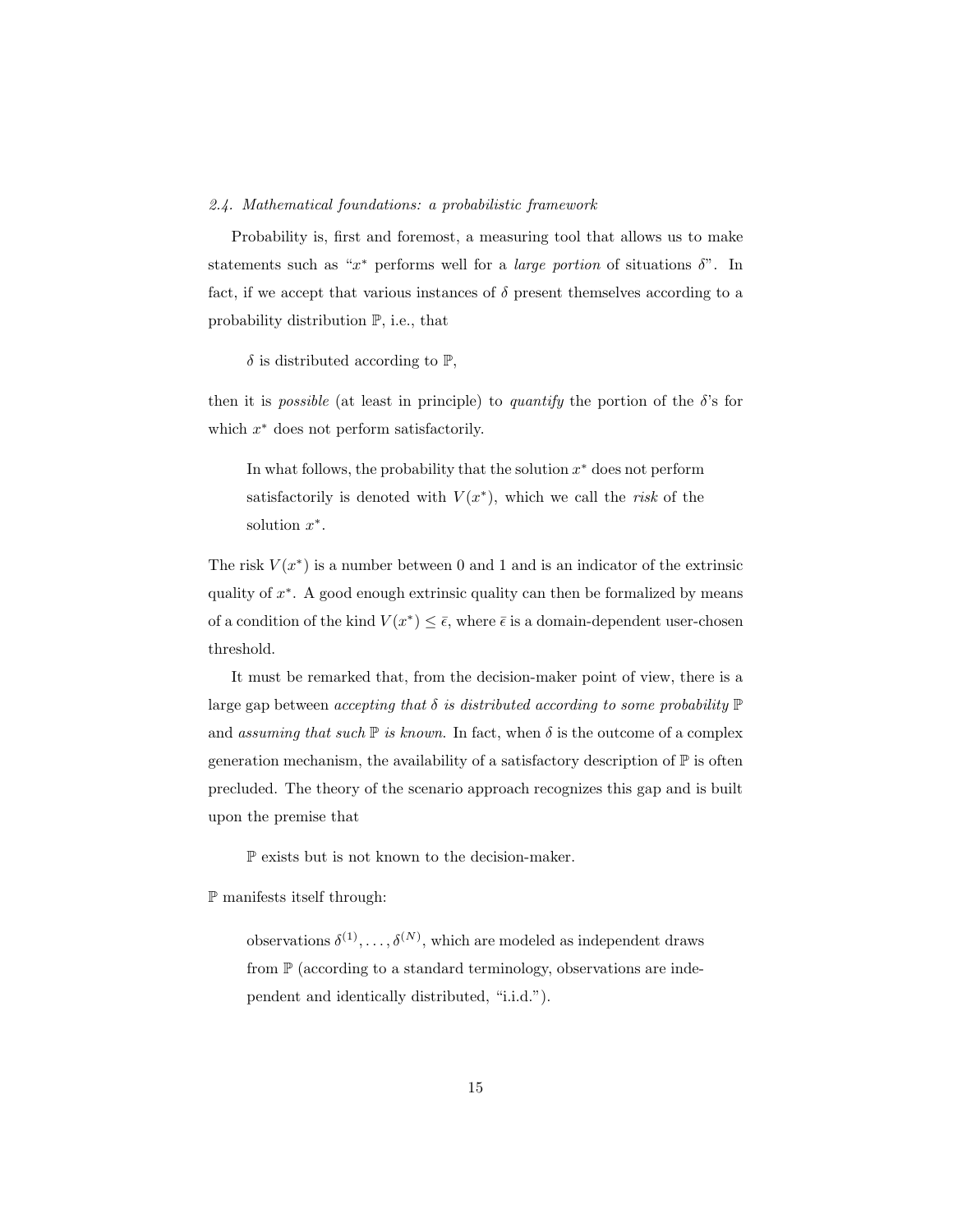While this i.i.d. assumption is limiting<sup>2</sup>, it is worth remarking that many applications can be cast within, or drawn back to, this i.i.d. set-up. For example, stock prices at equispaced time intervals are definitely not independent; however, logarithmic return increments are independent according to the Black-Scholes model, [Black & Scholes \(1973\)](#page-48-5) (the reader is referred to the box "How to get i.i.d. scenarios in practice" for more general strategies to recast a problem into an i.i.d. framework).

Draws  $\delta^{(1)}, \ldots, \delta^{(N)}$  are first-hand knowledge on the problem and the scenario approach provides a well-principled framework to estimate  $V(x^*)$  from the data. As we shall see in Section [3,](#page-25-0) the estimate remains correct even when any partial or insecure knowledge on  $\mathbb P$  that has been used at the time the decision problem was formulated turns out to be incorrect (this is the requirement in point (b) at the end of Section [2.3\)](#page-9-0). Moreover, the theory is grounded on finite-sample results that are rigorously valid for any sample size (the reader is referred to the box "Asymptotic results in the era of data: the tantalizing horizon" for a discussion on the value of finite-sample results).

#### How to get i.i.d. scenarios in practice.

In many problems, scenarios are naturally i.i.d.; this is the case for example in all problems where data are draws from a population, with myriad applications in machine learning, prediction and classification. Otherwise, various techniques can be used to draw the problem back to the i.i.d. set-up. Here, two families of strategies of wide applicability to recast nonindependent data into an independent sample are briefly touched upon.

<sup>2</sup>Relaxing the assumption of independence is at present an open and thrilling research endeavor. Clearly, without any assumptions, no theory relating observations collected in the past to situations that shall occur in the future is impossible. On the other hand, the assumption of independence can be seen as extreme and can be easily relaxed e.g. into Mdependence, as is done in [Campi et al. \(2009a](#page-49-2)). Along more general routes, one can resort to  $\phi$ -mixing or  $\alpha$ -mixing assumptions that are a natural generalization of the condition of independence, see e.g. [Bosq \(1998](#page-49-3)) or to conditions that limits the mismatch in a conditional sense from independence, as suggested in [Dagan et al. \(2019](#page-51-5)) where the Dobrushin's condition has been used.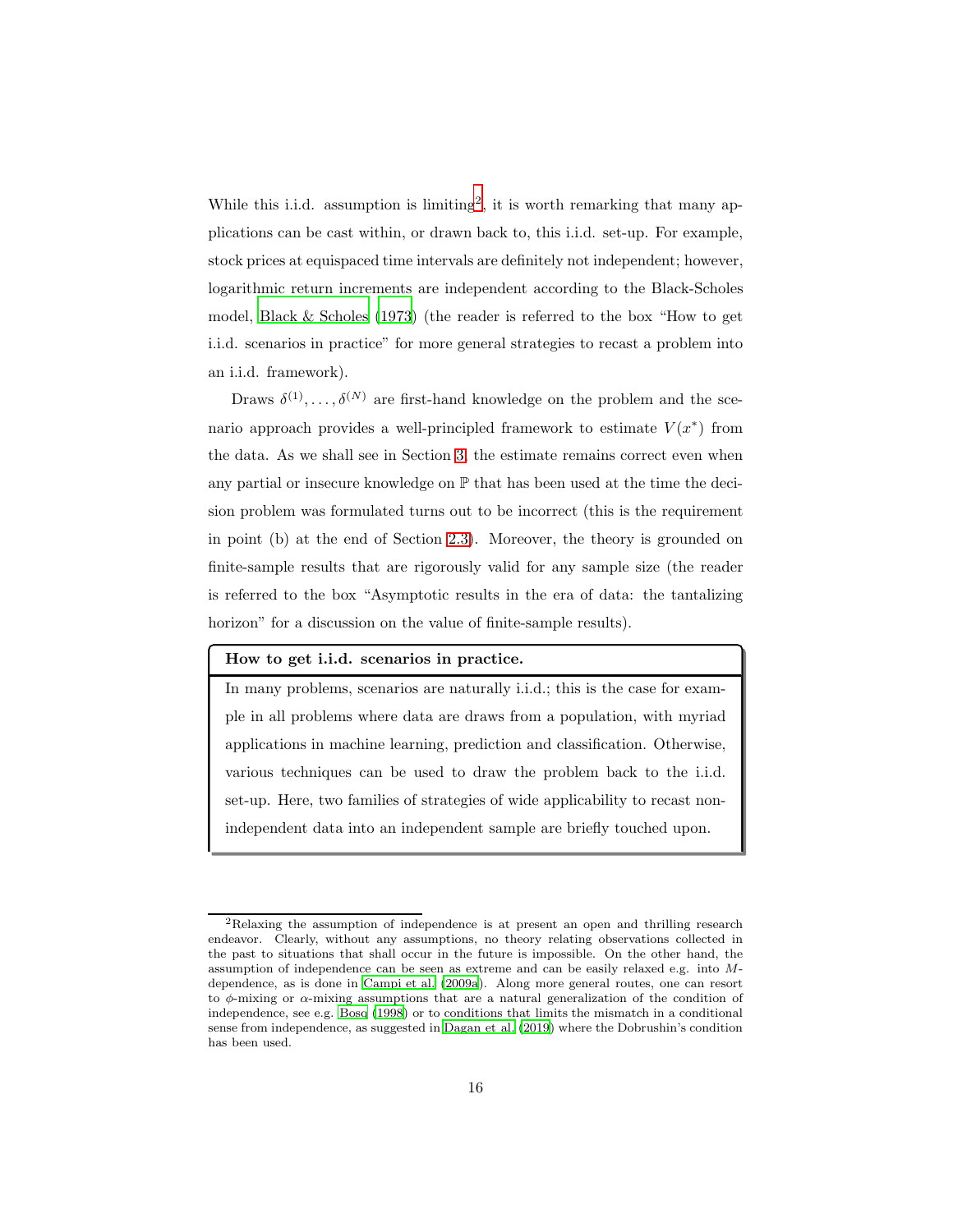- Prediction-based strategies: Sometimes, at least a rough predictor for a forthcoming observation is available (e.g., the Weather Bureau provides us with weather predictions). Then, any observation at time  $t$  can be decomposed into a prediction part, based on the best of our knowledge until time  $t$ , and a prediction error. Often, prediction errors at different time instants are only lightly correlated and the sequence of the prediction errors can, at least in first approximation, be treated as an independent sequence.
- Segmentation: The states visited by a Markov Chain do not form an independent sequence, but an observed trajectory can be segmented into independent episodes by exploiting the visit of a recurrent state, restart events after entering an absorbing state, etc., see, e.g., [Vidyasagar \(2014\)](#page-59-2).

Instead, even when the assumption that data are identically distributed is not overall realistic, still it is often an acceptable approximation over relatively short time windows, or after suitable domain-dependent preprocessing such as the removal of seasonal trends. Some additional discussion on this point is provided in Section [4.](#page-44-0)

# Asymptotic results in the era of data: the tantalizing horizon.

Traditionally, statistics has been dominated by asymptotic results. The usage of these results in practice always introduces approximations and is acceptable only when the number of data points is large compared to the dimension of the solution that is being tuned on the data set. The present era where data are ubiquitous and largely available may seem to have lessened the need for finite-sample results and have favored the usage of asymptotics. However, this evaluation turns out to be incorrect. The reason lies in the fact that in our present times the greater availability of data fares hand in hand with the increasing scale of the problems. As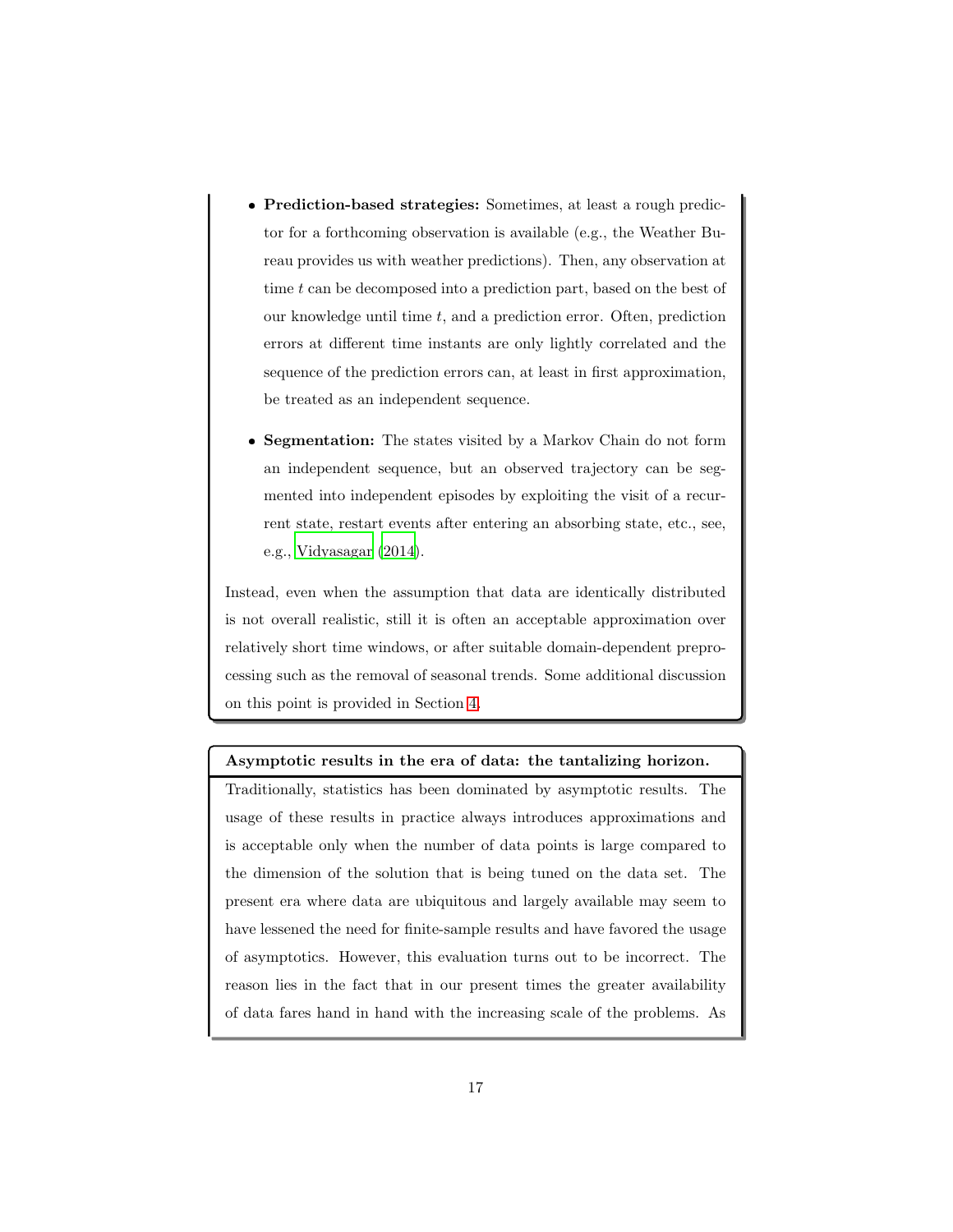problems become larger-scale, they require solutions of higher dimension to be satisfactorily resolved so that, as new data become available, the decision-maker is tantalized to resort to more articulated and complex solutions sets. This results in a sort of receding horizon that jeopardizes the use of asymptotic statistics.

## <span id="page-17-0"></span>2.5. The operation of the scenario approach illustrated on a simple example

This section illustrates, and complements, various aspects touched upon in previous sections of this article. It is meant to provide the reader with a more transparent understanding of the operation of the method before delving into the more technically-oriented presentation of Section [3.](#page-25-0)

Suppose that the severity of a disease can be quantified by a real number  $y$ , and yet an accurate assessment of  $y$  requires a medical test that is too invasive to be applied on a vast scale. On the other hand, a simpler inspection delivers a number  $u$  that carries information on  $y$  and

our aim is to construct an interval predictor that associates to a given value of  $u$  a range of values for  $y$ .

To do so, we follow a workflow in line with Figure [1.](#page-10-0)

#### Leveraging prior knowledge

We start by collecting the opinions of some experts. Most of them express the educated guess that  $y$  should increase linearly with  $u$ , while a few of them, with a reputation of being contrarians, are more doubtful and say that they could even expect a negative correlation between  $u$  and  $y$  for values of  $u$  that are above average. None of the experts expects that the dispersion of the values of  $y$  changes significantly with  $u$ . Moving from this latter observation,

we set out to construct an interval predictor that maps  $u$  into intervals  $I(u) = [\varphi(u) - \frac{h}{2}, \varphi(u) + \frac{h}{2}]$  of fixed width h, where both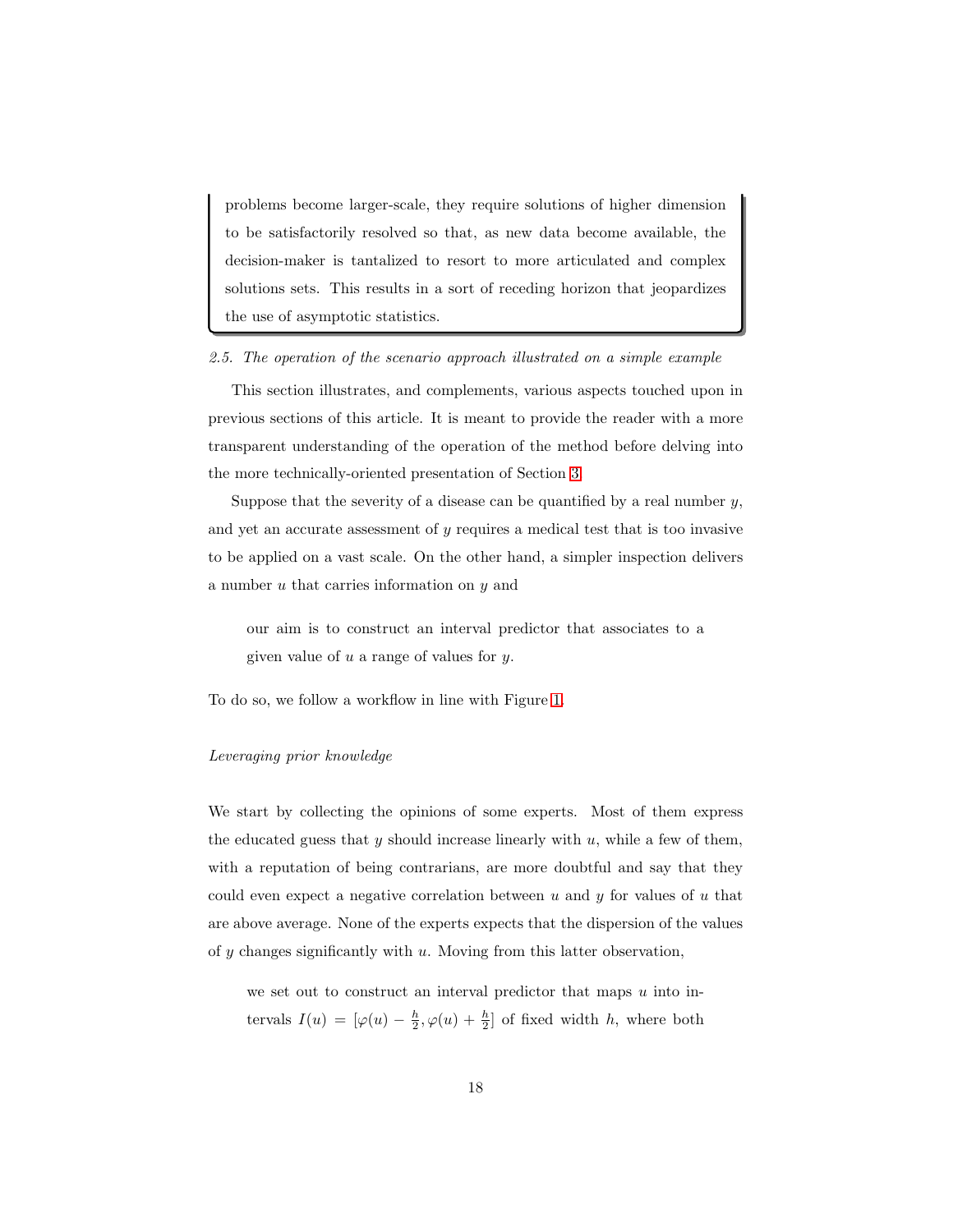the function  $\varphi(\cdot)$  and the width parameter h have to be suitably designed based on further assessments of the problem.

Next we decide to trust the first group of scientists and take  $\varphi(u) = a + b \cdot u$ , a linear function of  $u$  with  $a$  and  $b$  tunable parameters. Owing to these choices, we are only left to select three parameters,  $a, b$  and  $h$ , which form the decision variable  $x = (a, b, h)$ .

#### The quality criteria

The indicator of the intrinsic quality of an interval predictor  $I(u)$  is the width h: the smaller h the more accurate the prediction. While pursuing this intrinsic quality, we also have to keep control on the extrinsic quality, represented by the reliability of the predictor: we must ensure that the portion of patients for which  $y \in I(u)$  is large enough. More formally, letting  $V(x) = \mathbb{P}\{y \notin I(u)\},$ where  $\mathbb P$  is the probability according to which patients (corresponding to pairs  $(u, y)$  distribute, we would like that  $V(x^*) \leq \bar{\epsilon}$  for a suitably small  $\bar{\epsilon}$ .

## The scenario approach: let the data speak

Suppose that 100 patients are independently drawn from  $\mathbb P$  and tested (with both the invasive and the simpler test), and the corresponding 100 scenarios  $\delta^{(i)} = (u^{(i)}, y^{(i)}), i = 1, \ldots, 100$ , are at our disposal.<sup>3</sup> Based on these scenarios, we choose  $x^* = (a^*, b^*, h^*)$  by the following rule.

RULE: the parameters  $a^*$ ,  $b^*$  and  $h^*$  are those that yield the interval predictor with minimum width h subject to the condition that  $y^{(i)} \in$  $I(u^{(i)}), i = 1, \ldots, 100.$ 

<sup>&</sup>lt;sup>3</sup>In this simulation example the  $\delta^{(i)}$  were artifically generated and, for reproducibility, we inform the reader that  $u^{(i)}$  is distributed uniformly on [0, 1] and that the corresponding  $y^{(i)}$  is obtained from  $u^{(i)}$  via relation  $y^{(i)} = (0.21 + 1.4u^{(i)} - [u^{(i)}]^2) + 0.02 \cdot \log((1 + w^{(i)})/(1 - w^{(i)}))$ where  $w^{(i)}$  is distributed uniformly on  $[-1,1]$  and independent of  $u^{(i)}$ ; however, the scenario approach does not use this information.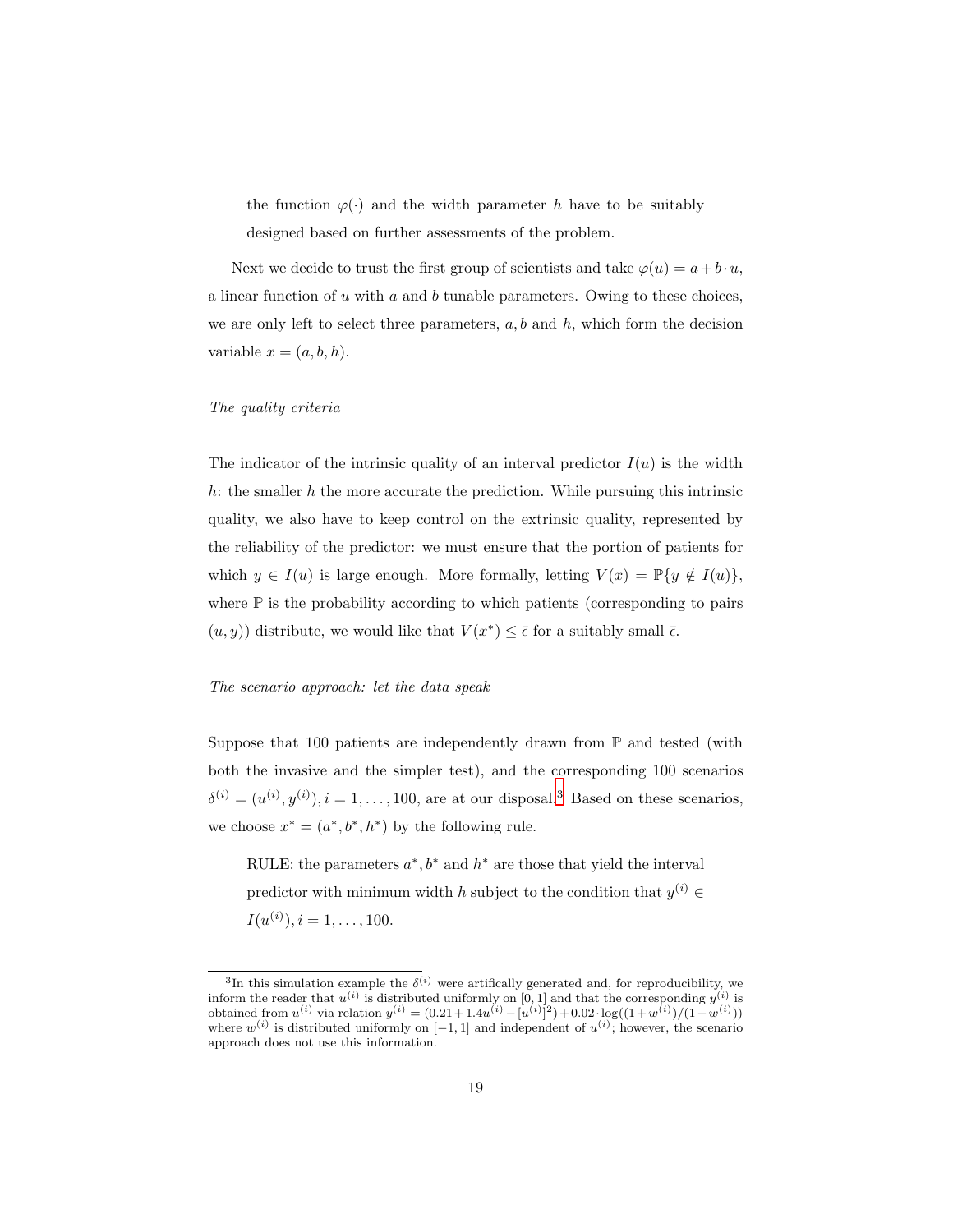<span id="page-19-0"></span>

Figure 2: A sample of 100 scenarios: each scenario is a data point in the  $(u, y)$  space. The function  $\varphi(u) = a^* + b^* \cdot u$  is represented by the dashed line. For each value of u the predicted interval is  $I(u) = [\varphi(u) - \frac{h^*}{2}]$  $\frac{h^*}{2}, \varphi(u) + \frac{h^*}{2}$  $\frac{i}{2}$ .

Figure [2](#page-19-0) gives the result generated by the RULE using the data that are shown in the same figure.

#### Assessing the quality of the solution

The intrinsic quality can be assessed from the value of  $h^*$  as soon as the predic-tor is constructed. In the outcome shown in Figure [2,](#page-19-0)  $h^*$  turned out to be only moderately satisfactory (and indeed in this toy example it is even visually clear that the interval predictor includes large portions of empty space).

While  $h^*$  is an observable quantity,  $V(x^*)$  cannot be directly computed because it depends on probability  $\mathbb{P}$ , which is not known. An evaluation of  $V(x^*)$ can however be performed by using the scenario theory and, to understand the type of results the scenario theory offers, in the next points we first analyze what has been observed in a campaign of simulated examples where  $\mathbb P$  was artificially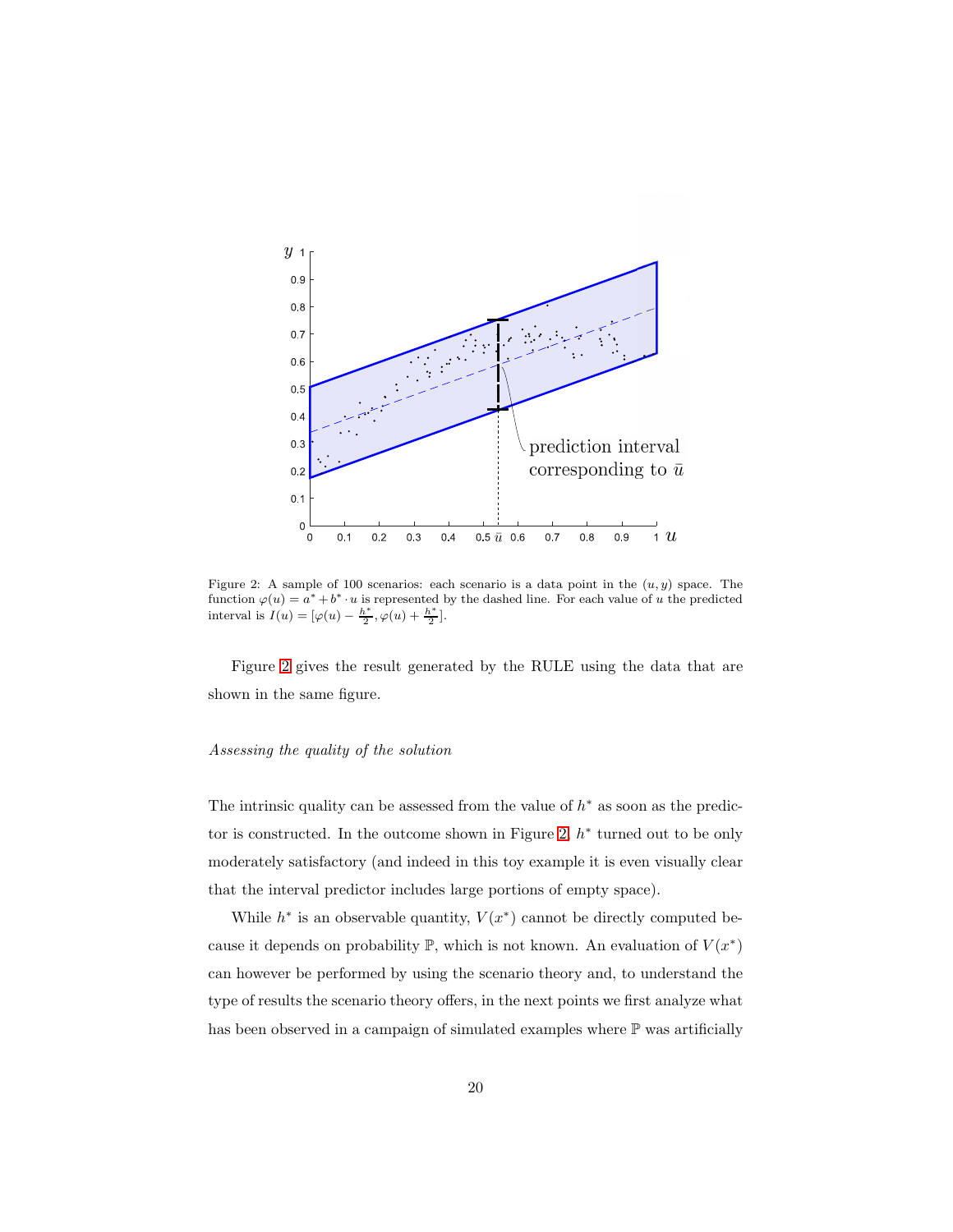manufactured, and hence it was known.

# The distribution of  $V(x^*)$

Simulation campaign  $#1$ . Our first simulation campaign consists of repeated constructions of the predictor according to the RULE, with different sets of data.

- In  $M = 1000$  repetitions, we generated a data set made up of  $N = 100$ observations,  $(\delta^{(1)}, \ldots, \delta^{(100)})$  according to the same distribution that was used to generate the data points in Figure [2;](#page-19-0)
- $\bullet$  for each one of the 1000 data sets, we constructed a predictor by computing  $x^* = (a^*, b^*, h^*)$  according to the RULE;
- for each  $x^*$ , we computed  $V(x^*)$  (note that we can compute the exact value of  $V(x^*)$  because we are running an artificial example where we know the distribution according to which the pairs  $(u, y)$  are generated; this would be impossible if data were real data generated from an unknown distribution).

The histogram of the 1000 values of  $V(x^*)$  is given in Figure [3.](#page-21-0) The true distribution of  $V(x^*)$  computed analytically is represented by the dashed line in the same figure (the histogram tends to this distribution as  $M \to \infty$ ).

Let us consider the quality threshold  $\bar{\epsilon} = 0.11$ . In our 1000 simulations, the condition  $V(x^*) \leq \bar{\epsilon}$  was always satisfied. By an analytical computation, we found that  $\mathbb{P}^{100}\{(\delta^{(1)},\ldots,\delta^{(100)}): V(x^*) > \bar{\epsilon}\} = 7.73 \cdot 10^{-4}$  (note that the distribution of  $(\delta^{(1)}, \ldots, \delta^{(100)})$  is  $\mathbb{P}^{100}$  because scenarios are i.i.d. draws). Since  $7.73 \cdot 10^{-4}$  is a small number, it is not surprising that this event did not happen in our 1000 experiments.

The knowledge of the value  $7.73 \cdot 10^{-4}$  can be used to make statements like the following one: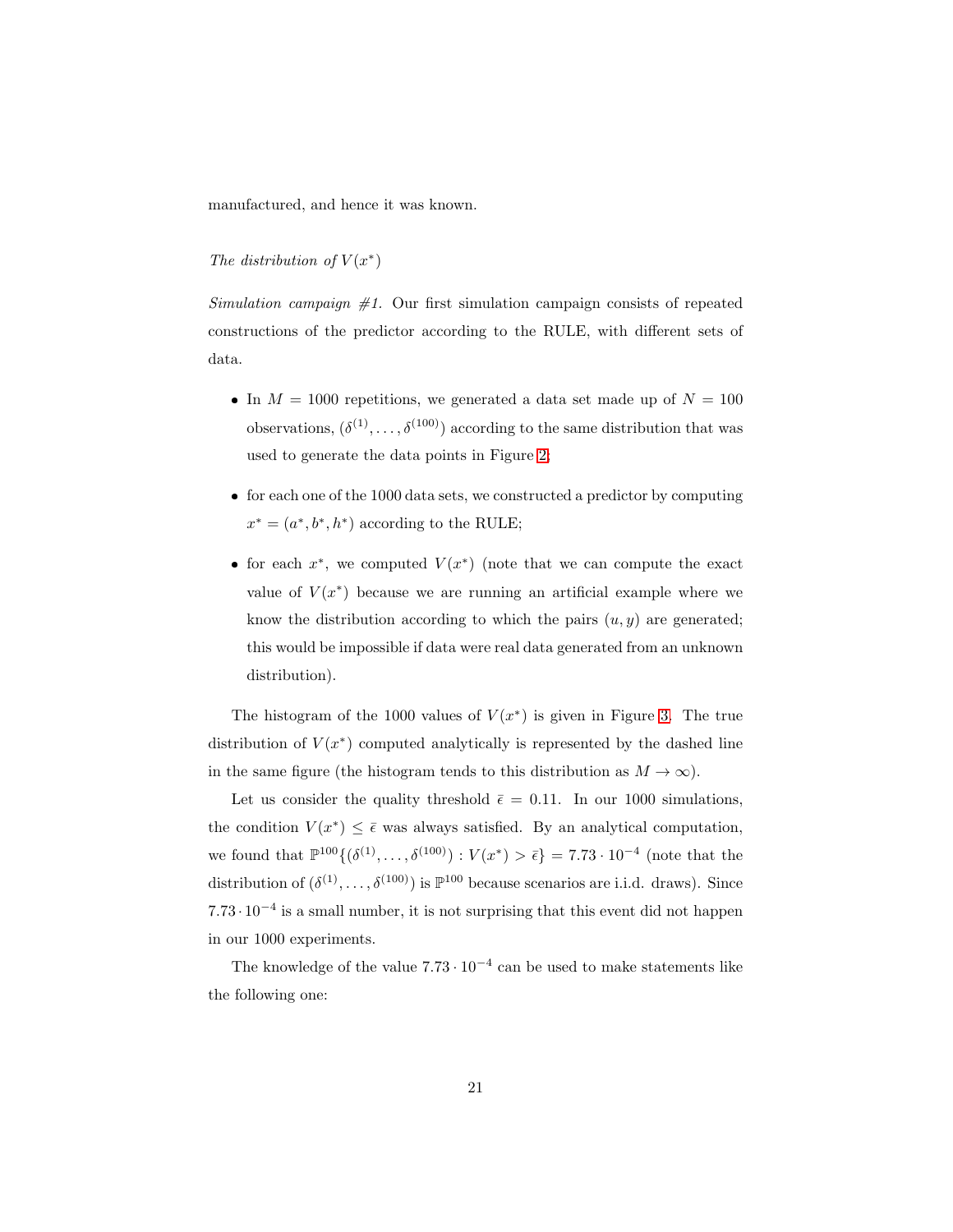<span id="page-21-0"></span>

Figure 3: Histogram of  $M = 1000$  values of  $V(x^*)$ . The distribution of  $V(x^*)$ , to which the histogram tends when  $M \to \infty$ , is represented by the dashed line.

if we run an experiment and build a predictor based on 100 scenarios, the resulting predictor will have a risk smaller than 11% with confidence  $1 - 7.73 \cdot 10^{-4}$ .

A natural question now is how this story changes for a different data generation mechanism, that is, for a different P.

Simulation campaign  $\#2$ . We made a second simulation campaign as before but, this time, we replaced the probability distribution of  $(u, y)$  with a new one: u is uniform over  $[0, 1]$  and the distribution of y given u is uniform over  $[0.9u, 0.9u + 0.1]$ . Unlike the distribution in campaign  $\#1$ , this distribution fits very well our linear a priori belief leading to a small value of  $h^*$  (see Figure [4\)](#page-22-0). The histogram of  $V(x^*)$  for this second simulation campaign is shown in Figure [5,](#page-22-1) together with the exact distribution of  $V(x^*)$ .

Surprisingly, the true distribution is the same as that for campaign  $#1$ . This is a symptom of a general fact: any distribution of  $(u, y)$  with a density leads exactly to the same distribution of  $V(x^*)$ . More on the invariant distribution of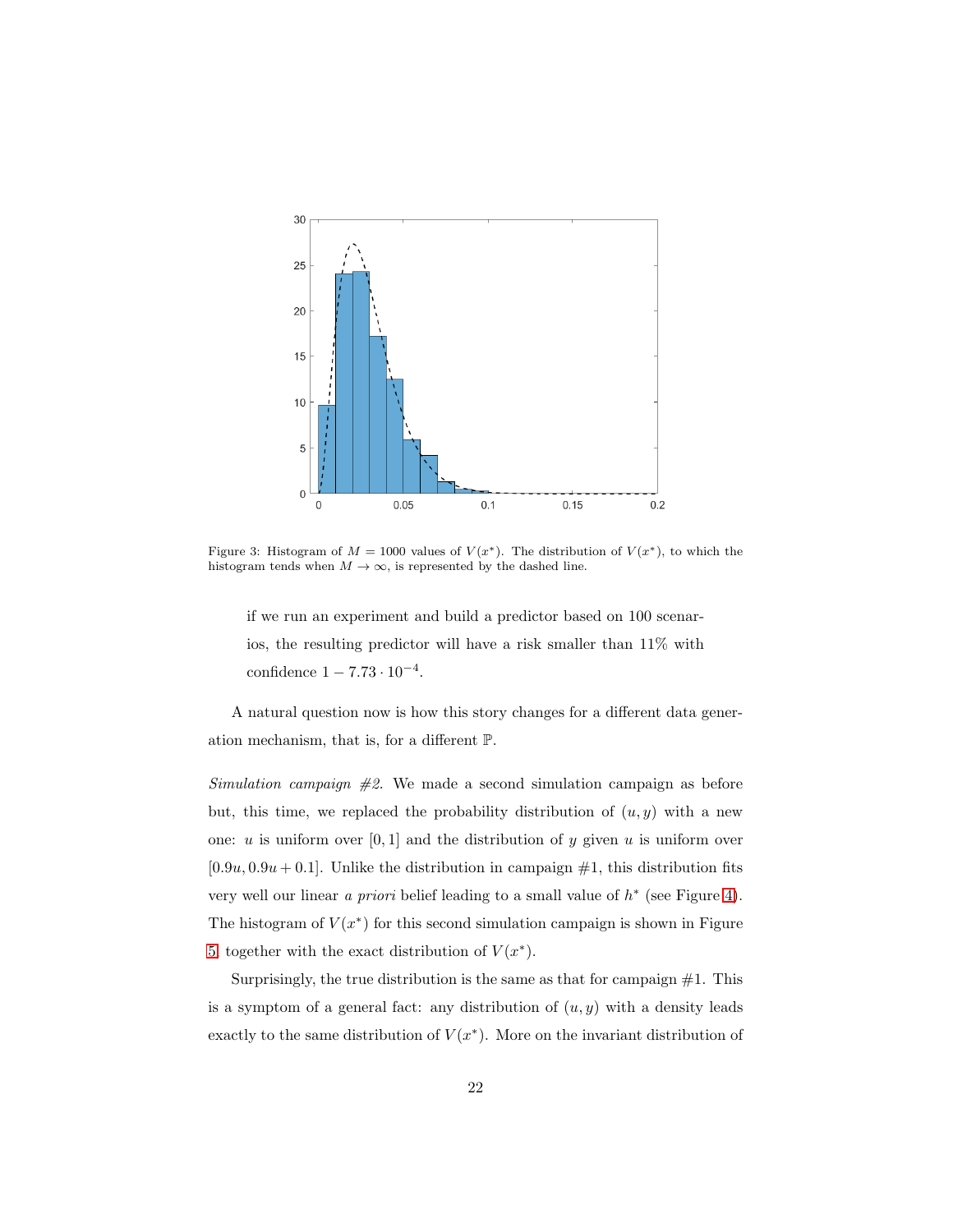<span id="page-22-0"></span>

<span id="page-22-1"></span>Figure 4: An interval predictor obtained in the second simulation campaign.



Figure 5: Histogram of  $M = 1000$  values of  $V(x^*)$  for another distribution of  $(u, y)$ . The true distribution of  $V(x^*)$ , to which the histogram tends when  $M \to \infty$ , is given by the dashed line and it is exactly the same as that in Figure [3.](#page-21-0)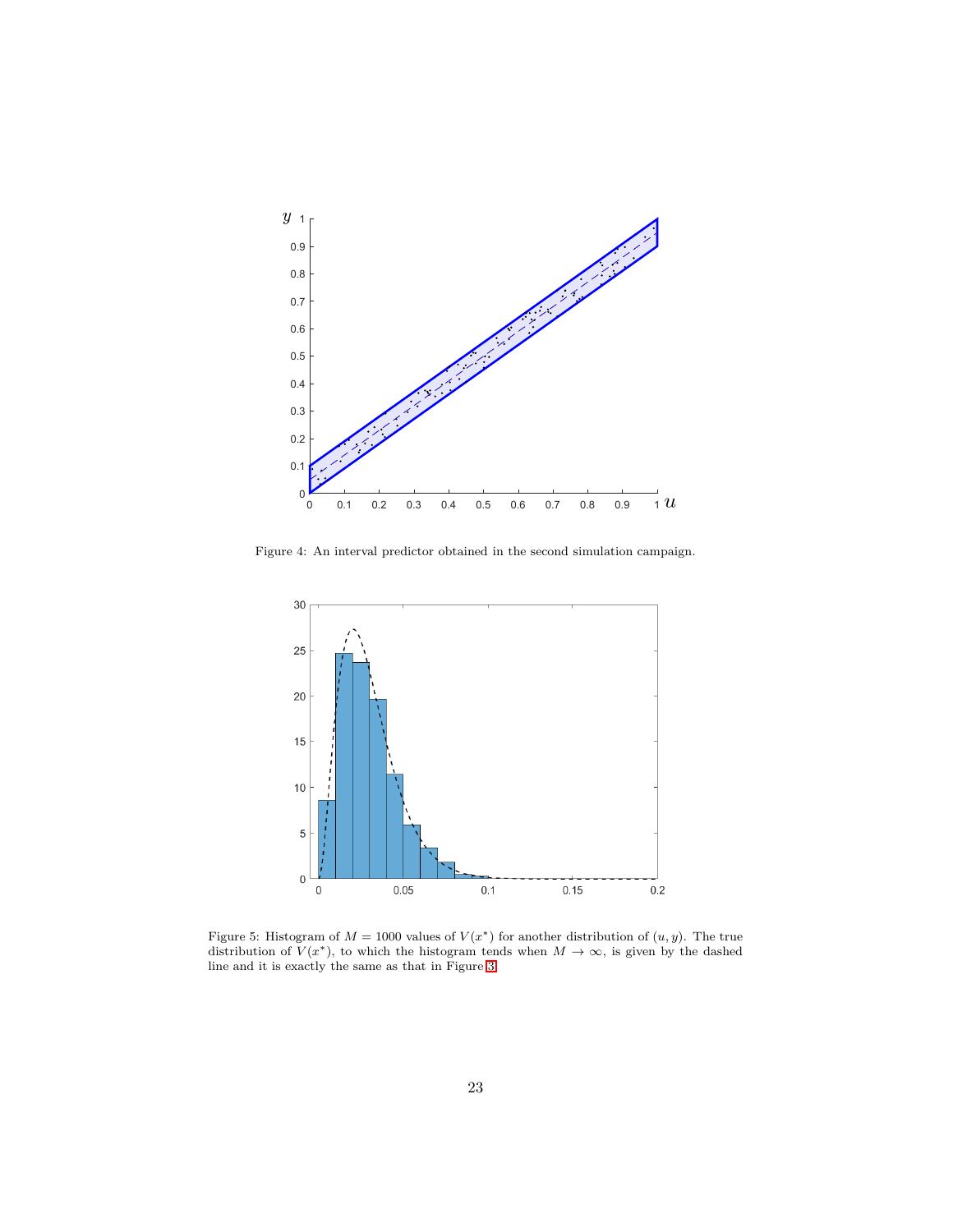$V(x^*)$  will be provided in the next technical Section [3,](#page-25-0) however, we anticipate that it is a Beta distribution with expected value equal to  $\frac{3}{N+1}$ . Interestingly, the number 3 at the numerator coincides with the number of optimization variables  $(a, b, h)$ . This is not a fortuitous circumstance: should we use for example a predictor that has 4 optimization variables  $(a, b, c, h)$ ,  $V(x^*)$  would distribute like a Beta with expected value equal to  $\frac{4}{N+1}$ . In this case, the probability of the event  $V(x^*) > 0.11$  would increase to  $3.4 \cdot 10^{-3}$ .

## The separation principle

The above simulation campaigns have revealed a fundamental, and unexpected, property of the RULE: the distribution of  $V(x^*)$  remains the same irrespective of the actual mechanism by which data are generated. As a consequence, we can make a judgment on  $V(x^*)$  (e.g.,  $V(x^*) \leq 0.11$  with confidence  $1 - 7.73 \cdot 10^{-4}$ ) and trust it despite the possible incorrectness of the priors which were used in the formulation of our optimization problem. This is a manifestation of the so-called "separation principle".

Going back to our example, in the result in Figure [2](#page-19-0) using the prior that u and y are linearly correlated led to a poor result in terms of the width of the prediction interval (which might suggest that our trust in the majority of the experts was misplaced). Nonetheless, the result that  $V(x^*) \leq 0.11$  holds with high confidence remains intact. Next, we may want to give a chance to the minority opinion and move to consider a quadratic function  $\varphi(u) = a + b \cdot u + c \cdot u^2$ so as to incorporate a possible negative correlation for high values of  $u$ . By using again the RULE (extended to the additional parameter  $c$ ) with the same data set as in Figure [2,](#page-19-0) we found the much thinner interval predictor in Figure [6](#page-24-0) (this is an example of application of point (iv) in Section [2.3\)](#page-9-0). In this latter case, the confidence in the result that  $V(x^*) \leq 0.11$  is  $1 - 3.4 \cdot 10^{-3}$  (just slightly lower than before as a consequence of having used one more optimization variable).

From the simple example to more general problems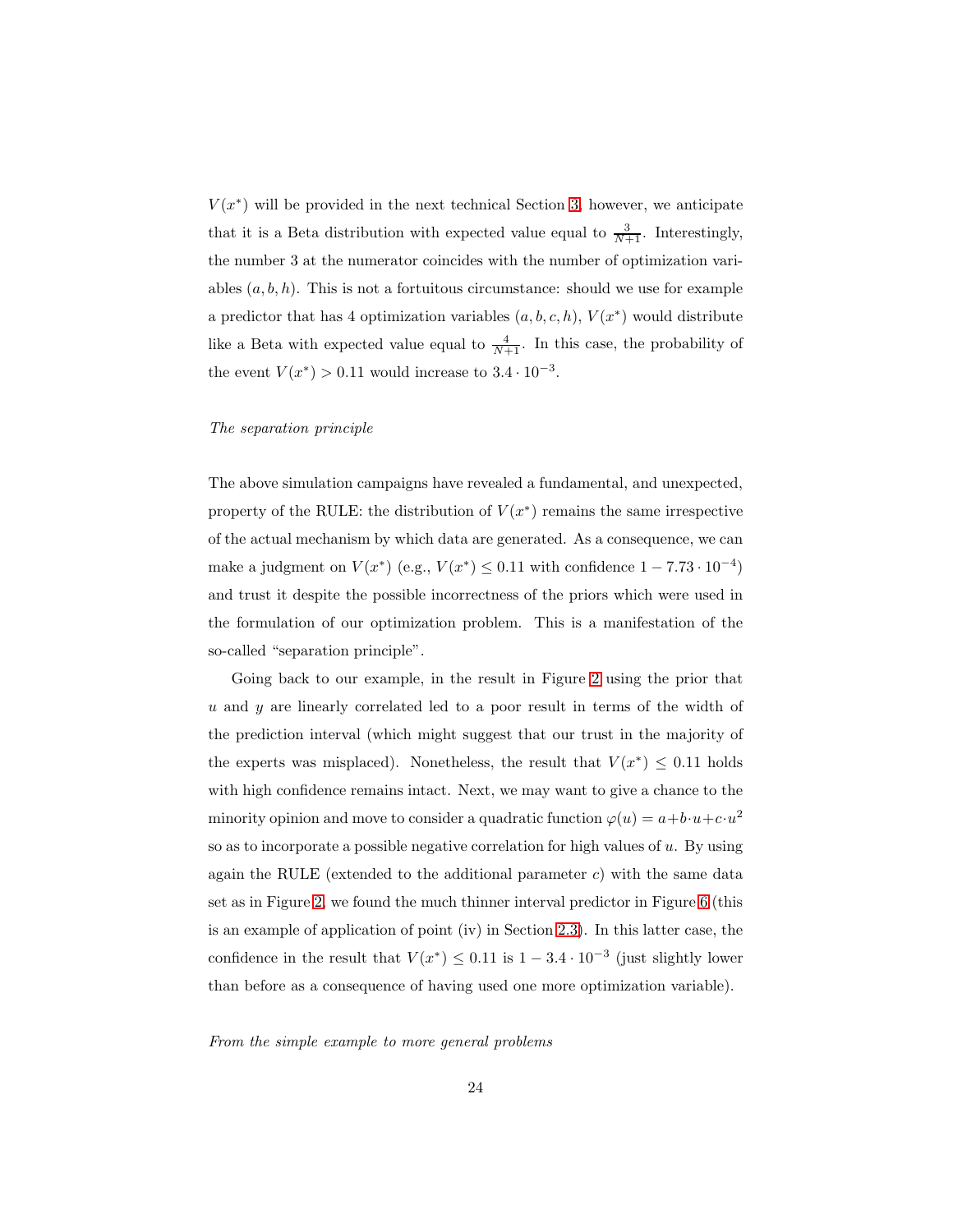<span id="page-24-0"></span>

Figure 6: An interval predictor obtained by fitting a function  $\varphi(u) = a + b \cdot u + c \cdot u^2$ .

Many real life problems differ from the above simple example in some important respects:

- situations are typically described by large dimensional objects and not just  $(u, y)$  pairs;
- the impact of prior knowledge cannot always be described as clearly as in this simple example where there is a single decision variable,  $h$ , that accounts for the intrinsic quality of the solution, while prior beliefs affect the shape of the predictor through the other decision variables  $(a, b, \ldots);$
- the distribution of  $V(x^*)$  is not an invariant as the distribution of data changes.

These differences do not prevent the theory of the scenario approach to be applicable. The last point is of particular interest and we anticipate that the reason why the distribution of  $V(x^*)$  was invariant in the example of this section was that the complexity (as defined in the next technical section) of the solution was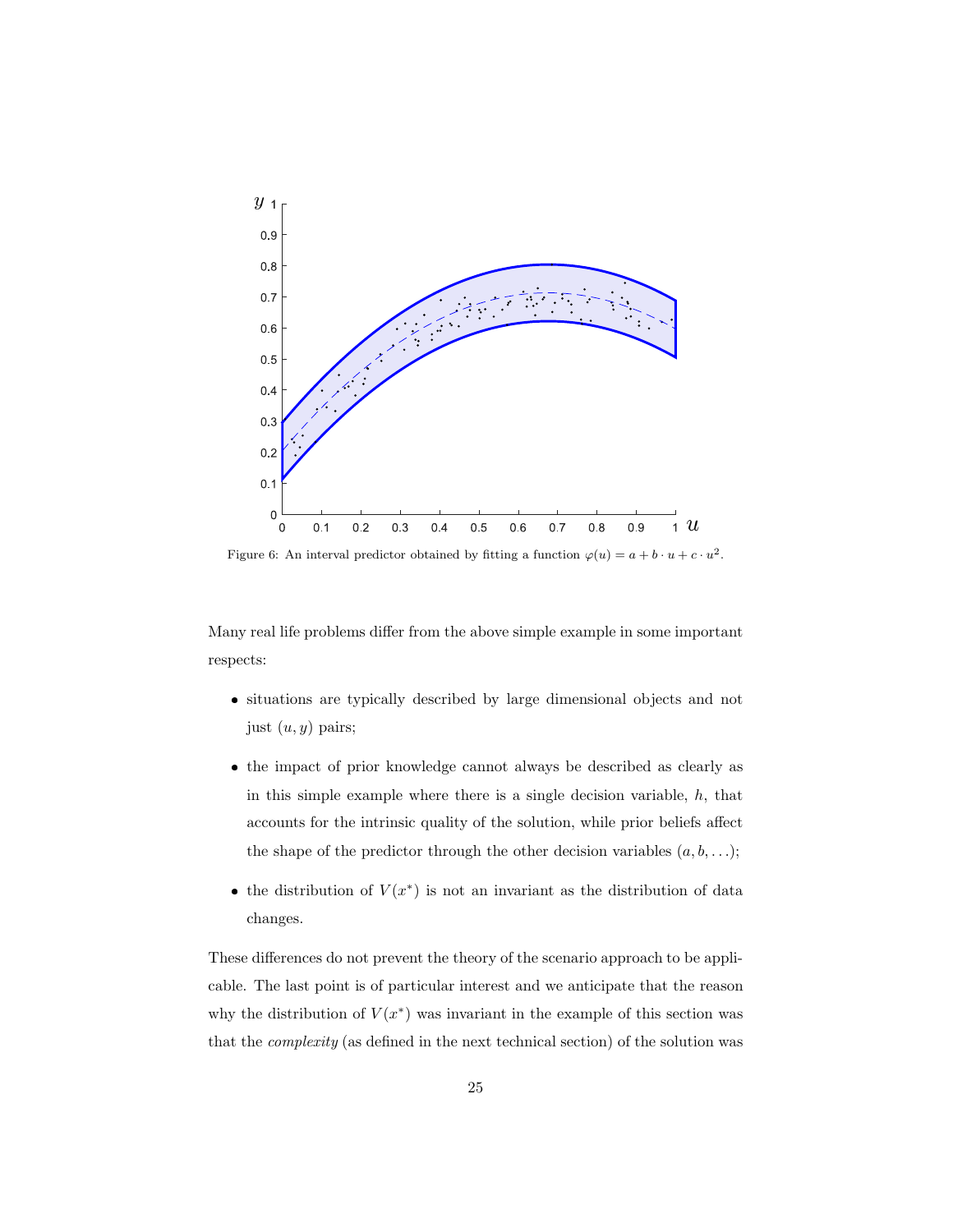the same irrespective of the sample of scenarios at hand. Importantly, when this circumstance does not turn out to be true, universal statements certifying  $V(x^*)$  independently of the data generation mechanism are still possible. Moreover, the scenario theory is much more general than what the previous example has shown and includes a rich framework for the evaluation of the risk based on the complexity of the solution when the complexity is not constant, as well as schemes allowing for the removal of some data points with the aim to strike a suitable balance between reliability (extrinsic quality) and accuracy (intrinsic quality).

#### <span id="page-25-0"></span>3. The Theory of the Scenario Approach

To better illustrate the nature of the results, we start from a special but notable set-up (which encompasses as a special case the simple example of Section [2.5\)](#page-17-0) and we will then move gradually towards more general frameworks.

#### <span id="page-25-1"></span>3.1. Convex worst-case optimization

Let  $x \in \mathbb{R}^d$  be the decision vector. To make precise the somehow informal description of Section [2.3,](#page-9-0) let us introduce two real functions  $c(x)$  and  $f(x, \delta)$ as follows:

- $\bullet$   $c(x)$  is a cost function (to be minimized), which is used as a quantifier of the intrinsic quality of  $x$ ;
- $f(x, \delta)$  models the "regret" for employing x when  $\delta$  occurs. Condition  $f(x, \delta) \leq 0$  indicates a satisfactory performance and, correspondingly,  $V(x) = \mathbb{P}\{\delta : f(x,\delta) > 0\}$  is the indicator of the extrinsic quality of x.

In this section, we assume that X is a convex set;  $c(x)$  is convex; and  $f(x, \delta)$ is convex in x for all  $\delta$  (while the dependence of f on  $\delta$  is arbitrary).<sup>4</sup>

<sup>&</sup>lt;sup>4</sup>As we shall see in Section [3.3,](#page-37-0) recent developments of the scenario approach remove these convexity assumptions.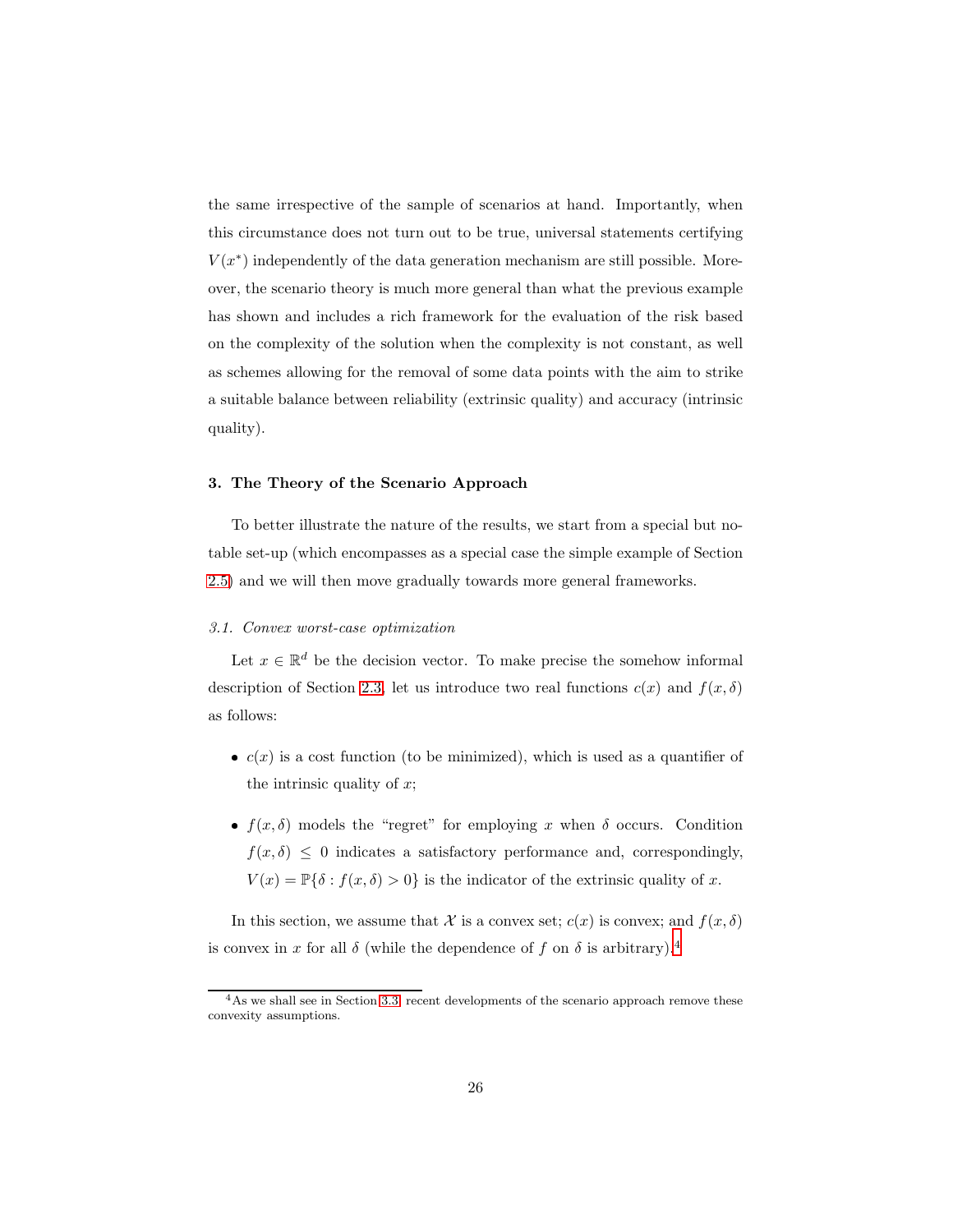The decision process aims at finding the decision with optimal intrinsic quality (i.e., minimum cost  $c(x)$ ) among all the candidate decisions that perform "well" for all the observed scenarios. In formal terms, this leads to the following mathematical program:

<span id="page-26-0"></span>
$$
\min_{x \in \mathcal{X} \subseteq \mathbb{R}^d} c(x)
$$
\nsubject to:  $f(x, \delta^{(i)}) \leq 0, i = 1, ..., N.$  (1)

As is clear, one primary goal behind using [\(1\)](#page-26-0) is that of safeguarding against the worst, which motivates enforcing the constraints  $f(x, \delta^{(i)}) \leq 0$  for all the scenarios. Although suitable to various contexts, this conservative standpoint may result in a poor value of  $c(x^*)$   $(x^*$  is the solution to problem [\(1\)](#page-26-0)), in which case one may want to resort to more flexible alternatives as discussed in Section [3.4.](#page-39-0)

In the remainder of this Section [3.1](#page-25-1) we will assume that, for any  $N$ , the feasibility domain of the scenario program [\(1\)](#page-26-0) has an interior point and that the solution to  $(1)$  is unique.<sup>5</sup>

Before proceeding with the description of the theoretical results, it is worth remarking that the example of Section [2.5](#page-17-0) fits into this framework of convex worst-case optimization if  $(a, b, h)$  is identified with x, and  $(u, y)$  with  $\delta$ . In fact, building a predictor by applying the RULE in Section [2.5](#page-17-0) amounts to solving [\(1\)](#page-26-0) with the cost function  $c(x) = h$  and the regret function  $f(x, \delta) = |a+b \cdot u - y| - h$ ; note also that, in that context, the risk  $V(x^*)$  is the probability with which a new observation  $(u, y)$  falls outside the prediction model of width  $h^*$ .<sup>6</sup>

<sup>5</sup>The uniqueness assumption is introduced to simplify the presentation; if the solution is not unique, a suitable tie-break rule can be introduced, [Campi &](#page-49-4) Garatti [\(2008](#page-49-4)); other variations on the theme are possible, see e.g. [Calafiore \(2010b](#page-49-5)); [Nasir et al. \(2016](#page-56-4)) for contributions about unfeasible problems.

<sup>6</sup> Interval Predictor Models as in Figures [2,](#page-19-0) [4](#page-22-0) and [6](#page-24-0) are obtained from convex worst-case optimization problems that have a special structure for which specific theoretical results are available, see in particular Carè et al. (2015) and Carè et al. [\(2014](#page-50-4)). For other contributions on Interval Predictor Models, the reader is also referred to [Campi et al. \(2009a](#page-49-2)); [Calafiore](#page-49-6) [\(2010a](#page-49-6)); [Patelli et al. \(2013\)](#page-57-4); [Crespo et al. \(2016](#page-51-6)); [Lacerda et al. \(2018](#page-54-8)); [Garatti et al. \(2019\)](#page-52-4); [Wang et al. \(2020](#page-59-3)).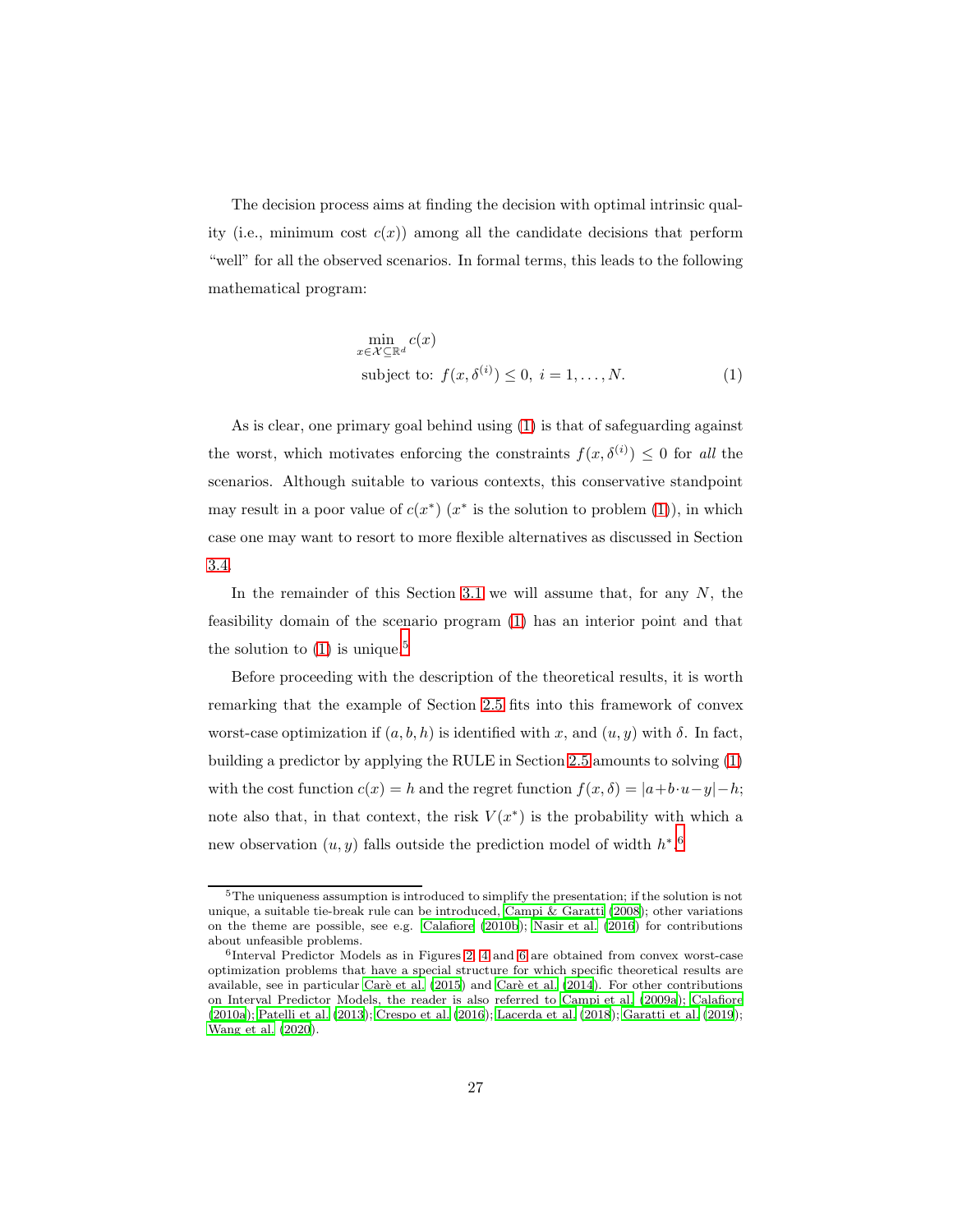#### The scenario theory for convex worst-case optimization

In [Campi & Garatti \(2008\)](#page-49-4), it is proven that the cumulative distribution function of  $V(x^*)$  is (first-order) stochastically dominated by a Beta distribution with parameters  $(d, N - d + 1)$ . In mathematical terms,

<span id="page-27-0"></span>
$$
\mathbb{P}^N\{V(x^*) \le v\} \ge 1 - \sum_{i=0}^{d-1} \binom{N}{i} v^i (1-v)^{N-i}.\tag{2}
$$

Importantly, this result is universal, in the sense that it is valid irrespective of P. An upper-bound  $\bar{\epsilon}$  for  $V(x^*)$  can then be obtained from [\(2\)](#page-27-0) as follows. Let  $\beta$ be a small number, say  $\beta = 10^{-5}$ , and let  $\bar{\epsilon}$  be the value that solves the equation

<span id="page-27-1"></span>
$$
\sum_{i=0}^{d-1} \binom{N}{i} v^i (1-v)^{N-i} = \beta,^7 \tag{3}
$$

,

then  $V(x^*) \leq \bar{\epsilon}$  holds with high probability  $1-\beta$ . Since the Beta distribution is unimodal and thin tailed,  $\bar{\epsilon}$  gets close to its mean (which is  $\frac{d}{N+1}$ ) for a relatively small number of observations. Thus, roughly,  $\bar{\epsilon}$  depends on the ratio between d and N.

In applications,  $\bar{\epsilon}$  can be used as a relevant information to compare decisions coming from various decision spaces. For instance, in the example of Section [2.5](#page-17-0) solving [\(3\)](#page-27-1) for  $\beta = \frac{1}{1000}$  gives  $\bar{\epsilon} = 0.108$  when  $d = 3$  (linear predictor) and  $\bar{\epsilon} = 0.125$  when  $d = 4$  (predictor centered around a quadratic function) and these values complement the information coming from the intrinsic quality. The reader is referred to the box "Dealing with multiple comparisons by the union

$$
\bar{\epsilon} \le \frac{1}{N} \left( d - 1 + \ln \frac{1}{\beta} + \sqrt{2(d-1) \ln \frac{1}{\beta}} \right)
$$

see [Alamo et al. \(2015](#page-48-6)).

<sup>7</sup>This equation can be easily solved by bisection. The MATLAB function betainc $inv(\beta,d,N-d+1, V^{(1)})$  solves it and returns directly the value of  $\bar{\epsilon}$ . An approximate formula that can be useful for a first pencil-and-paper estimation of  $\bar{\epsilon}$  is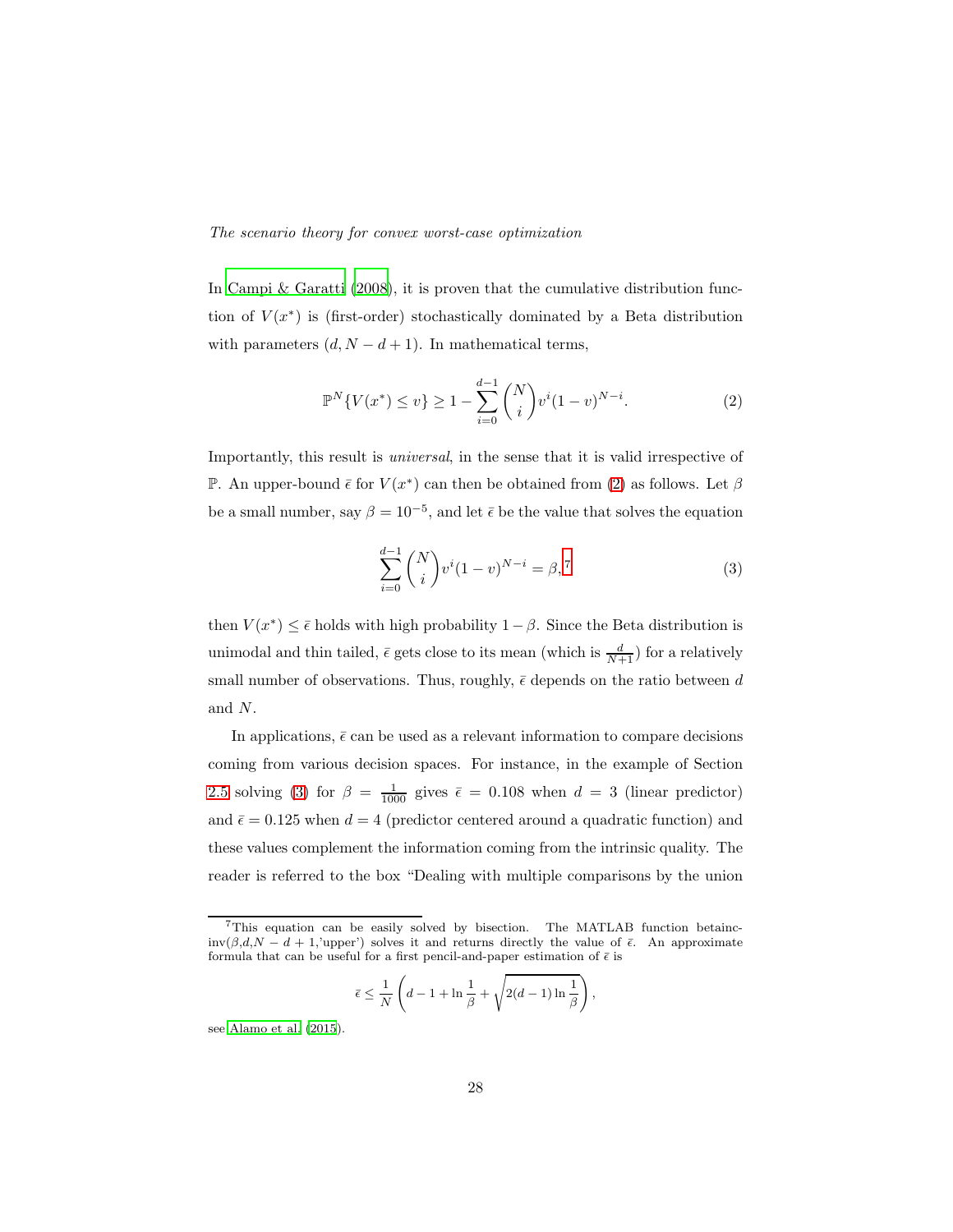bound" for a more detailed discussion on the guarantees that can be attached to a selection made out of competing alternatives.

As already mentioned, in the example of Section [2.5](#page-17-0) the distribution of  $V(x^*)$ is exactly a Beta distribution with parameters  $(d, N - d + 1)$ , irrespective of the data generation mechanism, provided that  $\mathbb P$  has density. Thus, in that case, the inequality " $\leq$ " in [\(2\)](#page-27-0) holds in fact with "=", i.e.,

<span id="page-28-0"></span>
$$
\mathbb{P}^N\{V(x^*) \le v\} = 1 - \sum_{i=0}^{d-1} \binom{N}{i} v^i (1-v)^{N-i} \tag{4}
$$

(the density of this distribution when  $N = 100$  and  $d = 3$  is the dashed curve in Figures [3](#page-21-0) and [5\)](#page-22-1). The existence of problems for which the inequality in [\(2\)](#page-27-0) is an equality (examples can be found for any  $d$  and  $N$ ) shows that  $(2)$  cannot be improved unless it is specialized to subclasses of problems.

## The notion of complexity

In the proof of [\(2\)](#page-27-0) developed in [Campi & Garatti \(2008\)](#page-49-4), a key role is played by the notion of complexity.

The *complexity* of  $x^*$  is an integer  $s^* \in \{0, 1, ..., N\}$  such that  $x^*$  can be obtained by solving a problem similar to [\(1\)](#page-26-0) that only contains a subsample of scenarios from  $\delta^{(1)}, \ldots, \delta^{(N)}$  whose cardinality is  $s^*$ while no subsamples of scenarios with cardinality lower than  $s^*$  exist that give the same solution  $x^*$ <sup>8</sup>.

For an example, we can go back to Figure [2](#page-19-0) and note that the same solution  $(a^*,b^*,h^*)$  would have been obtained with just 3 points, those that lie on the boundary of the prediction model. Instead, any subsample of scenarios that does not include these 3 points leads to a different solution, so that  $s^* = 3$  in

<sup>&</sup>lt;sup>8</sup>It is worth noticing that, in the convex set-up, the scenarios that suffice to reconstruct  $x^*$ are always a subset of the active constraints, which makes the evaluation of  $s^*$  computationally easy.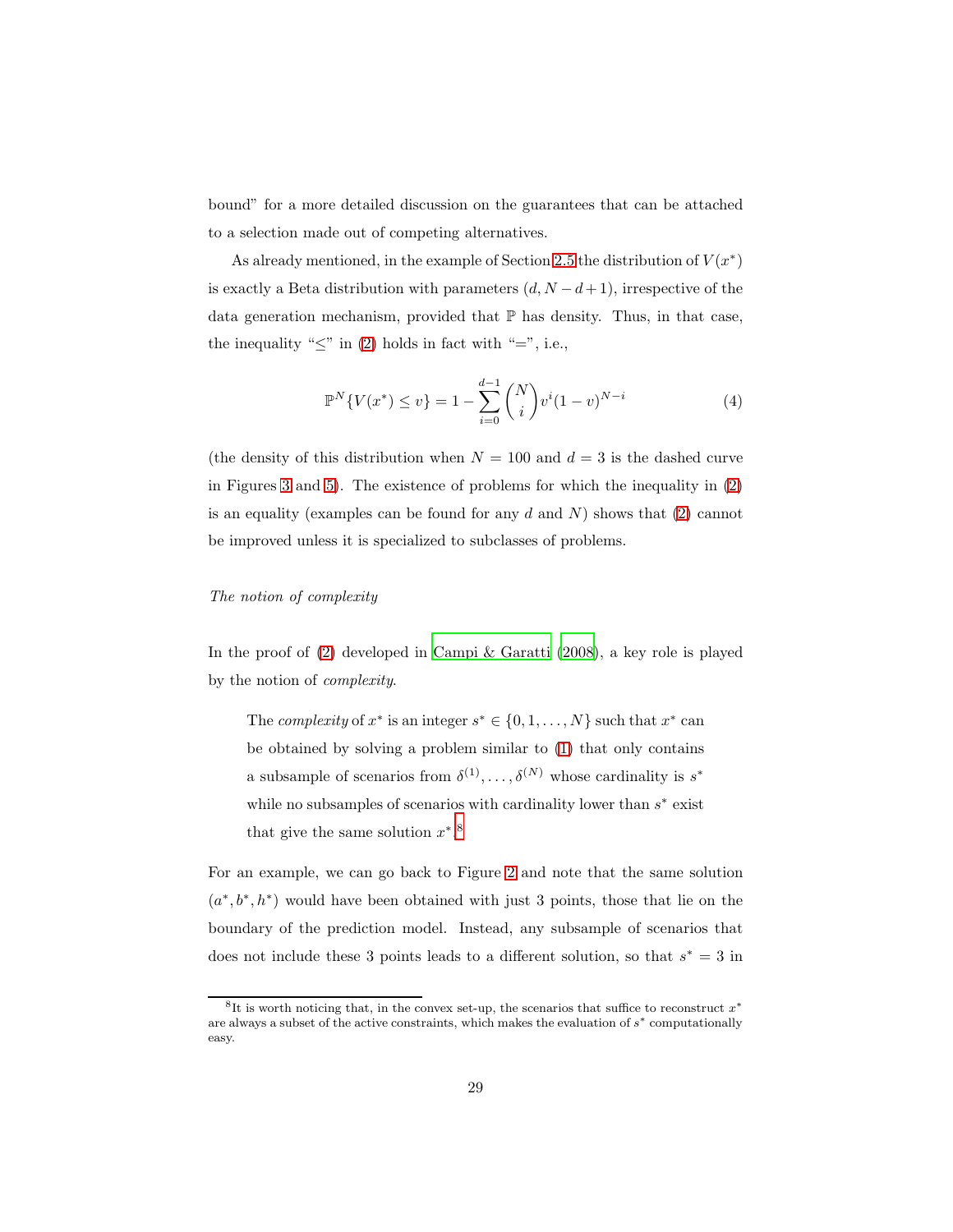this case.

The following is a key fact in convex worst-case scenario theory.

**Key Fact.** For any problem in the form of [\(1\)](#page-26-0), it holds that  $s^* \leq d$ .

Looking at the proof of  $(2)$  in Campi & Garatti  $(2008)$ , one sees that  $(2)$ deeply relies on the above Key Fact. Also, the fact that the predictor in Figure [2](#page-19-0) turns out to have a complexity  $s^*$  that is equal to  $d (= 3)$  is not by chance: in [Garatti et al. \(2019\)](#page-52-4), one can find a proof that this problem belongs to the class of fully-supported problems, for which  $s^* = d$  happens with probability 1.<sup>9</sup> In [Campi & Garatti \(2008\)](#page-49-4), it is proven that relation [\(4\)](#page-28-0) holds for all fullysupported problems and that all other problems are dominated by the fullysupported class in the sense that [\(2\)](#page-27-0) holds.

#### Dealing with multiple comparisons by the union bound.

In the prediction problem of Section [2.5,](#page-17-0) we know that  $V(x^*) > \bar{\epsilon}$  happens with probability  $\beta = \frac{1}{1000}$ , where  $\bar{\epsilon} = 0.108$  for  $d = 3$  and  $\bar{\epsilon} = 0.125$  for  $d = 4$ . If the selection between  $d = 3$  and  $d = 4$  is made a posteriori (after seeing the prediction interval), we might be advised by an "evil oracle" that indicates a "bad" choice (for which  $V(x^*) > \bar{\epsilon}$ ) whenever one exists. However, no matter how evil the oracle is, the probability that a data set verifies the condition  $V(x^*) > \bar{\epsilon}$  for one of the two choices cannot be larger than  $\frac{1}{1000} + \frac{1}{1000} = \frac{2}{1000}$ . Therefore, the certificate " $V(x^*) \leq \bar{\epsilon}$ " is valid with probability at least  $1 - 2 \cdot 10^{-3}$ . This argument can be extended

<sup>&</sup>lt;sup>9</sup>A problem is fully-supported if  $s^* = d$  with probability 1 and it is *non-degenerate*; a problem is non-degenerate if, for any  $N$ , there is with probability 1 a unique choice of indexes, say  $i_1, i_2, \ldots, i_k$  (with  $i_1 < i_2 < \ldots < i_k$ ) from  $1, 2, \ldots, N$ , such that: (a) problem [\(1\)](#page-26-0) where only the constraints  $f(x, \delta^{(i_j)}) \leq 0, j = 1, \ldots, k$ , are enforced gives the same solution  $x^*$ as with all constraints; (b) if  $k > 0$ , discarding further indexes from  $i_1, i_2, \ldots, i_k$  changes the solution (irreducibility of the set of indexes). (Note that for  $k = s^*$  one certainly finds one such set of indexes; the definition of non-degeneracy requires that this set is unique within all subsets of indexes whose cardinality is equal to  $s^*$  or larger.) Within convex optimization, degeneracy requires an anomalous accumulation of active constraints to happen and assuming non-degeneracy is therefore reasonable in many applications. *Note for the reader:* the definition of fully-supportedness given in the scenario literature is equivalent to that given here, but sometimes it is formulated differently.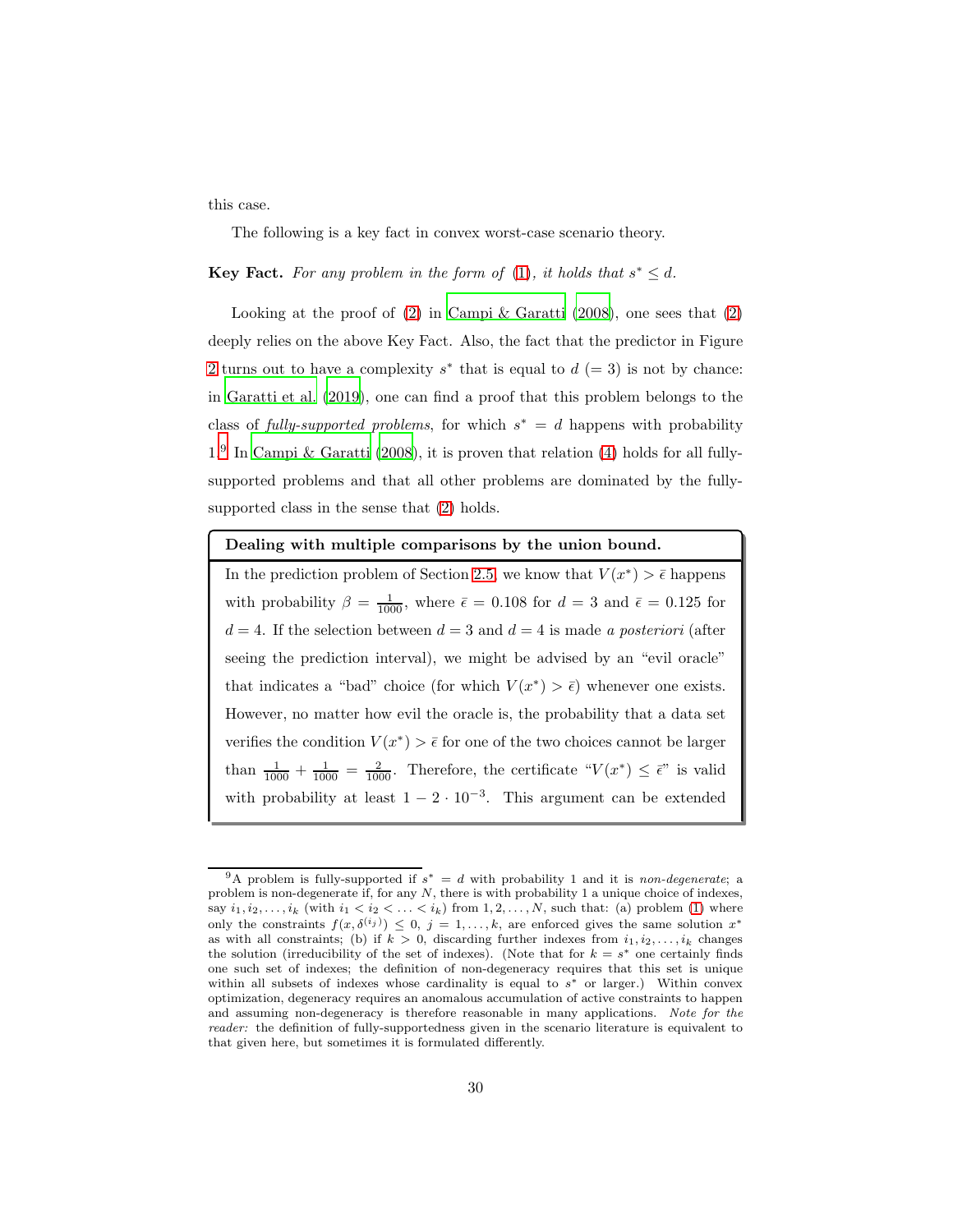to the case where one chooses a solution from  $M$  possibilities leading to the conclusion that  $\mathbb{P}^N \{ V(x^*) \leq \bar{\epsilon} \} \geq 1 - M\beta$  (where, similarly to the above example with  $d = 3$  or  $d = 4$ , the value of  $\bar{\epsilon}$  depends on the choice made). Since small values of  $\beta$  (such as  $10^{-7}$  or  $10^{-8}$ ) can be enforced with reasonable sample sizes, the value of  $M\beta$  can be easily kept small even when large set of choices are tested out.

#### <span id="page-30-1"></span>3.2. The wait-and-judge perspective

The results in Section [3.1](#page-25-1) stand on the observation that the complexity  $s^*$  is upper bounded by  $d$  (see "Key Fact") and culminate in result  $(2)$ , which is tight for fully-supported problems, that is, [\(4\)](#page-28-0) holds. On the other hand, [\(2\)](#page-27-0) is only an upper bound for non fully-supported problems and the reader is referred to Figure [7](#page-30-0) for the distribution of  $V(x^*)$  in two non fully-supported examples.

<span id="page-30-0"></span>

Figure 7: [This figure is taken from [Garatti & Campi \(2019\)](#page-52-5)] The probability density function of the Beta distribution, as given by the right-hand side of [\(2\)](#page-27-0) with  $N = 1000$  and  $d = 400$ , is represented in blue continuous line. For a fully-supported problem,  $V(x^*)$  distributes as the Beta distribution. The dotted and dashed lines show the distribution of  $V(x^*)$  for two examples described in [Garatti & Campi \(2019](#page-52-5)): while these densities are dominated by the Beta distribution in the sense of [\(2\)](#page-27-0), using the Beta distribution to estimate  $V(x^*)$  produces conservative evaluations in these two cases.

The conservatism inherent in the bounds that are obtained from the Beta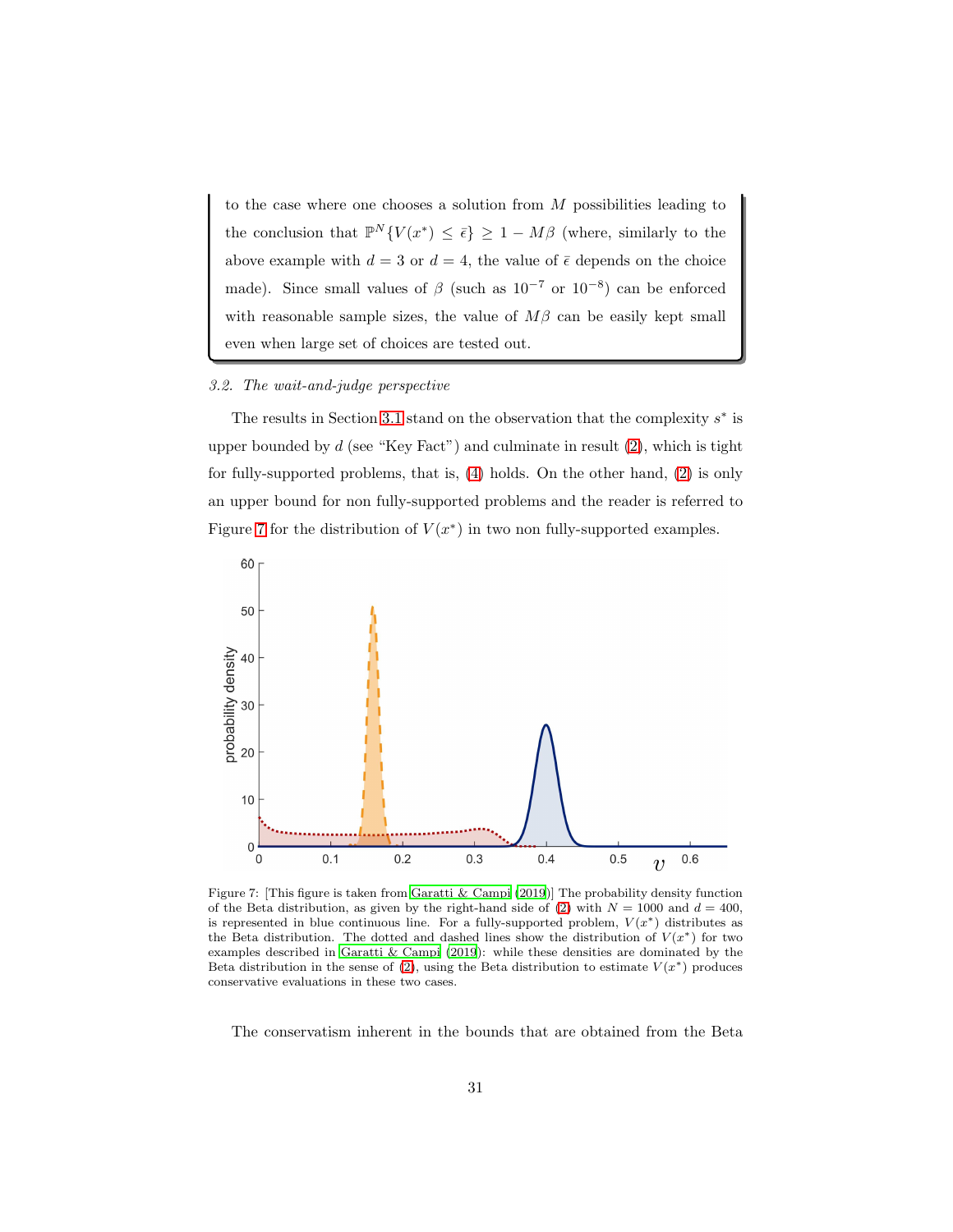distribution normally worsens in large scale problems with a high dimensional optimization domain, which is a situation that is encountered with increasing frequency in modern applications.<sup>10</sup>

In what follows, we present results for convex worst-case optimization that establish a connection between  $V(x^*)$  and  $s^*$  (rather than a connection between  $V(x^*)$  and the upper bound d on  $s^*$  as in [\(2\)](#page-27-0)). The use of these results is that one waits until the solution is determined and, at that time,  $V(x^*)$  is judged from the complexity  $s^*$  that has been measured at the solution (see also the box "Compression and risk: a solid marriage").

## Compression and risk: a solid marriage.

The complexity  $s^*$  is small when the sample  $\delta^{(1)}, \ldots, \delta^{(N)}$  can be slimmed down to a small subsample that is sufficient to reconstruct the solution x<sup>\*</sup>. Therefore, the complexity is related to the *compressibility* of the sample  $\delta^{(1)}, \ldots, \delta^{(N)}$ . The idea that the compressibility of the information carried by the data is related to generalization properties is not new in machine learning, see e.g. [Rissanen \(1978](#page-57-5)); [Littlestone & Warmuth \(1986\)](#page-55-5); [Rissanen \(1986](#page-57-6)); Ming & Vitányi (1990); [Barron et al. \(1998\)](#page-48-7); [Graepel et al.](#page-53-6) [\(2005\)](#page-53-6); [Moran & Yehudayoff \(2016](#page-55-7)); [Hanneke & Kontorovich \(2019\)](#page-54-9). What is new in scenario optimization is the vast applicability of this concept beyond a machine learning context and that compressibility leads to extraordinarily powerful results as in [\(2\)](#page-27-0), [\(4\)](#page-28-0). Recent research efforts have been geared towards extending these results to general schemes beyond convex optimization, see e.g. [Alamo et al. \(2009\)](#page-47-0); [Campi \(2010](#page-49-7)); [Margellos et al.](#page-55-8) [\(2015\)](#page-55-8); [Esfahani et al. \(2015\)](#page-52-6); [Grammatico et al. \(2016](#page-53-7)); Carè [et al. \(2017\)](#page-50-6); [Ramponi & Campi \(2018\)](#page-57-3); Carè et al. (2018); [Campi et al. \(2018\)](#page-50-7); [Margellos et al.](#page-55-9) [\(2018\)](#page-55-9); [Paccagnan & Campi \(2019](#page-56-5)). Part of these results are outlined in

<sup>&</sup>lt;sup>10</sup>In some cases, one can use a Beta in dimension  $\tilde{d} < d$  (where d is the actual dimension of the problem), in which case  $\tilde{d}$  is called the "effective dimension". Regularization mechanisms have been used to achieve this result in Campi & Carè (2013), while [Schildbach et al. \(2013\)](#page-58-5); [Zhang et al. \(2015\)](#page-59-4) present studies in specific contexts in which  $\tilde{d}$  is derived from using the concept of "support rank".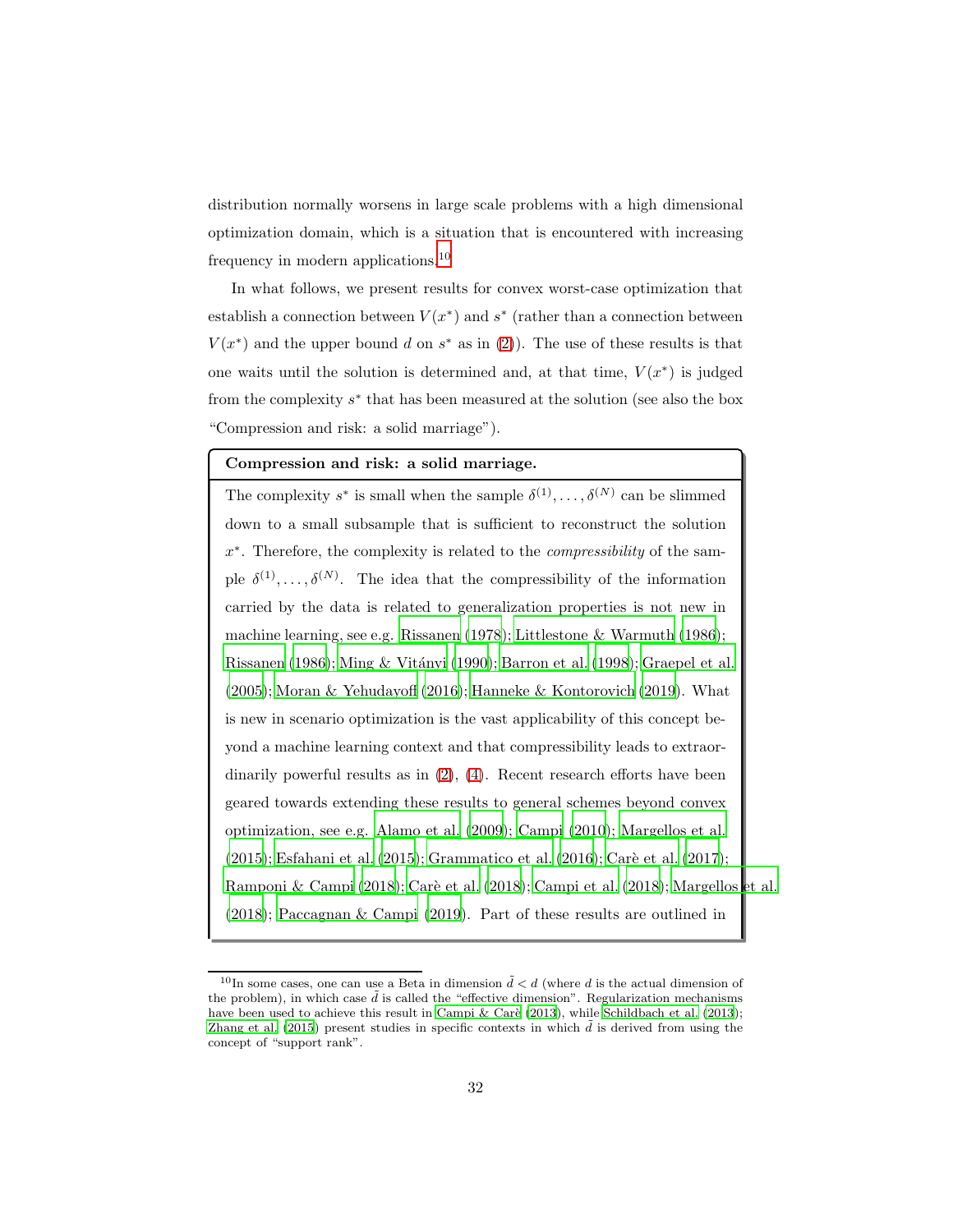We start by illustrating a simulation example; later, we present the general theory. This section contains results from [Campi & Garatti \(2018\)](#page-50-8); [Garatti & Campi](#page-52-5) [\(2019,](#page-52-5) [2021\)](#page-52-7), to which the reader is referred for the proofs and more details.

#### Example: orthant that includes random points

A population of points p in a 400-dimensional Euclidean space  $\mathbb{R}^{400}$  is distributed according to a probability  $\mathbb{P}$ . We want to choose an  $x \in \mathbb{R}^{400}$  such that  $\sum_{j=1}^{400} x_j$  (subscript j denotes component) is minimized (intrinsic criterion) while relation  $p_j - x_j \leq 0$ ,  $j = 1, ..., 400$ , holds with high probability (in other words, the negative orthant with vertex in  $x$  contains most of the probabilistic mass of  $\mathbb{P}$  – extrinsic criterion).

#### Worst-case scenario solution

We collected  $N = 1000$  points  $p^{(1)}, \ldots, p^{(1000)}$  (these are the scenarios), and solved the scenario program:

$$
\min_{x \in \mathbb{R}^{400}} \sum_{j=1}^{400} x_j
$$
\nsubject to:  $p_j^{(i)} - x_j \le 0, \ \ j = 1, ..., 400 \ \ i = 1, ..., 1000,$  (5)

which is a convex scenario program in the form of  $(1)$  with  $d = 400$  and  $N = 1000, c(x) = \sum_{j=1}^{400} x_j$  and  $f(x, \delta) = \max_{j=1,\dots,400} (p_j - x_j)$  (where, clearly,  $\delta = p$ ).

#### Results of two simulation campaigns

Two simulation campaigns were performed for two different probability distributions  $\mathbb{P}_A$  and  $\mathbb{P}_B$ . For each simulation campaign, we repeated 100 000 times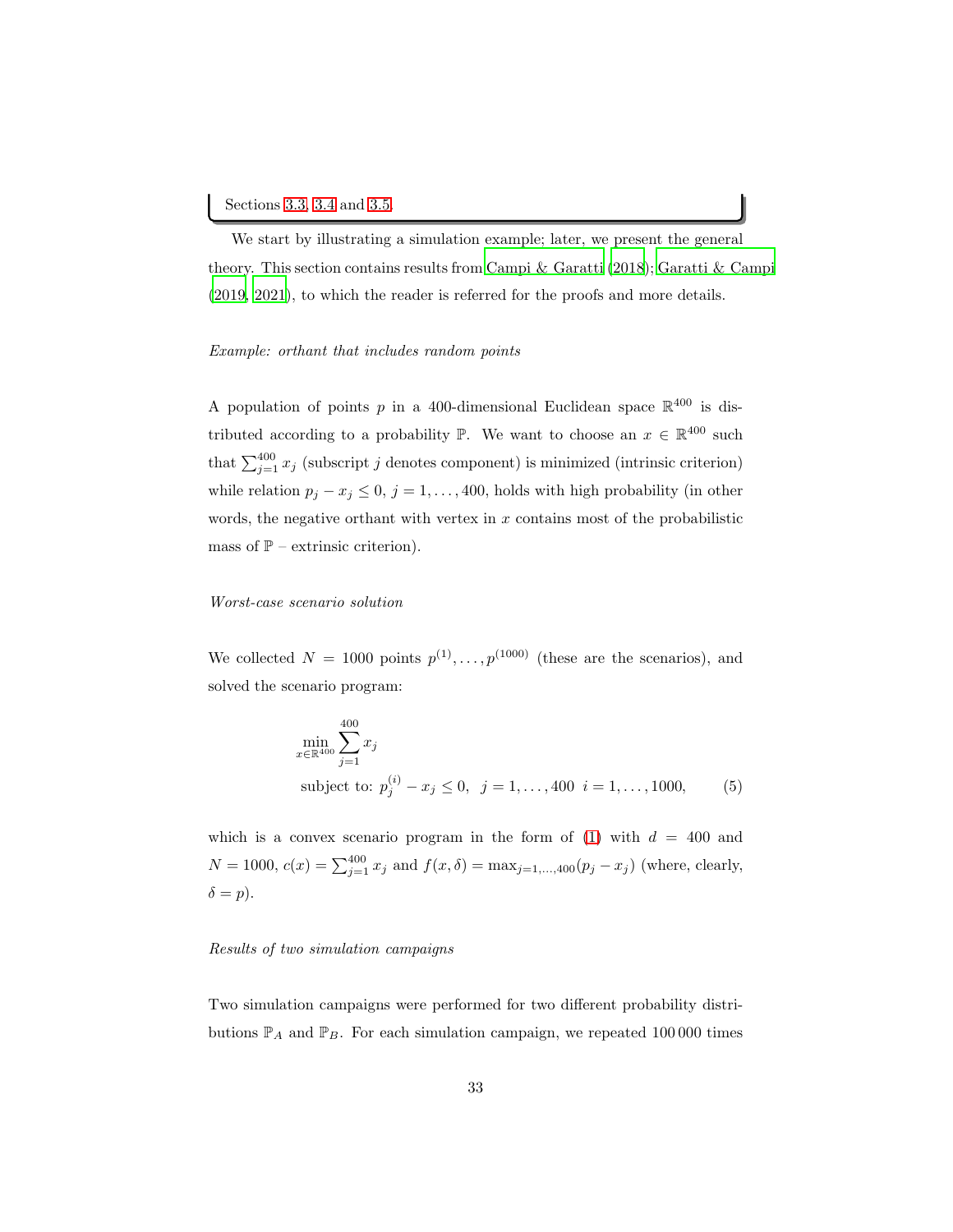the sampling of  $N = 1000$  scenarios, and computed the corresponding  $x^*$  and s<sup>\*</sup>. Every time, we also computed  $V(x^*)$  by exploiting the privilege (due to the fact that we are in a simulated set-up) of knowing the real distribution of the points.

<span id="page-33-0"></span>

Figure 8: Empirical probability distribution of  $(s^*, V(x^*))$  when points are generated by  $\mathbb{P}_A$ .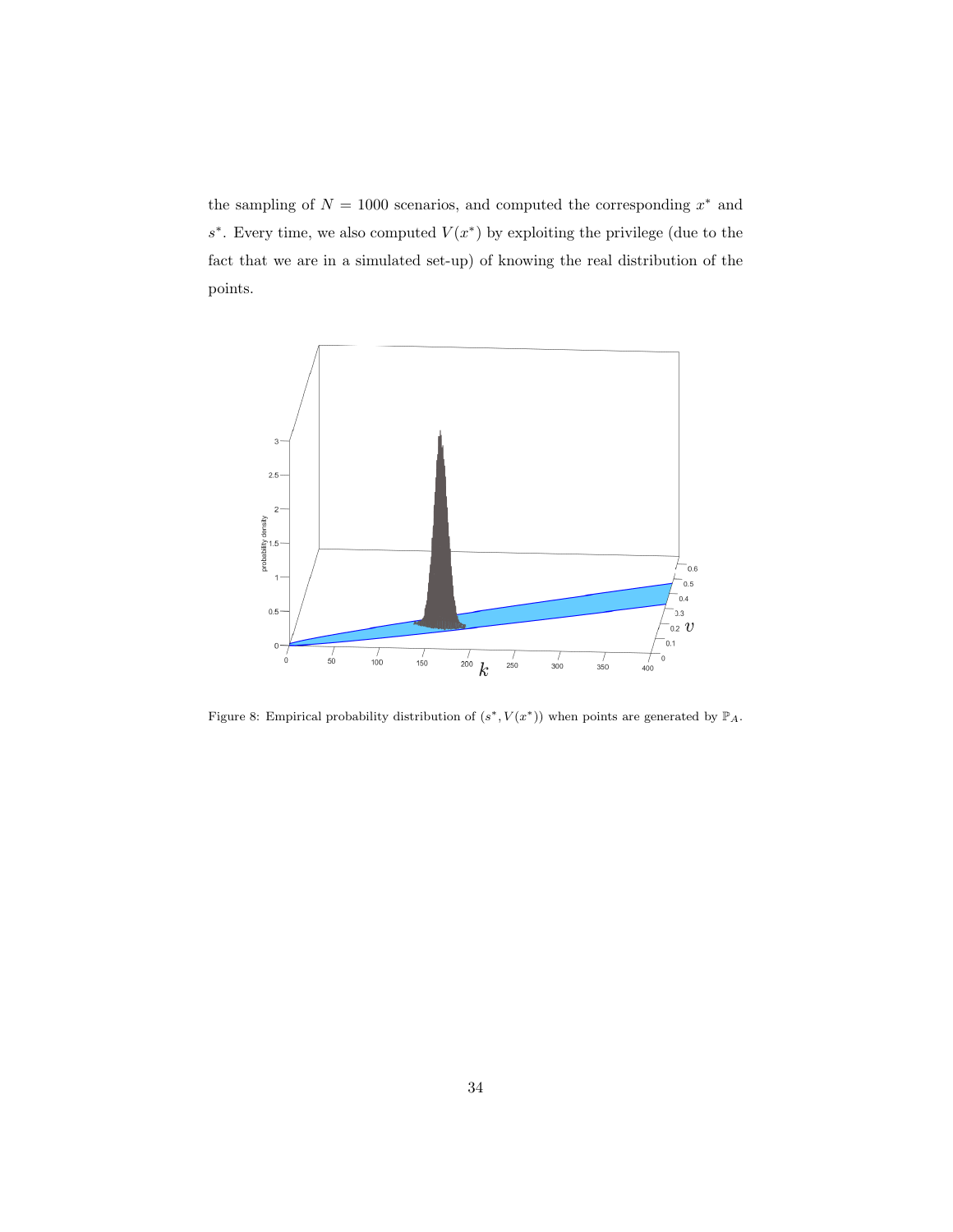<span id="page-34-0"></span>

Figure 9: Empirical probability distribution of  $(s^*, V(x^*))$  when points are generated by  $\mathbb{P}_B$ .

Figure [8](#page-33-0) shows the empirical bivariate distribution of the values  $(k, v)$  taken by  $(s^*, V(x^*))$  over the 100 000 trials in the case of probability  $\mathbb{P}_A$ . The reader can notice that a blue slanted region is also represented in the  $(k, v)$  plane. This region is precisely introduced in the theoretical developments presented below, and, for the time being, we just notice that the distribution of  $(s^*, V(x^*))$ appears to be supported on this slanted region. A similar picture for  $\mathbb{P}_B$  is given in Figure [9.](#page-34-0) In this second case, the slanted region is exactly as in the first case and it happens again that the support of the distribution of  $(s^*, V(x^*))$  belongs to it.

We next make overt that the marginal distributions of  $V(x^*)$  under  $\mathbb{P}_A$  and  $\mathbb{P}_B$  are those represented in Figure [7](#page-30-0) as dashed yellow and dotted red lines respectively. As already discussed in Section [3.2,](#page-30-1) the Beta distribution of Figure [7](#page-30-0) only sets an upper limit to these marginals. The present simulations in Figures [8](#page-33-0) and [9](#page-34-0) suggest that more information can be gained from the lens of a bivariate point of view where one variable, the risk, is estimated from the other, the com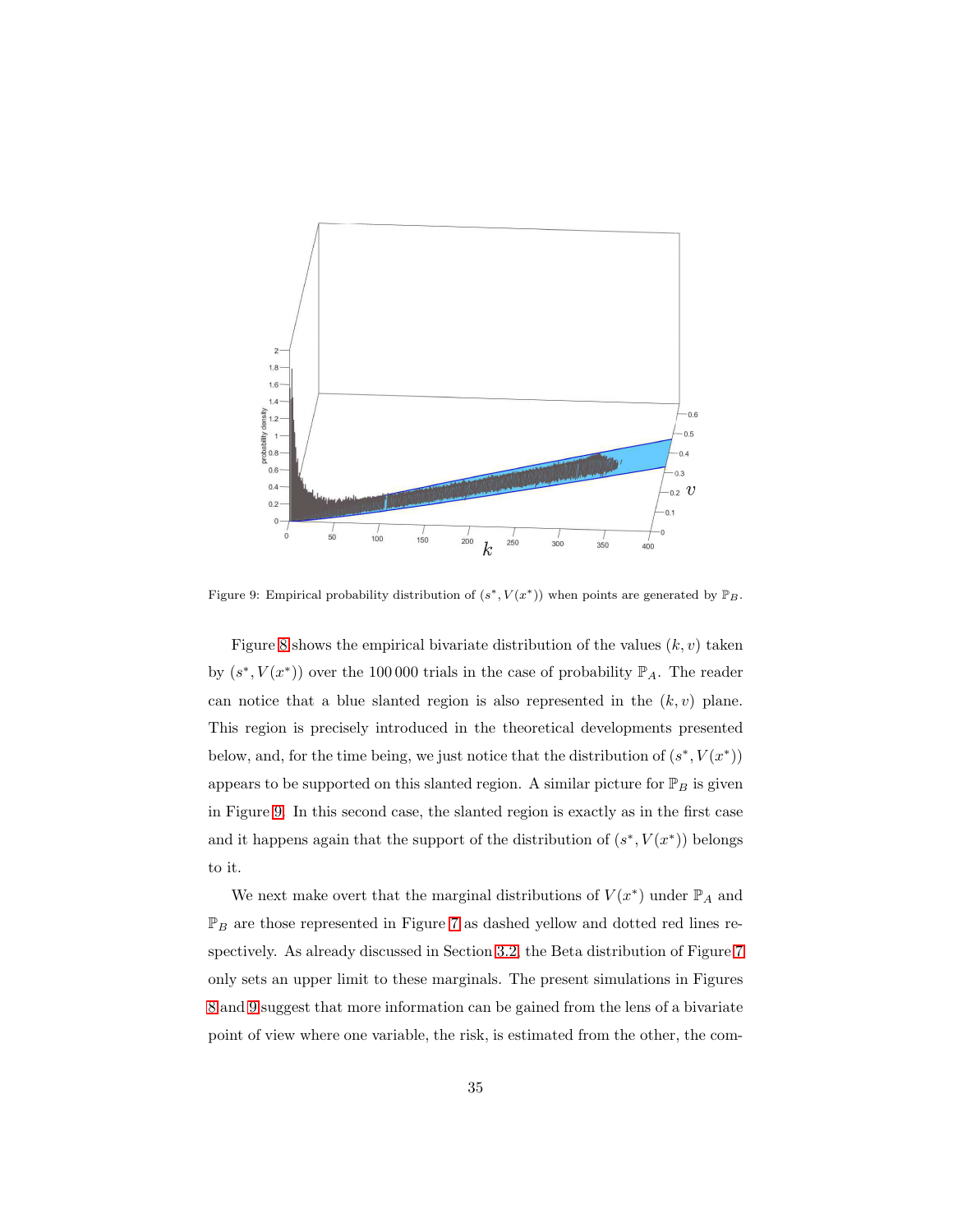plexity (which is a measurable quantity). We anticipate that this result is true in high generality and that the precision in the evaluation of  $V(x^*)$  that can be achieved thanks to this new lens is comparable to the precision that comes in fully-supported problems from using relation [\(4\)](#page-28-0), indeed a remarkable finding.

#### A general result

As is clear from our simulations, the distribution of the pair  $(s^*, V(x^*))$  can take various forms. However, in the two examples that we have just seen this distribution was confined in the slanted region which, for easy reference, is again displayed in Figure [10.](#page-35-0)

<span id="page-35-0"></span>

Figure 10: The slanted blue area is the region to which at least  $1 - \beta = 99.9\%$  of the probabilistic mass of  $(s^*, V(x^*))$  belongs for any non-degenerate convex scenario problem (as defined in Footnote [9\)](#page-28-0) in the form of [\(1\)](#page-26-0) when  $d = 400$  and  $N = 1000$ . Moreover, for any problem in the form of [\(1\)](#page-26-0) (degenerate or non-degenerate) at least  $1 - \beta = 99.9\%$  of the probabilistic mass of  $(s^*, V(x^*))$  lies below the upper boundary of the blue area. For the sake of comparison, in the figure a red interval is represented which is a 99.9% confidence interval of the risk for a fully-supported problem in dimension 200 (the interval has been obtained by using the Beta distribution).

The rule by which the boundaries of the slanted region are constructed is as follows.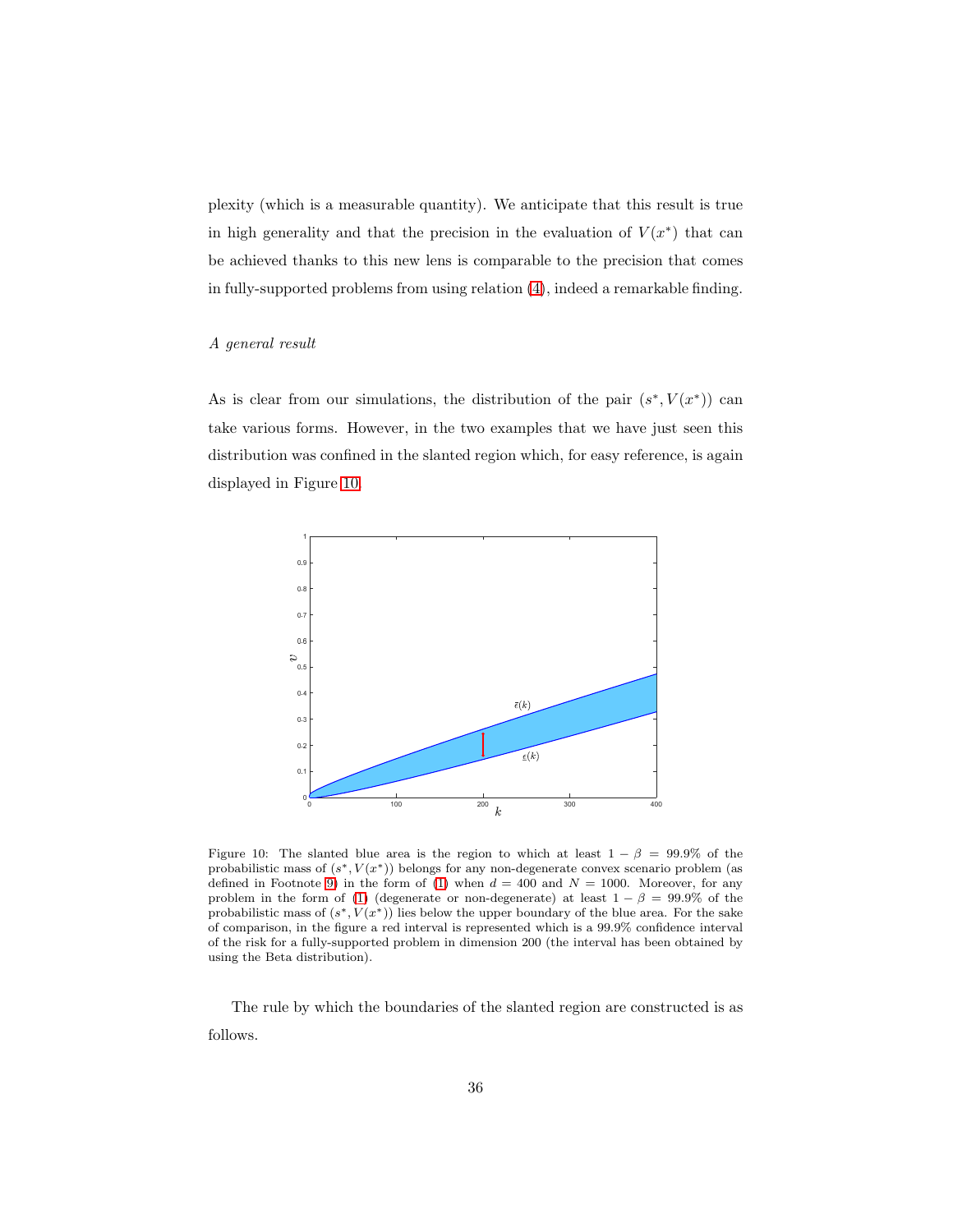## Rule to compute the boundaries of the slanted region

Assume  $N > d$ . Given a confidence parameter  $\beta \in (0,1)$ , for any  $k = 0, \ldots, d$  consider the polynomial equation in the t variable

<span id="page-36-0"></span>
$$
\binom{N}{k} t^{N-k} - \frac{\beta}{2N} \sum_{i=k}^{N-1} \binom{i}{k} t^{i-k} - \frac{\beta}{6N} \sum_{i=N+1}^{4N} \binom{i}{k} t^{i-k} = 0. \tag{6}
$$

For any  $k = 0, 1, \ldots, d$ , equation [\(6\)](#page-36-0) has exactly two solutions in  $[0, +\infty)$ , which we denote with  $\underline{t}(k)$  and  $\overline{t}(k)$   $(\underline{t}(k) \leq \overline{t}(k))$ . Define  $\underline{\epsilon}(k) := \max\{0, 1-\bar{t}(k)\}$  and  $\bar{\epsilon}(k) := 1-\underline{t}(k),$ <br> $k=0,\ldots,d.$  Function  $\underline{\epsilon}(k)$  is the lower boundary of the slanted region and  $\overline{\epsilon}(k)$  its upper boundary.

A MATLAB code for computing the values of  $\epsilon(k)$  and  $\bar{\epsilon}(k)$  according to this rule is available in the Appendix A of [Garatti & Campi \(2019\)](#page-52-5).

We now have the following result (it is assumed that the solution  $x^*$  exists and is unique, possibly after the use of a suitable tie-break rule).

<span id="page-36-1"></span>Wait-and-judge result for convex scenario optimization. For any nondegenerate problem (as defined in Footnote [9\)](#page-28-0) in the form of [\(1\)](#page-26-0), it holds that

$$
\mathbb{P}^N\{\underline{\epsilon}(s^*) \le V(x^*) \le \bar{\epsilon}(s^*)\} \ge 1 - \beta; \tag{7}
$$

moreover, for any problem in the form of  $(1)$ , it holds that

<span id="page-36-2"></span>
$$
\mathbb{P}^N\{V(x^*) \le \bar{\epsilon}(s^*)\} \ge 1 - \beta. \tag{8}
$$

Hence, referring to Figure [10,](#page-35-0) in non-degenerate problems the distribution of  $(s^*, V(x^*))$  is confined to the blue slanted region (but a small portion whose probability is no more than  $\beta$ ) whereas in degenerate problems the distribution of  $(s^*, V(x^*))$  can expand below the lower boundary of the slanted region, while the upper boundary, that sets a limit to  $V(x^*)$ , is always valid (this latter result is proven in the recent paper [Garatti & Campi \(2021](#page-52-7))).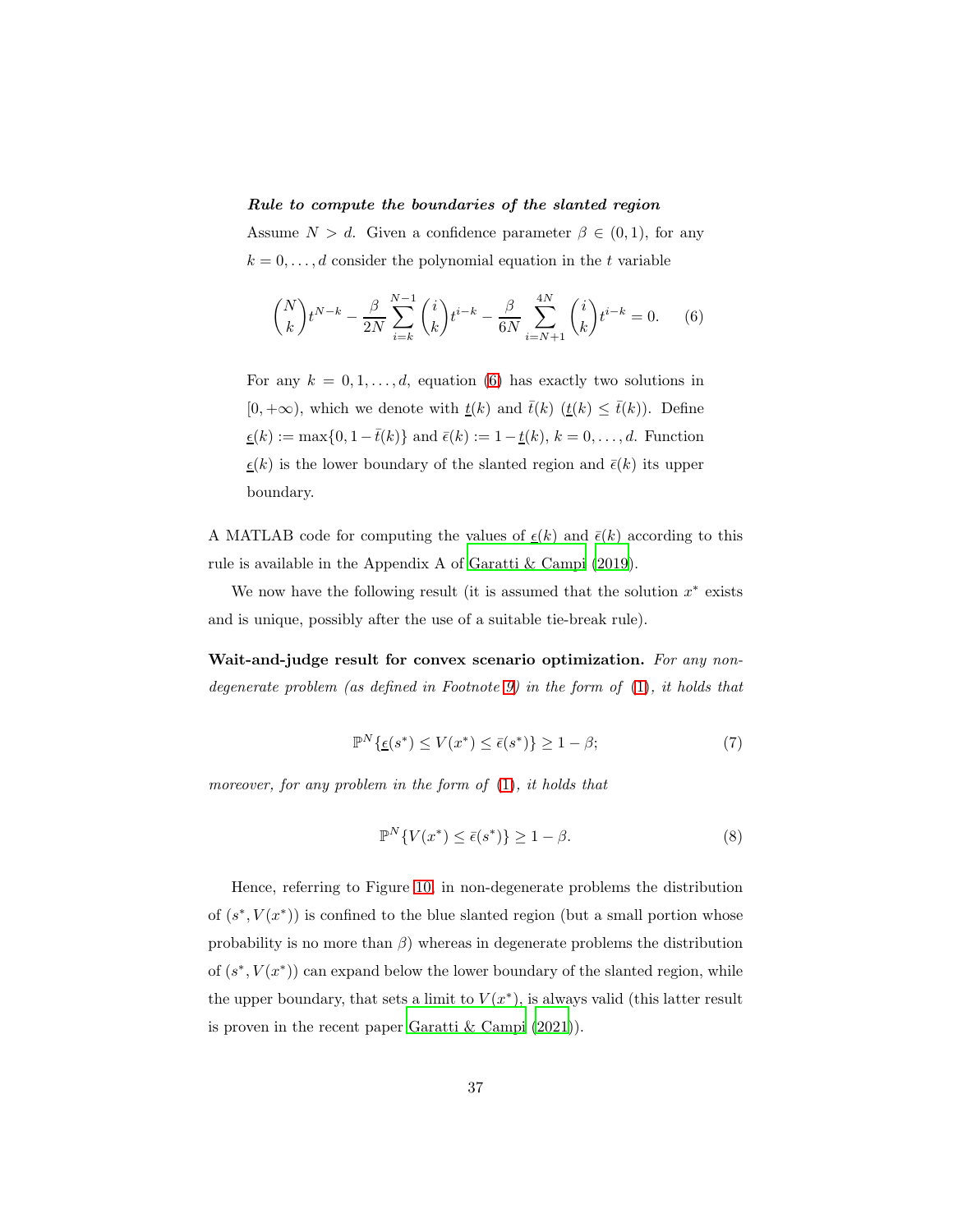For the use of this result, the crucial fact to remark is that the quantity on the horizontal axis (complexity) is measurable, while the vertical axis corresponds to the value of the risk  $V(x^*)$  that, in real life, is hidden to the decisionmaker and can only be estimated. Thus, from Figure [10,](#page-35-0) one obtains a rule to bound  $V(x^*)$  based on the observable  $s^*$  and the result in [\(7\)](#page-36-1) provides sampledependent bounds of the kind  $\underline{\epsilon}(s^*) \leq V(x^*) \leq \overline{\epsilon}(s^*)$  (or just  $V(x^*) \leq \overline{\epsilon}(s^*)$ , in degenerate cases thanks to [\(8\)](#page-36-2)) that are valid with high probability  $1 - \beta$ . The interval  $[\underline{\epsilon}(k), \overline{\epsilon}(k)]$  for a given k is comparable to the one that can be generated when working with a fully-supported problem in dimension  $d = k$ . One of these intervals with  $d = 200$ , is represented in Figure [10.](#page-35-0) The quantitative similarity between  $[\underline{\epsilon}(k), \overline{\epsilon}(k)]$  and the intervals in the fully-supported case is quite a remarkable fact and reveals the value of the information conveyed by the complexity. From results in [Campi & Garatti \(2018\)](#page-50-8); [Garatti & Campi \(2019\)](#page-52-5), one also sees that  $\beta$  impacts on  $\epsilon(k)$  and  $\bar{\epsilon}(k)$  logarithmically so that taking very small values of β enlarges only marginally the interval  $[\epsilon(k), \bar{\epsilon}(k)]$ ; moreover, for any  $k$ ,

$$
\bar{\epsilon}(k) - \underline{\epsilon}(k) \to 0
$$

as  $N \to \infty$  in such a way that the interval shrinks around  $k/N$  as N grows, see [Campi & Garatti \(2020](#page-50-9)).

#### <span id="page-37-0"></span>3.3. Non-convex worst-case optimization

When the assumption of convexity is dropped, the bound  $s^* \leq d$  loses validity. For example, let  $x = (x_1, x_2) \in [-1, 1]^2$ ,  $c(x) = x_2, \delta \in [-1, 1]$  and  $f(x, \delta) = -|x_1 - \delta| - x_2$ . An instance of the corresponding scenario program is pictured in Figure [11,](#page-38-0) and the reader can easily check that any subsample of the 6 observed scenarios yields a solution  $x^*$  different from the one obtained with all the scenarios, so that  $s^* = 6 > 2 = d$  in this case. Moreover, the same example reveals that a constraint need not be active to be necessary to reconstruct the solution in the non-convex case. This circumstance suggests that degeneracy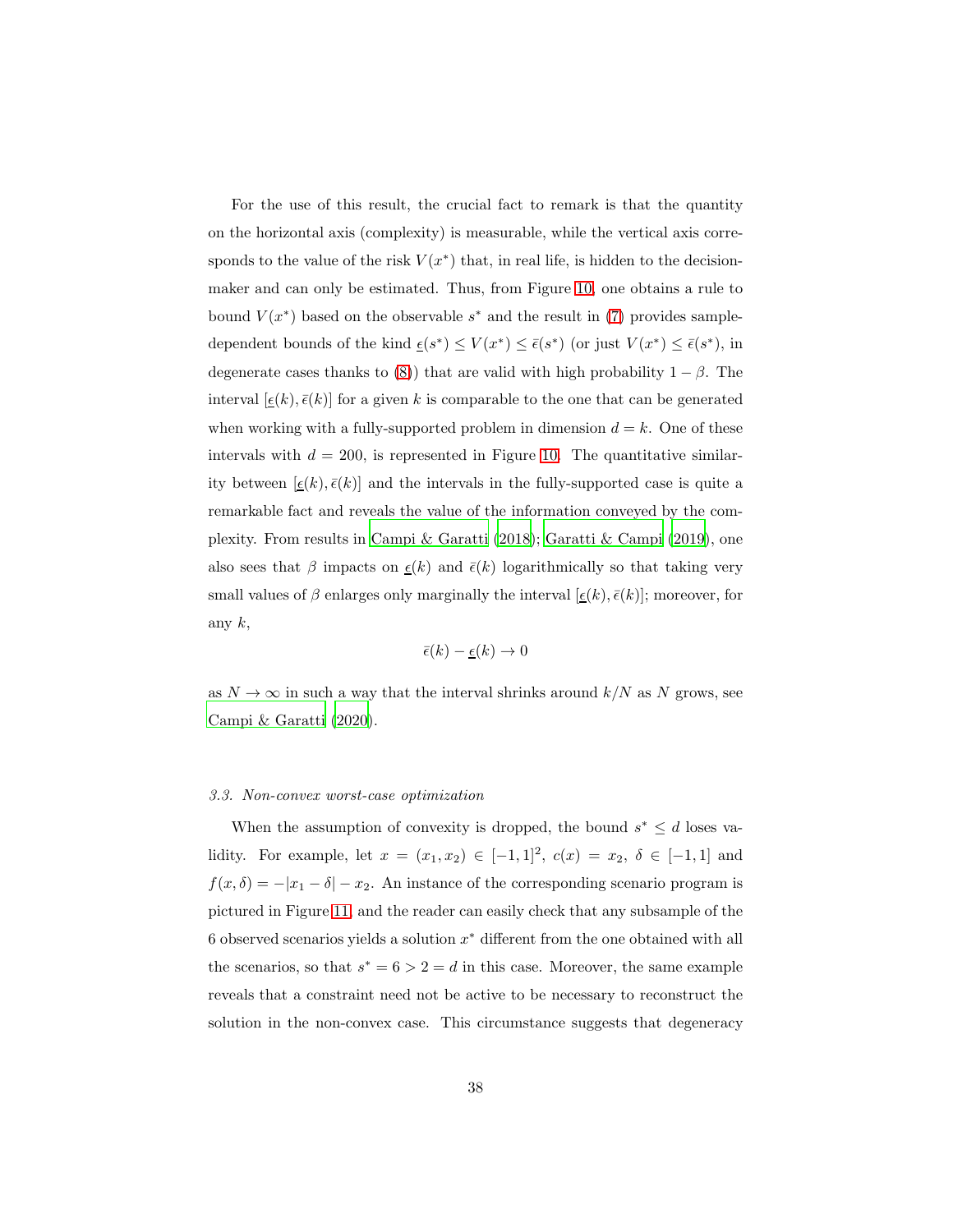becomes quite a common circumstance (the reader may want to think of the case in which one more constraint is added in Figure [11:](#page-38-0) degeneracy becomes evident whenever this new constraint "shields" the global minimum that opens up after removing one of the 6 constraints already in the figure).

<span id="page-38-0"></span>

Figure 11: An instance of a non-convex scenario program where  $d = 2$  but  $s^* = 6$ .

Remarkably, the results in the recent paper [Garatti & Campi \(2021\)](#page-52-7) do not require that  $s^* \leq d$  and are applicable even in the degenerate case, leading to the following result  $(x^*$  is assumed to exist and to be unique, possibly after the use of a suitable tie-break rule).

Wait-and-judge result for non-convex scenario optimization. Use equa-tion [\(6\)](#page-36-0) to compute  $\bar{\epsilon}(k)$  for  $k = 0, 1, ..., N$  (note that the range of k is here extended till N).<sup>11</sup> Then, for any problem in the form of [\(1\)](#page-26-0), where  $c(x)$  and  $f(x, \delta)$  need not be convex in x and X is any set, it holds that

<span id="page-38-1"></span>
$$
\mathbb{P}^N\{V(x^*) \le \bar{\epsilon}(s^*)\} \ge 1 - \beta. \tag{9}
$$

<sup>&</sup>lt;sup>11</sup>The construction for  $k = 0, 1, ..., N - 1$  is exactly as indicated in the "Rule to compute the boundaries of the slanted region"; for  $k = N$ , however, equation [\(6\)](#page-36-0) has only one solution  $\bar{t}(N)$ , and one defines  $\underline{t}(N) = 0$ , so that  $\bar{\epsilon}(N) = 1$ .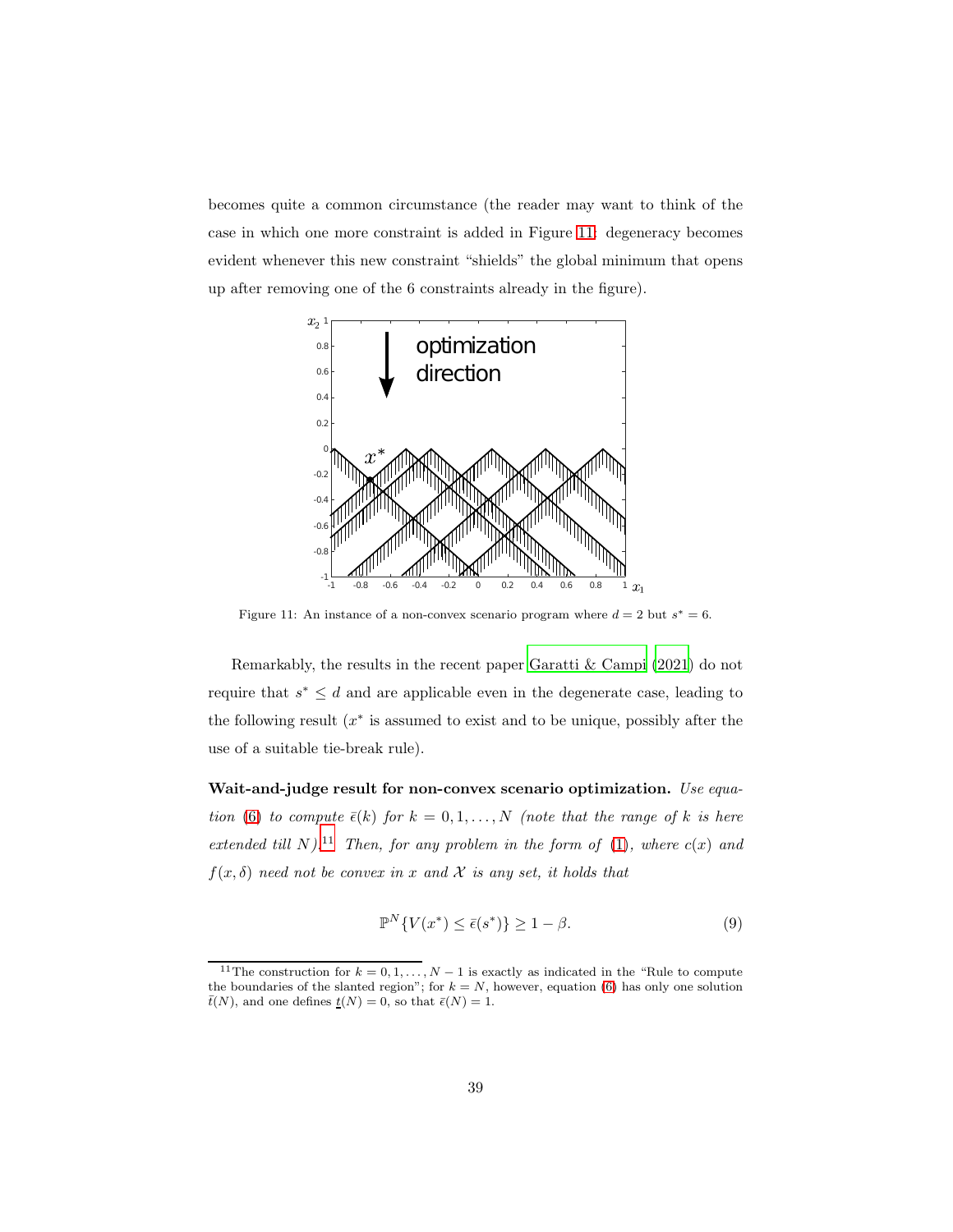<span id="page-39-1"></span>The curve  $\bar{\epsilon}(k)$  for  $N = 1000$  and  $\beta = 0.1\%$  is displayed in Figure [12.](#page-39-1) Note that, for k in the range [0, 400],  $\bar{\epsilon}(k)$  is exactly as in Figure [10.](#page-35-0)



Figure 12: The blue area is the region to which at least  $1-\beta = 99.9\%$  of the probabilistic mass of  $(s^*, V(x^*))$  belongs for any non-convex scenario problem in the form of [\(1\)](#page-26-0) when  $d = 400$ and  $N = 1000$ .

## <span id="page-39-0"></span>3.4. Tuning of the extrinsic quality

In [\(1\)](#page-26-0), all scenario constraints are rigidly enforced, so expressing an attitude to safeguard against the worst. This, however, can lead to conservative designs: the presence of just one ill scenario can forbid a whole set of candidate solutions and confine the choice to solutions with poor intrinsic quality  $c(x)$  (see, e.g., [Shapiro et al. \(2009\)](#page-58-6); [Ramponi \(2018\)](#page-57-7); [Assif et al. \(2020](#page-48-8))). On the other hand, in many applications,  $c(x)$  and  $V(x)$  are seen as conflicting objectives and in this section we focus on a class of decision schemes that allow the decision-maker to compromise between intrinsic and extrinsic quality.

According to the interpretation of  $f(x, \delta)$  provided in Section [3.1,](#page-25-1) a violation of the condition  $f(x, \delta^{(i)}) \leq 0$  yields a regret. The first scheme we present relaxes the rigid enforcement of constraints by minimizing a weighted combination of the cost  $c(x)$  and the sum of the (positive) regrets  $\sum_{i=1}^{N} [f(x, \delta^{(i)})]^{+}$  ([·]<sup>+</sup> is positive part, that is, it returns its argument when it is positive and zero otherwise).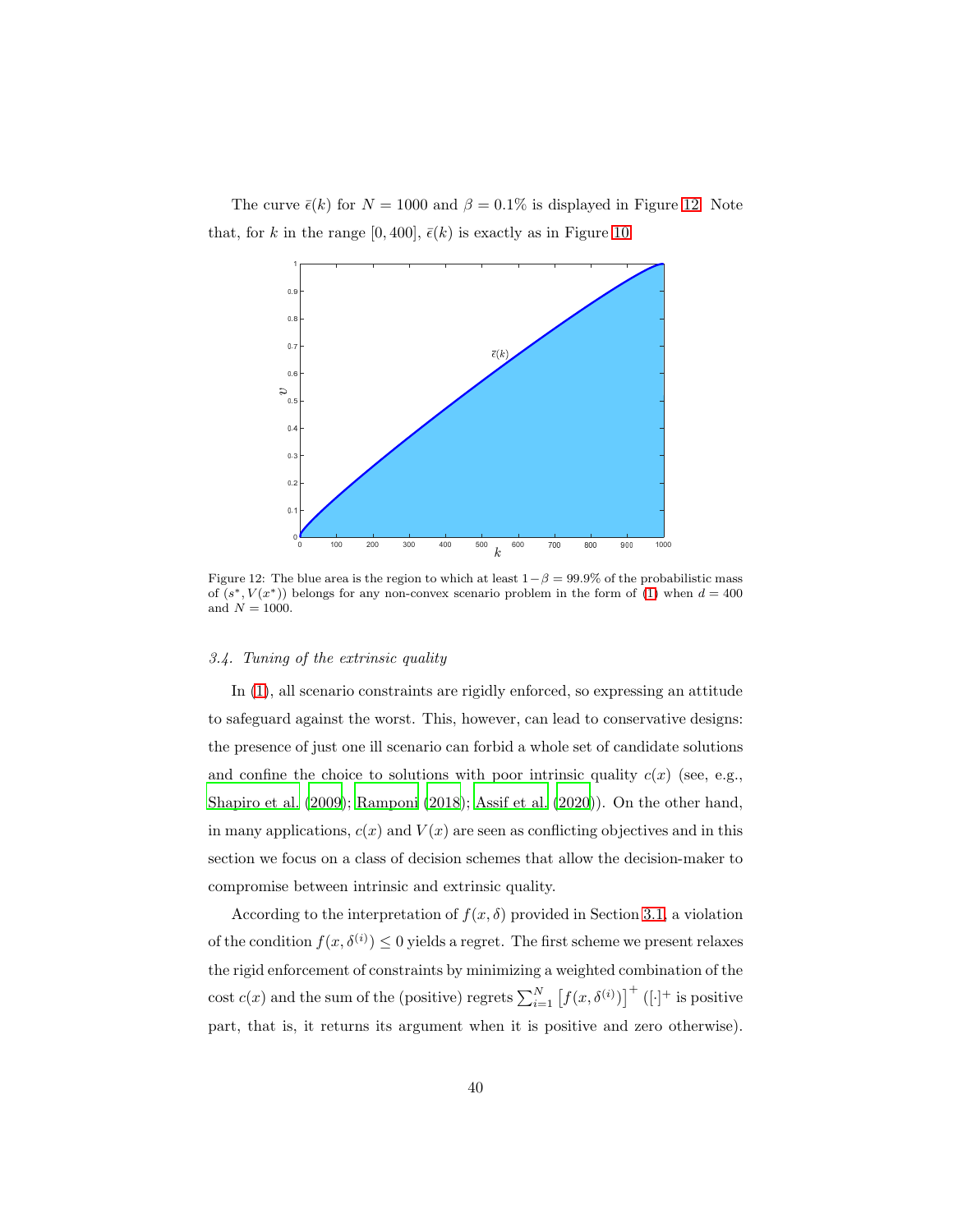This yields the following optimization program where the weight  $\alpha$  assigned to the regrets is a tunable trade-off parameter: $^{12}$ 

<span id="page-40-0"></span>
$$
\min_{\substack{x \in \mathcal{X} \subseteq \mathbb{R}^d, \\ \xi_i \ge 0, i=1,\dots,N}} c(x) + \alpha \sum_{i=1}^N \xi_i
$$
\nsubject to:  $f(x, \delta^{(i)}) \le \xi_i$   $i = 1, \dots, N.$  (10)

Let  $(x^*_{\alpha}, \xi^*_{i,\alpha})$  be the solution to [\(10\)](#page-40-0) (assumed to exist and to be unique, possibly after the use of a suitable tie-break rule). In this context, a suitable generalization of the concept of complexity allows one to estimate the extrinsic quality of  $x^*_{\alpha}$  (i.e., quantity  $V(x^*_{\alpha}) = \mathbb{P}\{\delta : f(x^*_{\alpha}, \delta) > 0\}$ ).<sup>13</sup> The *generalized complexity*  $s^*_{\alpha}$  is the cardinality of a subsample S of scenarios from  $\delta^{(1)}, \ldots, \delta^{(N)}$  defined as follows:  $S$  contains all the violated scenarios (i.e., the scenarios for which  $f(x_{\alpha}^*, \delta^{(i)}) > 0$ <sup>14</sup> plus a minimum subsample of the remaining scenarios such that the x-component of the solution to  $(10)$  with only S in place remains equal to  $x^*_{\alpha}$ . Then, exactly the same result as in "Wait-and-judge result for non-convex optimization" holds (without requiring any convexity assumption) with the only warning that  $x^*$  and  $s^*$  must be replaced in the present context by  $x^*_{\alpha}$  and  $s^*_{\alpha}$ .<sup>15</sup> The value of  $\alpha$  (which ranges from  $\alpha = 0$ , corresponding to minimizing  $c(x)$  with no concern for the observed scenarios, to  $\alpha = \infty$ , corresponding to the worstcase approach) influences  $s^*_{\alpha}$  (and, thereby, the bounds on  $V(x^*_{\alpha})$ ) and  $c(x^*_{\alpha})$ and represents a tuning knob in the hands of the decision-maker. By plotting  $c(x_{\alpha_1}^*), c(x_{\alpha_2}^*), \ldots$  against the bounds  $\bar{\epsilon}(s_{\alpha_1}^*), \bar{\epsilon}(s_{\alpha_2}^*), \ldots$  for  $V(x_{\alpha_1}^*), V(x_{\alpha_2}^*), \ldots$ 

<sup>&</sup>lt;sup>12</sup>The set of all the optimal decisions  $x^*_{\alpha}$  obtained from [\(10\)](#page-40-0) as a function of  $\alpha$  is known as the Pareto frontier of the multi-objective problem of minimizing  $c(x)$  and  $\sum_{i=1}^{N} [f(x, \delta^{(i)})]^{+}$ .

<sup>&</sup>lt;sup>13</sup>The need for a generalization of the concept of complexity can be recognized by noting that problem [\(10\)](#page-40-0) is not directly in the form of [\(1\)](#page-26-0), in particular the number of optimization variables  $x, \xi_i$  increases with N.

<sup>&</sup>lt;sup>14</sup>The subsample S is with repetitions, i.e., if two scenarios  $\delta^{(i)}$  and  $\delta^{(j)}$  for which  $f(x_\alpha^*, \delta^{(i)}) > 0$  and  $f(x_\alpha^*, \delta^{(j)}) > 0$  turn out to be coincident  $(\delta^{(i)} = \delta^{(j)})$ , then they both appear in  $S$ .

<sup>15</sup>Also in this context a concept of non-degeneracy can be applied leading to the stronger result that  $V(x_{\alpha}^*)$  is both upper and lower bounded, see [Garatti & Campi \(2019](#page-52-5)).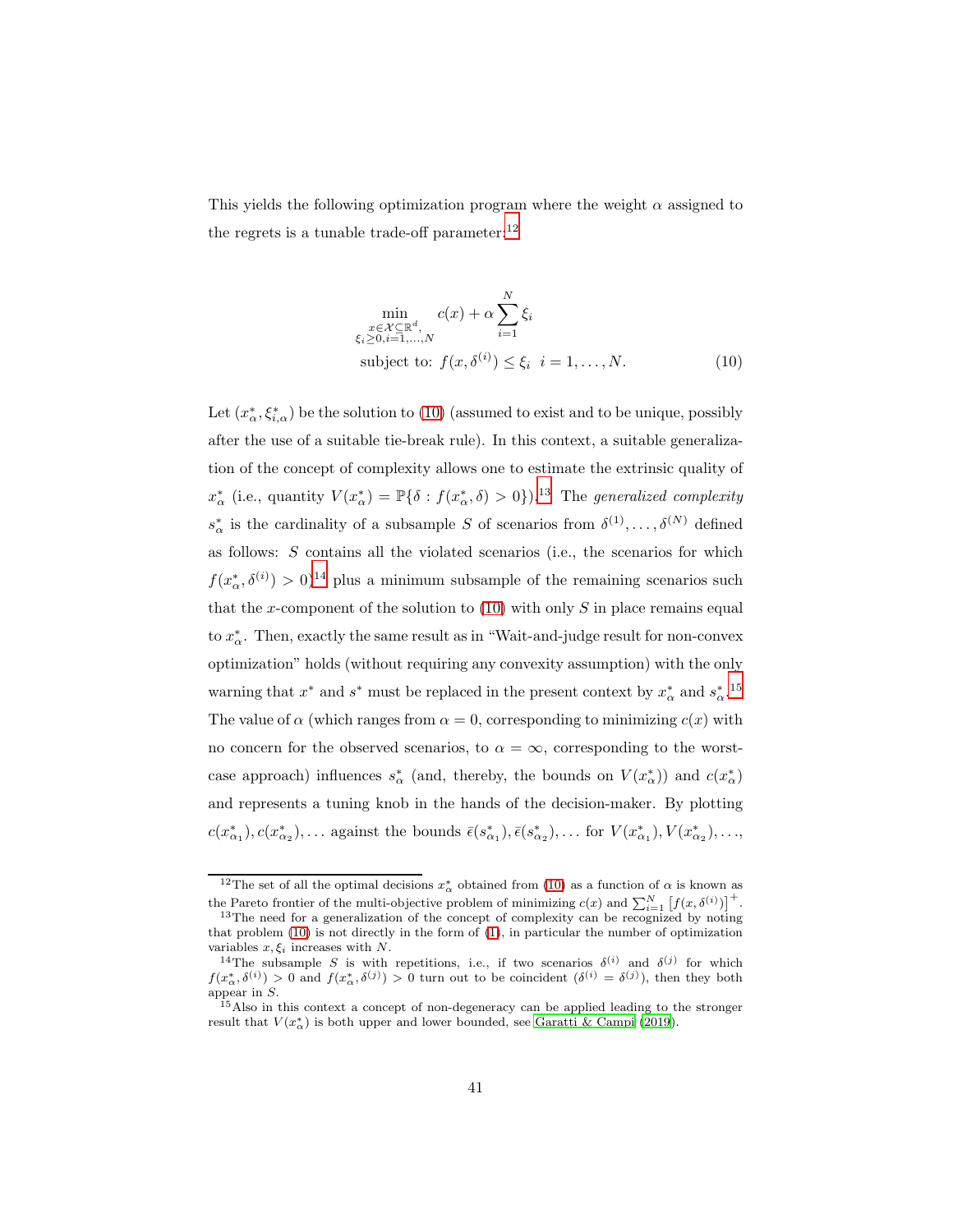one obtains the so-called cost-risk plot (see [Garatti & Campi \(2019\)](#page-52-5) for an example) by which the user can perform a selection of a suitable value for  $\alpha$ .

Program [\(10\)](#page-40-0) is not the only scheme to tune the intrinsic vs. the extrinsic quality. Alternatively, one can discard some of the constraints from the worstcase program [\(1\)](#page-26-0) and the reader is referred to the papers Campi [& Garatti](#page-49-9)  $(2011)$ ; Garatti & Campi  $(2013)$ ; Picallo & Dörfler  $(2019)$ ; [Romao](#page-57-9) et al.  $(2020)$ for studies in this direction. Interestingly, a very precise connection can be traced between the approach of [\(10\)](#page-40-0) and the discarding strategy. Suppose that  $f(x, \delta)$  in [\(10\)](#page-40-0) can only take the value 0 or 1 (indicator function). Then, as parameter  $\alpha$  declines, the solution to [\(10\)](#page-40-0) explores the optimal solutions that violate an increasing number of scenario constraints, which is the same as computing the optimal solution allowing for the discarding of a certain amount of the constraints.<sup>16</sup> One should however note that solving exactly problem [\(10\)](#page-40-0) with indicator functions  $f(x, \delta)$  is extremely complex even when the cost function  $c(x)$  and the sets where  $f(x, \delta) = 0$  are convex. The reason is that the indicator functions lift the problem outside the domain of convex optimization. For this reason, the literature on constraint discarding has evolved towards various heuristics covering sub-optimal discarding strategies, e.g., according to greedy procedures. Remarkably, the theoretical results about the risk provided in the references given above remain rigorously valid when these heuristics are used (even though these results do not always provide sharp evaluations). Going back to the approach of [\(10\)](#page-40-0), one should note that it offers an extra level of flexibility that can accommodate various needs: (i) by the choice of  $f(x, \delta)$ one can reflect problem-dependent concepts of regret; (ii) if function  $f(x, \delta)$  is selected to be convex in x for any  $\delta$ , then the problem does not lift outside the domain of convex optimization so that optimal solutions can be easily computed, and the sharp generalization theory touched upon in this section can be applied.

<sup>&</sup>lt;sup>16</sup>The optimal solution attains a cost  $c(x)$  that has been compared to the optimal cost of a chance-constrained problem in Thorem 6.1 of [Campi & Garatti](#page-49-9) [\(2011\)](#page-49-9).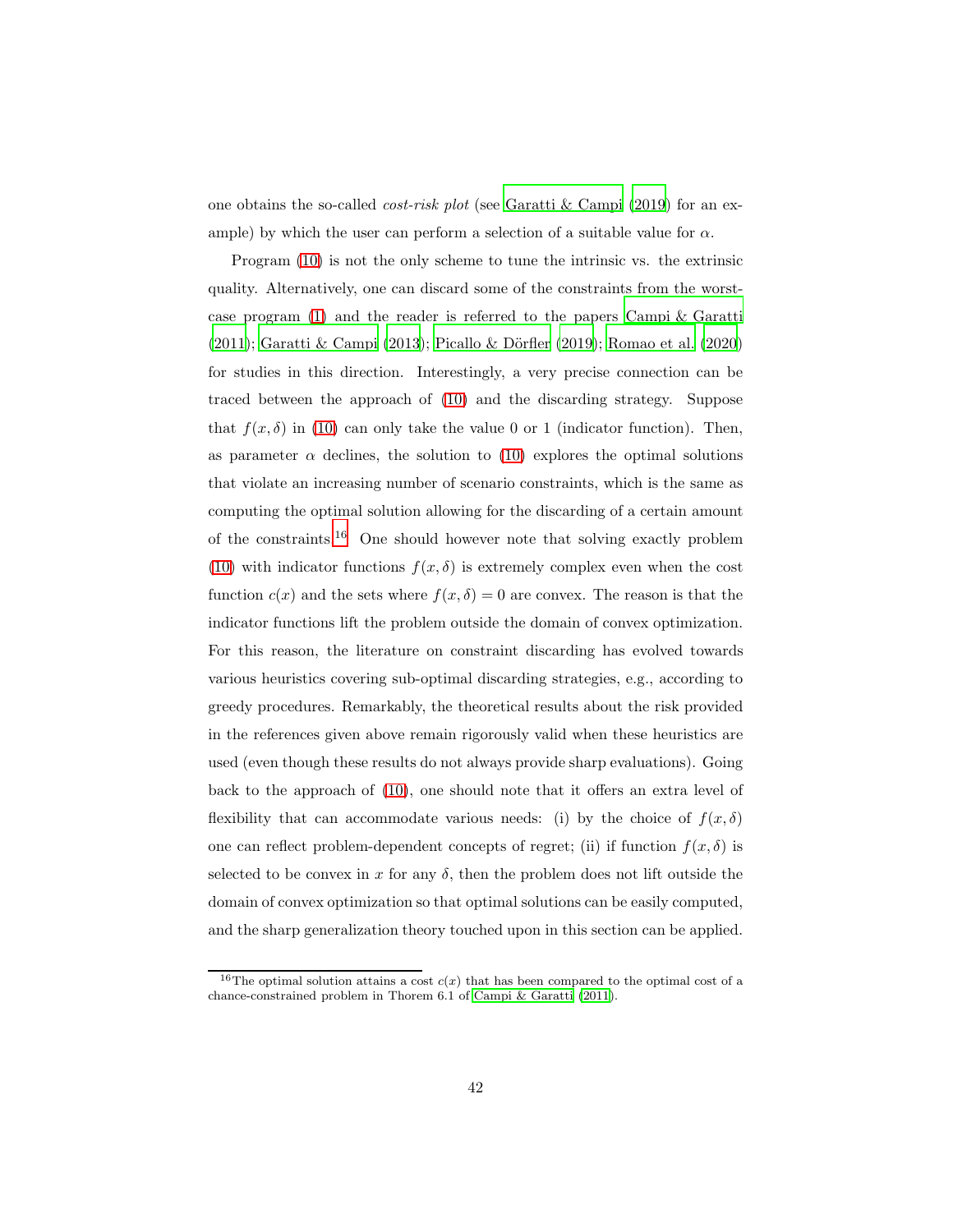#### <span id="page-42-0"></span>3.5. A general theory for decision-making

The scenario theory carries over to an abstract decision-making framework that encompasses all previous set-ups and many others as special cases. Here, we briefly summarize the results in [Garatti & Campi \(2019,](#page-52-5) [2021\)](#page-52-7), to which the reader is referred for details.

For any  $N = 0, 1, 2, \ldots$  let  $M_N$  be a map from any set of scenarios  $\delta^{(1)}, \ldots, \delta^{(N)}$ to a decision  $z^* \in \mathcal{Z}$ , where  $\mathcal{Z}$  is a generic decision set. The maps  $M_0, M_1, \ldots$ describe the rule according to which decisions are made based on observations in an integrated data-driven set-up as in Figure [1.](#page-10-0) In order to evaluate whether the extrinsic criterion is met, there is a rule to decide whether a decision  $z$ performs "well" when a situation  $\delta$  occurs. This is expressed in mathematical terms by saying that, to any situation  $\delta$ , there is associated a set  $\mathcal{Z}_{\delta} \subseteq \mathcal{Z}$  which models the set of the decisions that perform well for  $\delta$ . The risk of a decision  $z \in \mathcal{Z}$  is then defined as  $V(z) := \mathbb{P}\{\delta : z \notin \mathcal{Z}_{\delta}\}.$ 

No limiting assumptions on the domain of  $\delta$  and on the map between  $\delta$ and  $\mathcal{Z}_{\delta}$  are necessary. The freedom of the decision-maker in choosing the maps  $M_0, M_1, \ldots$  is also vast as long as the following three properties are satisfied:

#### Permutation invariance:

for every N, every  $\delta^{(1)}, \ldots, \delta^{(N)}$  and every permutation  $(i_1, \ldots, i_N)$  of  $(1, \ldots, N)$  it holds that

$$
M_N(\delta^{(1)},\ldots,\delta^{(N)})=M_N(\delta^{(i_1)},\ldots,\delta^{(i_N)}).
$$

## Stability in the case of confirmation:

for every integers N and n, if  $\delta^{(1)}, \ldots, \delta^{(N)}, \delta^{(N+1)}, \ldots, \delta^{(N+n)}$  are such that

$$
\forall i \in \{1,\ldots,n\} : M_N(\delta^{(1)},\ldots,\delta^{(N)}) \in \mathcal{Z}_{\delta^{(N+i)}},
$$

then

$$
M_N(\delta^{(1)}, \ldots, \delta^{(N)}) = M_{N+n}(\delta^{(1)}, \ldots, \delta^{(N+n)}).
$$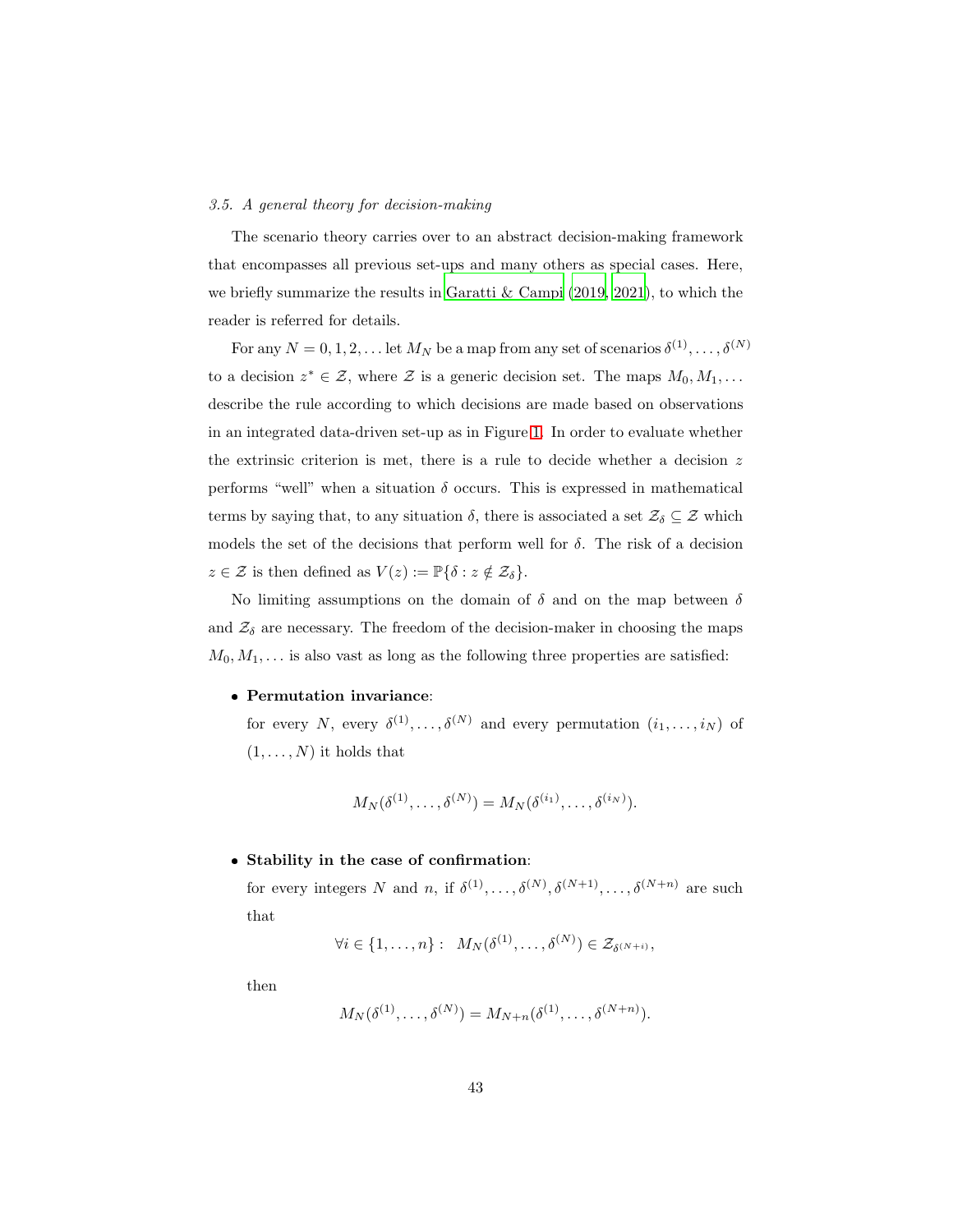#### Responsiveness to contradiction:

for every integers N and n, if  $\delta^{(1)}, \ldots, \delta^{(N)}, \delta^{(N+1)}, \ldots, \delta^{(N+n)}$  are such that

$$
\exists i \in \{1,\ldots,n\} : M_N(\delta^{(1)},\ldots,\delta^{(N)}) \notin \mathcal{Z}_{\delta^{(N+i)}},
$$

then

$$
M_{N+n}(\delta^{(1)},\ldots,\delta^{(N+n)})\neq M_{N}(\delta^{(1)},\ldots,\delta^{(N)}).
$$

Note that the properties of  $M_N$  as written above do not imply that  $z^* \in \mathcal{Z}_{\delta^{(i)}},$  $i=1,\ldots,N.$ 

### Complexity and degeneracy

Given the scenarios  $\delta^{(1)}, \ldots, \delta^{(N)}$ , the *complexity* s<sup>\*</sup> of the decision  $z^* = M_N(\delta^{(1)}, \ldots, \delta^{(N)})$ is the cardinality of a minimum subsample  $S$  (with repetitions) of scenarios from  $\delta^{(1)}, \ldots, \delta^{(N)}$  such that  $M_{|S|}(S) = z^*$ . The decision-scheme is said to be non-degenerate if, for every  $N$ , there is with probability 1 a unique choice of indexes, say  $i_1, i_2, \ldots, i_k$  (with  $i_1 < i_2 < \ldots < i_k$ ) from  $1, 2, \ldots, N$ , such that  $M_k(\delta^{(i_1)},\ldots,\delta^{(i_k)}) = M_N(\delta^{(1)},\ldots,\delta^{(N)})$  while, for  $k > 0$ , discarding further indexes from  $i_1, i_2, \ldots, i_k$  changes the solution.

## Guarantees

Similarly to "Wait-and-judge result for non-convex optimization" in Section [3.3,](#page-37-0) using [\(6\)](#page-36-0) one computes  $\bar{\epsilon}(k)$  for  $k = 0, 1, ..., N$ . Then, equation [\(9\)](#page-38-1) applies where  $x^*$  is replaced in the present context by  $z^*$ , while  $s^*$  and  $V(z^*)$  have to be interpreted according to the definitions of this section. Moreover, under non-degeneracy, one can also compute  $\underline{\epsilon}(k)$ ,  $k = 0, 1, ..., N$ , by extending till  $k = N$  the rule for  $\underline{\epsilon}(k)$ ,  $k = 0, 1, ..., d$ , in "Wait-and-judge result for convex optimization" in Section [3.2](#page-30-1) and equation  $(7)$  holds where again  $x^*$  has to be replaced by  $z^*$ , while  $s^*$  and  $V(z^*)$  have to be interpreted according to the def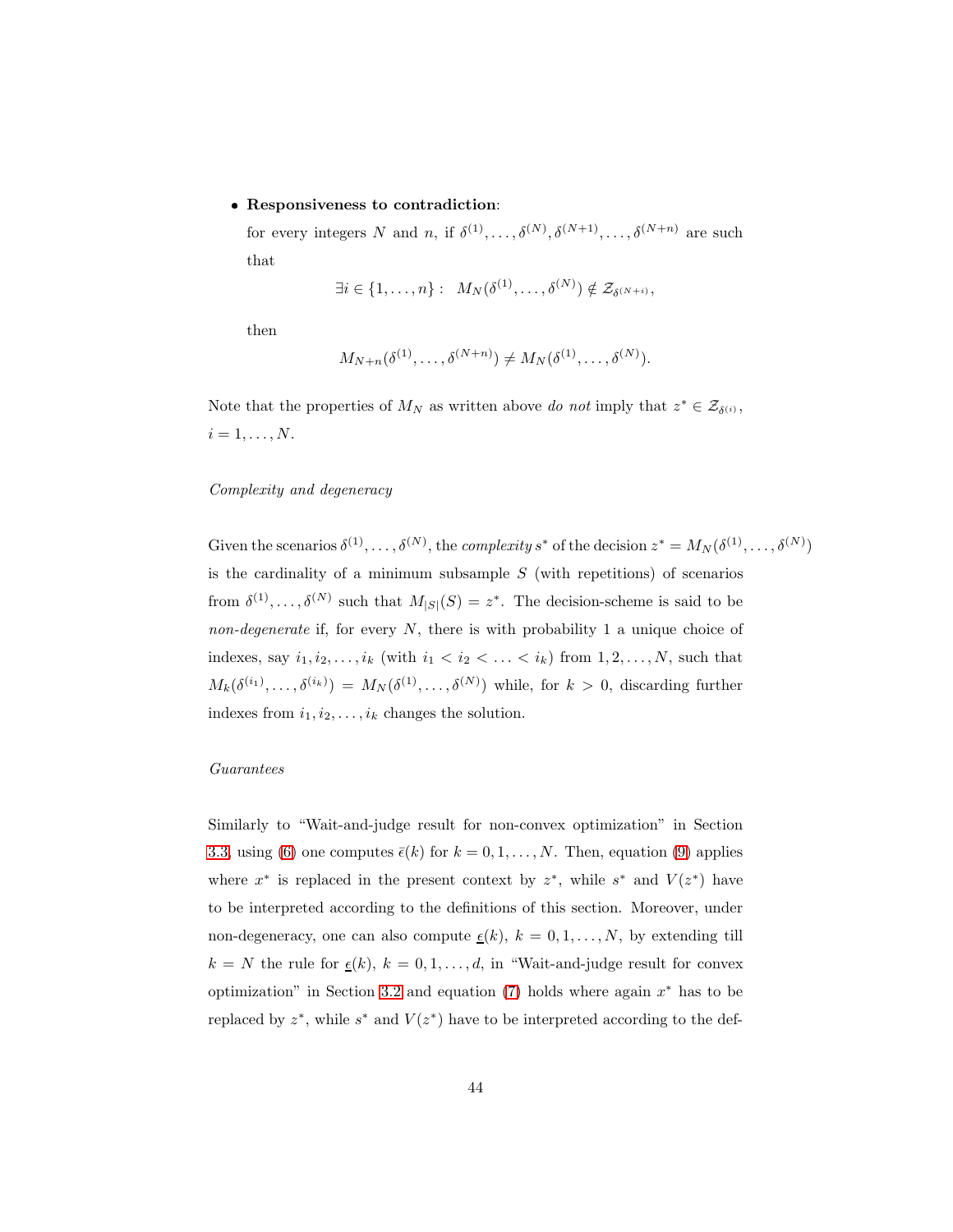initions of this section.

#### A historical remark

The "responsiveness to contradiction" property was a key property in important generalization results in the history of statistical learning, [Littlestone & Warmuth](#page-55-5) [\(1986\)](#page-55-5). This property, alone, is sufficient to derive various results within the scenario theory that are applicable to a wide range of decision schemes, [Campi et al.](#page-50-7) [\(2018\)](#page-50-7). On the other hand, the "stability in the case of confirmation" property plays a special role in obtaining tight bounds (and, under non-degeneracy, small ranges  $[\epsilon(k), \bar{\epsilon}(k)]$  and, when satisfied, confers considerable added value to the scenario approach. Being naturally satisfied in optimization problems, this property can be recognized as one of the main "secrets" behind the success of the scenario approach in many applications.

#### <span id="page-44-0"></span>4. Conclusions and vision for the future

The increasing availability of data is a resource both for the real-time operation of human-made machines as well as for their off-line design. Although using data can be seen as a heuristic, we are witnessing at various levels attempts to make such heuristics more theoretically-supported, by endowing various techniques with specific guarantees that certify their correct functioning. This endeavor is particularly important in relation to automated systems where machines are required to operate autonomously, or with marginal human intervention, at times in safety-critical conditions.

In this article, we have presented the scenario approach, a general methodology that has come to the fore in recent years for its ability to make designs supported by precise, distribution-free, guarantees. Our main goal with this publication was that of providing an easy access point to various aspects of the scenario methodology, by also positioning its features in relation to current, pressing, challenges posed by the technology of data-driven methods. Numer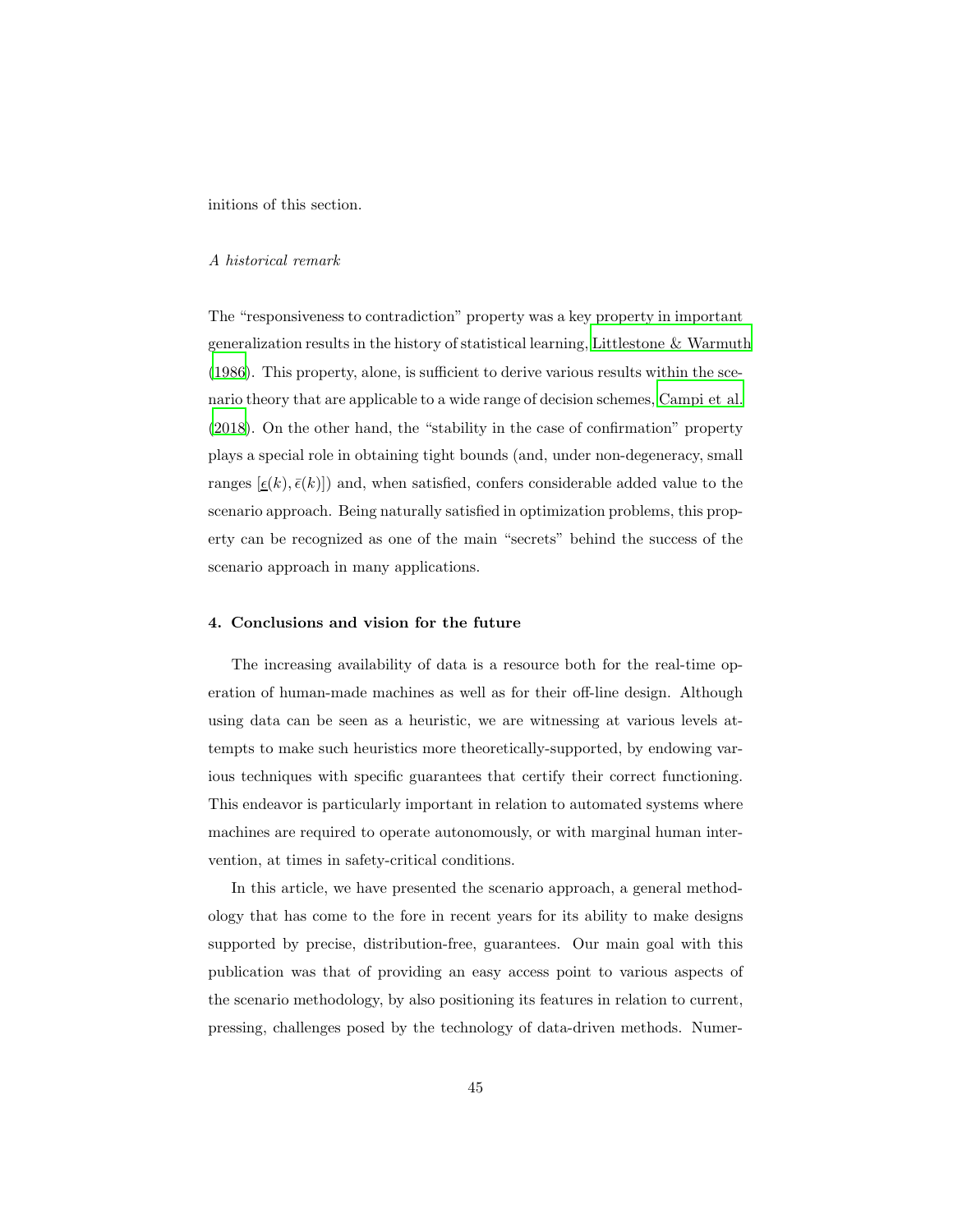ous are the application contexts where the scenario approach has already proven useful and – while we have decided to leave out of this article detailed presentations – the interested reader has been referred to a list of publications in the box "When should we consider using the scenario approach?". Certainly, this should not give the impression that the scenario approach is a ready methodology for all seasons, and it is common experience that the scenario theory must be adjusted, and at times expanded, to accommodate application needs. We feel appropriate to discuss here a specific field of current, active, research so as to provide a concrete example.

When a human being is found in the condition of cardiac arrest, time is a crucial variable and any hesitation reduces the probability of survival. On the other hand, it is hard for a rescuer with little or no medical training to decide how to act.<sup>17</sup> Hence, the need to provide automatic methods to direct the rescuer and assist her/his decisions. The scenario approach has been applied to this problem with the aim of designing classifiers that act on short ECG  $(Electro-Cardio-Graphic) traces<sup>18</sup>$  to determine if an immediate defibrillation shock will be effective to restore spontaneous circulation. In this context, it is important to distinguish between two types of error: erroneously predicting that the defibrillation will or will not be successful (with very different consequences in practice), and to keep under control their respective probabilities.<sup>19</sup> However, the separation of two types of risks is not germane to the scenario approach, and its use for the defibrillation problem has therefore prompted non-trivial theoretical advances, as discussed in Carè et al. (2018). Still, no claim of final

 $^{17}\mathrm{Even}$  when a defibrillator is available, there are alternatives to immediately administrating an electrical shock, the most important of which is to give the patient a cardiac massage: a properly given cardiac massage boosts the chances of resuscitation when the defibrillator is subsequently applied. The existence of alternative approaches to shocking has been emphasized by the European Resuscitation Council guidelines: "It is possible to predict, with varying reliability, the success of defibrillation from the fibrillation waveform. [...] It should be possible to prevent the delivery of unsuccessful high energy shocks and minimize myocardial injury", [Soar et al. \(2021](#page-58-7)).

<sup>&</sup>lt;sup>18</sup>All modern defibrillators serve the dual function of shocking and collecting ECGs.

<sup>19</sup>The commonly used terminology *specificity* and *sensitivity* refers to the complement to 1 of these two probabilities of error, i.e., to the corresponding probabilities of success.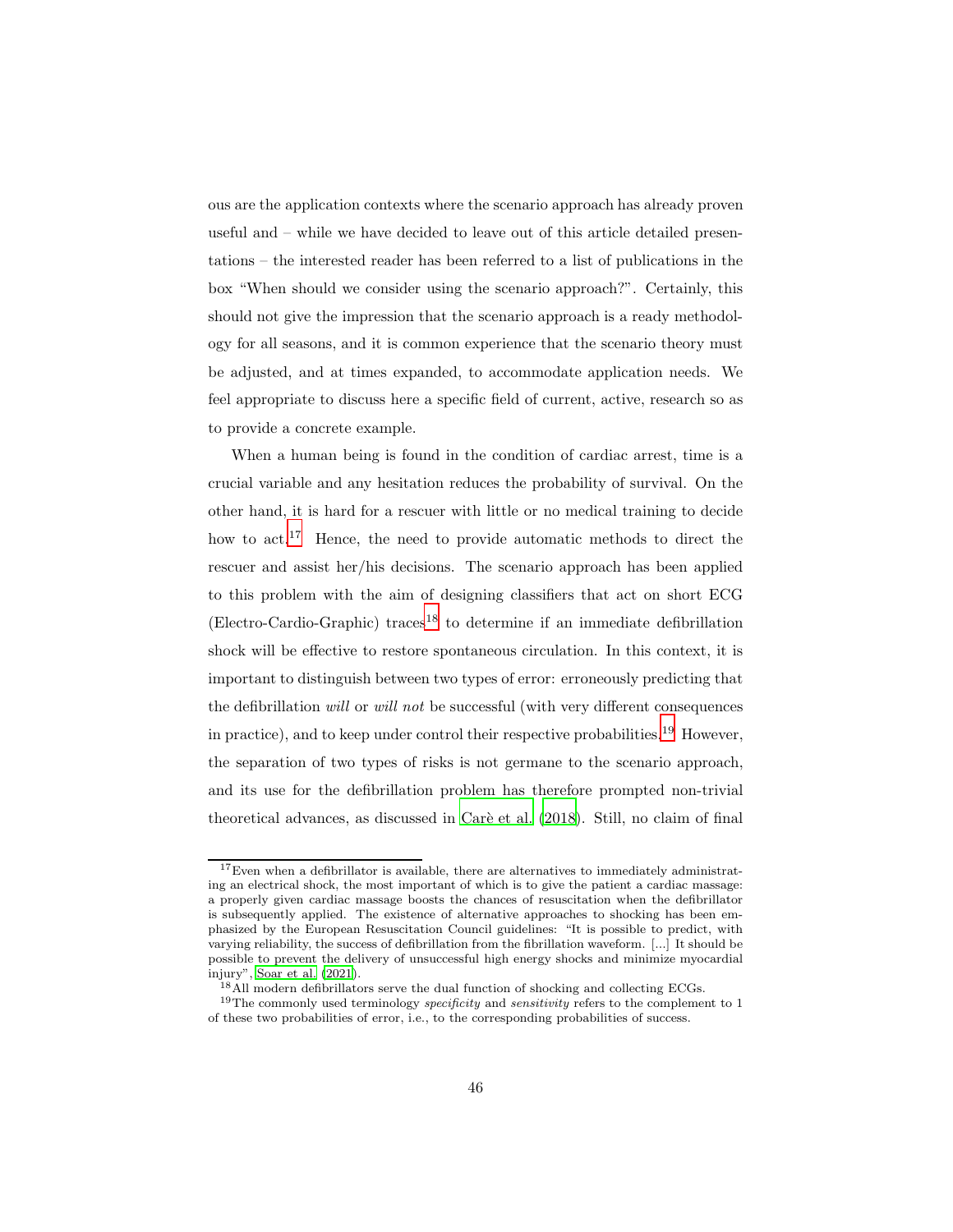success can be pronounced: for this problem precise limits to the specificity and the sensitivity (50% and 95%, respectively, see [Neurauter et al. \(2007\)](#page-56-6)) need to be guaranteed before a classifier can be deployed on the territory, a performance result that requires more research to be achieved.

The above is just one among many examples where the scenario theory has been adjusted, and expanded in scope, to cover the specific needs of applications. Indeed, accommodating application requirements has been a major engine through the years that has fostered a continuing growth of the scenario theory. Despite all this, the unexplored territory remains vast and we should note that at present the scenario theory is articulated around a paradigm that presents some structural limitations. Two aspects that we deem of primary importance are discussed here, in the hope that this can also stimulate further research.

(a) Problems with partial knowledge.

Throughout this article, and indeed everywhere in the scenario literature, it has been assumed that all uncertain elements are encapsulated in  $\delta$ , so that, after a scenario has been collected, one acquires a full picture for the particular situation referring to that  $\delta$  and can ascertain the ensuing performance achieved by any hypothetical decision  $x$ . To make a concrete example, in the stock market application of [Pagnoncelli et al. \(2012\)](#page-56-3); [Ramponi & Campi \(2018\)](#page-57-3); [Arici et al.](#page-48-4) [\(2021\)](#page-48-4),  $\delta$  contains the rate-of-return of all assets in the portfolio, so that, given a scenario referring to the past, the overall return of any possible diversified investment can be computed. While this assumption is completely plausible for this application, still suppose for the sake of the argument that the investor is only provided with the overall return of his own investment (that associated to the diversification that has been actually adopted to buy assets) at the end of each period of investment (from this information, clearly, one cannot figure out the rate-of-return of each single asset) and has to decide how to proceed on investing in the next period. This set-up introduces new, non-trivial, challenges: since no full picture is acquired from the data, one is facing the need to achieve the dual effect of exploring what is unknown while exploiting what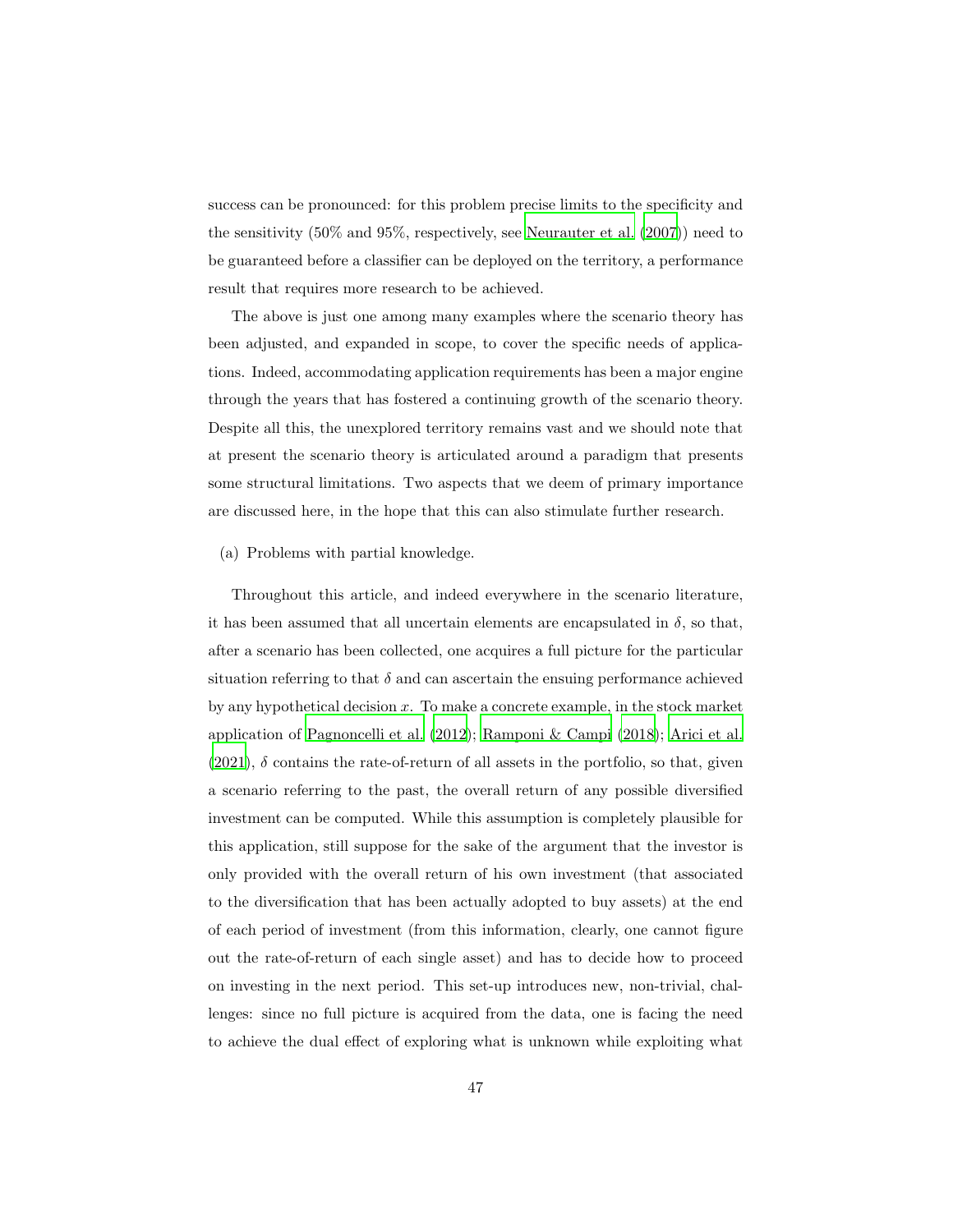is known. In turn, since now knowledge depends on actions, this rules out the assumption of independence that is inherent in the current formulation of the scenario approach. We believe that studying active learning schemes within the scenario approach is of primary importance for various endeavors in control and should rank high in the research agenda.

(b) Problems with varying distribution.

An assumption the scenario approach rests on is that the distribution by which scenarios are drawn remains the same through trials. Often, however, this assumption is only approximately satisfied or holds for a limited amount of time. For example, referring again to an investment problem, the assumption that the rate-of-returns have invariant distribution may be valid only within a restricted time horizon. Moreover, different distributions may be encountered at the time of making a decision and at the later time when the decision is applied, owing to circumstances that are not due to time-variability of the environment but rather to different mechanisms of exposition to observations in the two phases of learning and testing. For example, the emerging field of adver-sarial machine learning, see, e.g., the survey paper Ortiz-Jiménez et al. [\(2021\)](#page-56-7), addresses problems of this nature: the input distribution can be varied, even maliciously, by an opponent to mislead the trained classifier. One challenging and important topic within the scenario methodology is to accommodate varying distributions. The research on this topic may proceed at least in two directions: (i) providing guarantees for existing schemes, e.g., worst-case, that remain intact under limited variations of the distribution, see, e.g., [Erdogan &](#page-51-7) Iyengar [\(2006\)](#page-51-7) for an early contribution in this direction; (ii) designing scenario-based techniques that naturally incorporate robustness features against variability of the distribution while preserving the guarantees on the risk.

## References

<span id="page-47-0"></span>Alamo, T., Tempo, R., & Camacho, E. (2009). A randomized strategy for probabilistic solutions of uncertain feasibility and optimization problems. IEEE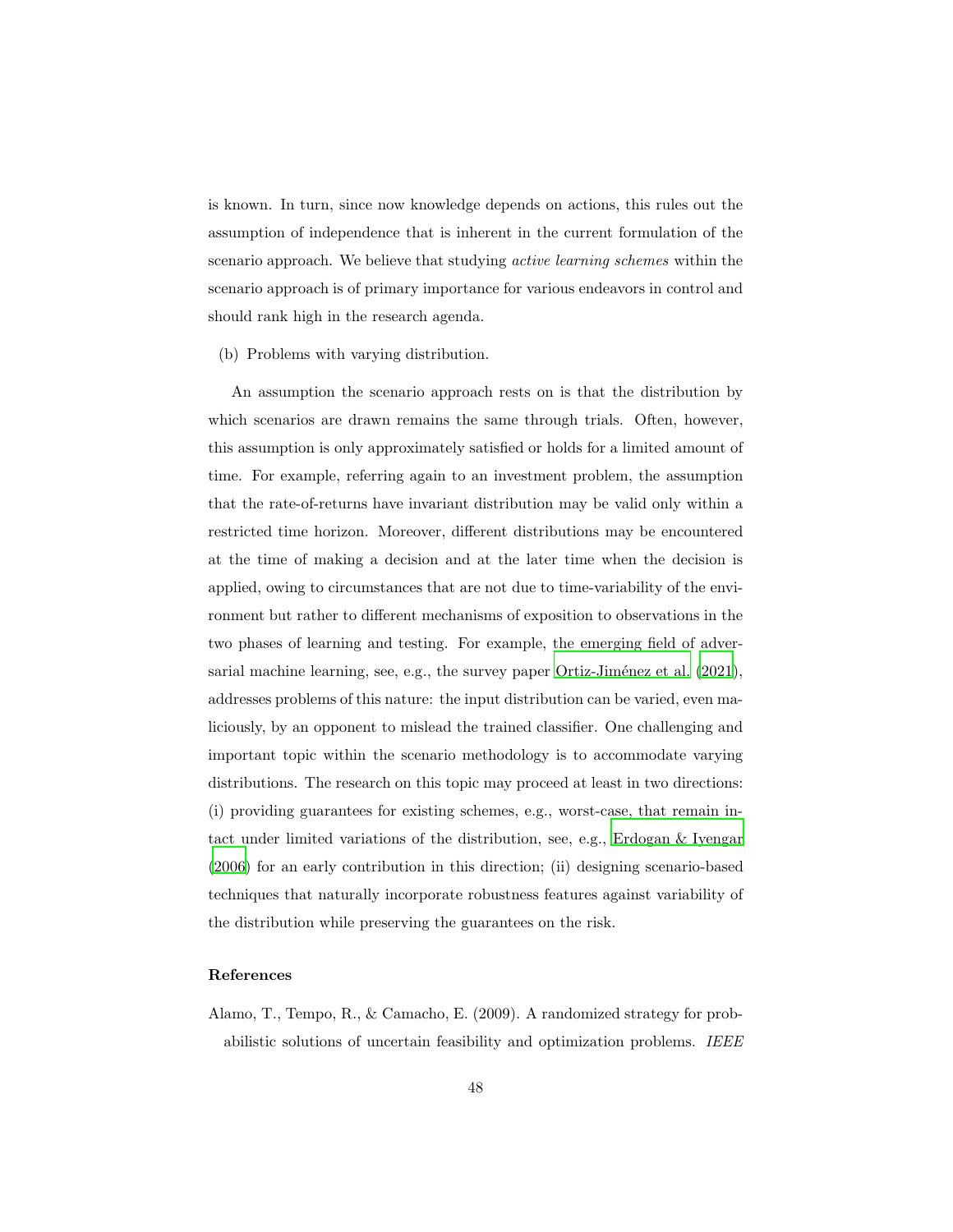Transactions on Automatic Control, 54, 2545–2559.

- <span id="page-48-6"></span>Alamo, T., Tempo, R., Luque, A., & Ramirez, D. R. (2015). Randomized methods for design of uncertain systems: Sample complexity and sequential algorithms. Automatica, 52, 160–172.
- <span id="page-48-2"></span>Apkarian, P., & Noll, D. (2018). Structured  $H_{\infty}$ -control of infinite-dimensional systems. International Journal of Robust and Nonlinear Control, 28, 3212– 3238.
- <span id="page-48-4"></span>Arici, G., Campi, M. C., Carè, A., Dalai, M., & Ramponi, F. A. (2021). A theory of the risk for empirical CVaR with application to portfolio selection. Journal of Systems Science and Complexity, 34, 1–16. doi:[https://doi.org/10.1007/s11424-021-1229-3](http://dx.doi.org/https://doi.org/10.1007/s11424-021-1229-3).
- <span id="page-48-8"></span>Assif, M., Chatterjee, D., & Banavar, R. (2020). Scenario approach for minmax optimization with emphasis on the nonconvex case: Positive results and caveats. SIAM Journal on Optimization, 30, 1119–1143.
- <span id="page-48-0"></span>Åström, K. J., & Hägglund, T. (1995). PID controllers: theory, design, and tuning volume 2. Instrument society of America, Research Triangle Park, NC.
- <span id="page-48-7"></span>Barron, A., Rissanen, J., & Yu, B. (1998). The minimum description length principle in coding and modeling. IEEE Transactions on Information Theory, 44, 2743–2760.
- <span id="page-48-1"></span>Bazanella, A. S., Campestrini, L., & Eckhard, D. (2011). Data-driven Controller *Design: the*  $H_2$  *Approach.* Springer Science & Business Media.
- <span id="page-48-5"></span>Black, F., & Scholes, M. (1973). The pricing of options and corporate liabilities. Journal of Political Economy, 81, 637–654.
- <span id="page-48-3"></span>Borri, A., Cacace, F., De Gaetano, A., Germani, A., Manes, C., Palumbo, P., Panunzi, S., & Pepe, P. (2017). Luenberger-like observers for nonlinear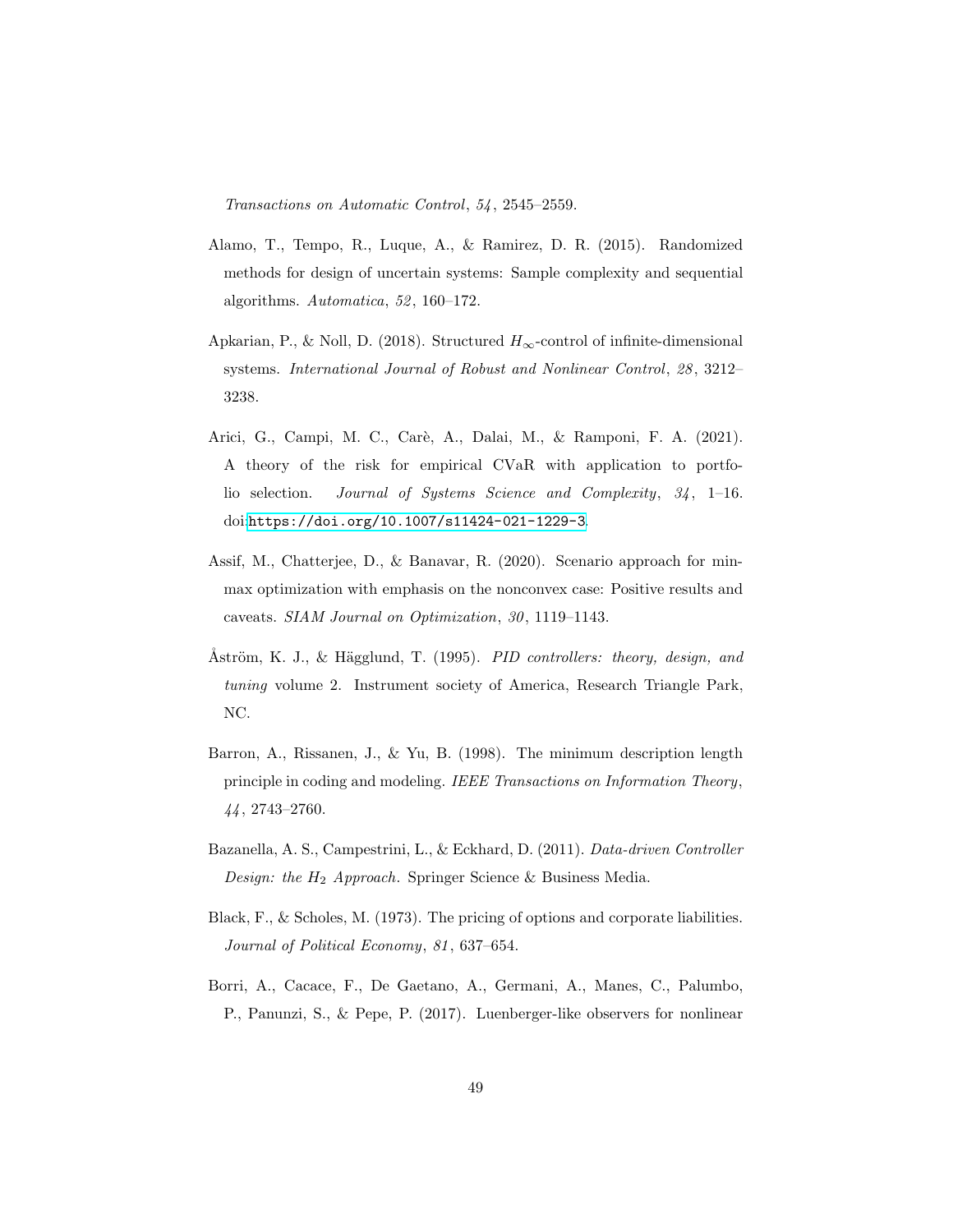time-delay systems with application to the artificial pancreas: The attainment of good performance. IEEE Control Systems Magazine, 37, 33–49. doi:[10.1109/MCS.2017.2696759](http://dx.doi.org/10.1109/MCS.2017.2696759).

- <span id="page-49-3"></span>Bosq, D. (1998). Nonparametric Statistics for Stochastic Processes. 2nd ed. Springer-Verlag.
- <span id="page-49-0"></span>Breiman, L. et al. (2001). Statistical modeling: The two cultures (with comments and a rejoinder by the author). Statistical Science, 16, 199–231.
- <span id="page-49-6"></span>Calafiore, G. C. (2010a). Learning noisy functions via interval models. Systems  $\mathcal C$  Control Letters, 59, 404 – 413.
- <span id="page-49-5"></span>Calafiore, G. C. (2010b). Random convex programs. SIAM Journal on Optimization, 20, 3427–3464.
- <span id="page-49-1"></span>Calafiore, G. C. (2013). Direct data-driven portfolio optimization with guaranteed shortfall probability. Automatica, 49, 370–380.
- <span id="page-49-7"></span>Campi, M. C. (2010). Classification with guaranteed probability of error. Machine Learning, 80, 63–84.
- <span id="page-49-2"></span>Campi, M. C., Calafiore, G., & Garatti, S. (2009a). Interval predictor models: identification and reliability. Automatica, 45, 382–392.
- <span id="page-49-8"></span>Campi, M. C., & Carè, A. (2013). Random convex programs with  $L_1$ regularization: sparsity and generalization. SIAM Journal on Control and Optimization, 51, 3532–3557.
- <span id="page-49-4"></span>Campi, M. C., & Garatti, S. (2008). The exact feasibility of randomized solutions of uncertain convex programs. SIAM Journal on Optimization, 19, 1211–1230.
- <span id="page-49-9"></span>Campi, M. C., & Garatti, S. (2011). A sampling-and-discarding approach to chance-constrained optimization: feasibility and optimality. Journal of Optimization Theory and Applications, 148, 257–280.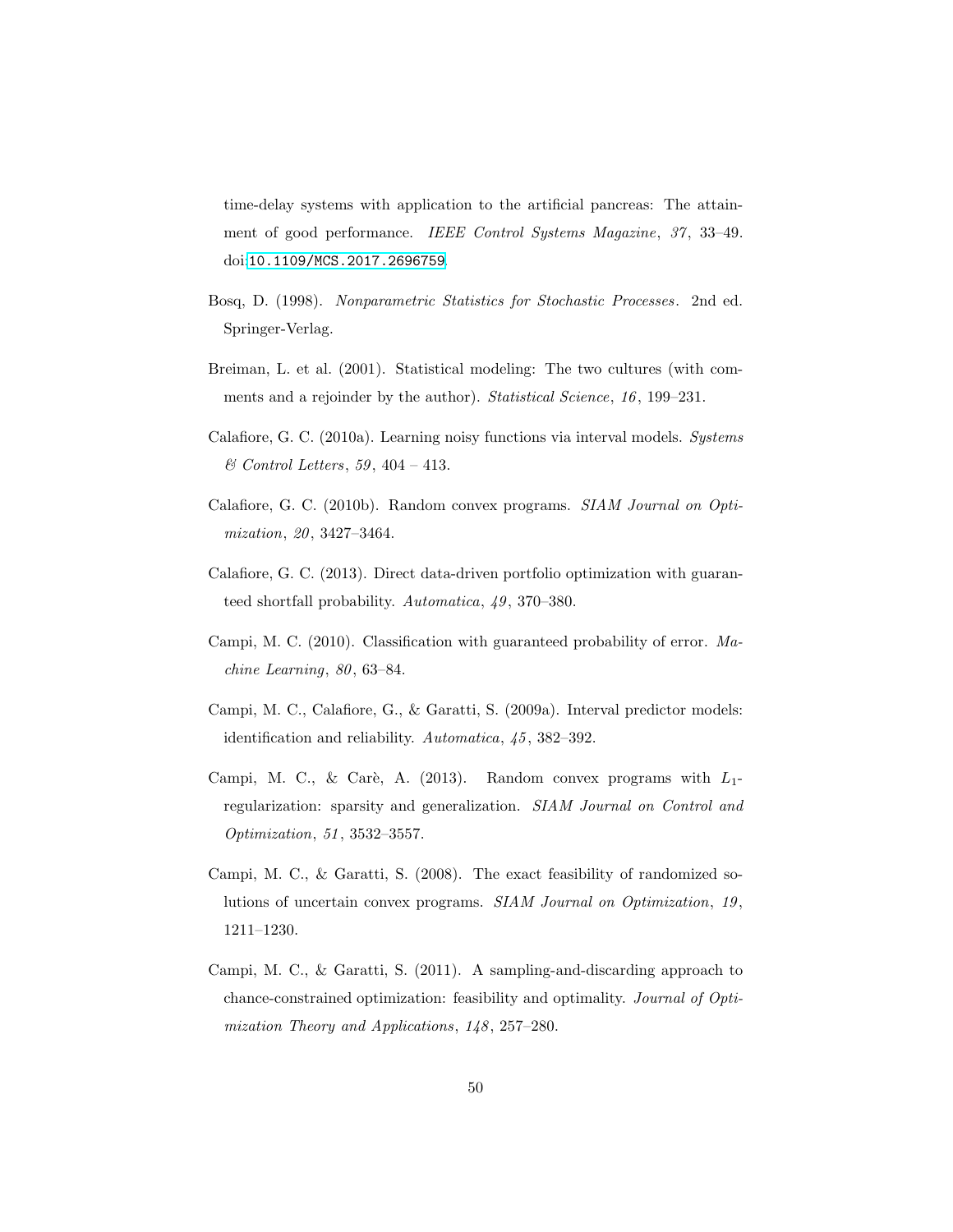- <span id="page-50-8"></span>Campi, M. C., & Garatti, S. (2018). Wait-and-judge scenario optimization. Mathematical Programming, 167, 155–189.
- <span id="page-50-9"></span>Campi, M. C., & Garatti, S. (2020). Scenario optimization with relaxation: a new tool for design and application to machine learning problems. https://arxiv.org/abs/2004.05839.
- <span id="page-50-5"></span>Campi, M. C., Garatti, S., & Prandini, M. (2009b). The scenario approach for systems and control design. Annual Reviews in Control, 33, 149 – 157.
- <span id="page-50-7"></span>Campi, M. C., Garatti, S., & Ramponi, F. A. (2018). A general scenario theory for nonconvex optimization and decision making. IEEE Transactions on Automatic Control, 63, 4067–4078.
- <span id="page-50-2"></span>Campi, M. C., Lecchini, A., & Savaresi, S. M. (2002). Virtual Reference Feedback Tuning: a direct method for the design of feedback controllers. Automatica, 38, 1337–1346.
- <span id="page-50-0"></span>Cannon, W. B. (1939). The Wisdom of the Body. Norton & Co.
- <span id="page-50-1"></span>Cappon, G., Facchinetti, A., Sparacino, G., Georgiou, P., & Herrero, P. (2019). Classification of postprandial glycemic status with application to insulin dosing in type 1 diabetes – an in silico proof-of-concept. Sensors, 19, 3168.
- <span id="page-50-6"></span>Carè, A., Campi, M. C., & Garatti, S. (2017). A coverage theory for least squares. Journal of the Royal Statistical Society: Series B (Statistical Methodology), 79, 1367–1389.
- <span id="page-50-4"></span>Carè, A., Garatti, S., & Campi, M. C. (2014). FAST – Fast Algorithm for the Scenario Technique. Operations Research, 62, 662–671.
- <span id="page-50-3"></span>Carè, A., Garatti, S., & Campi, M. C. (2015). Scenario min-max optimization and the risk of empirical costs. SIAM Journal on Optimization, 25, 2061– 2080.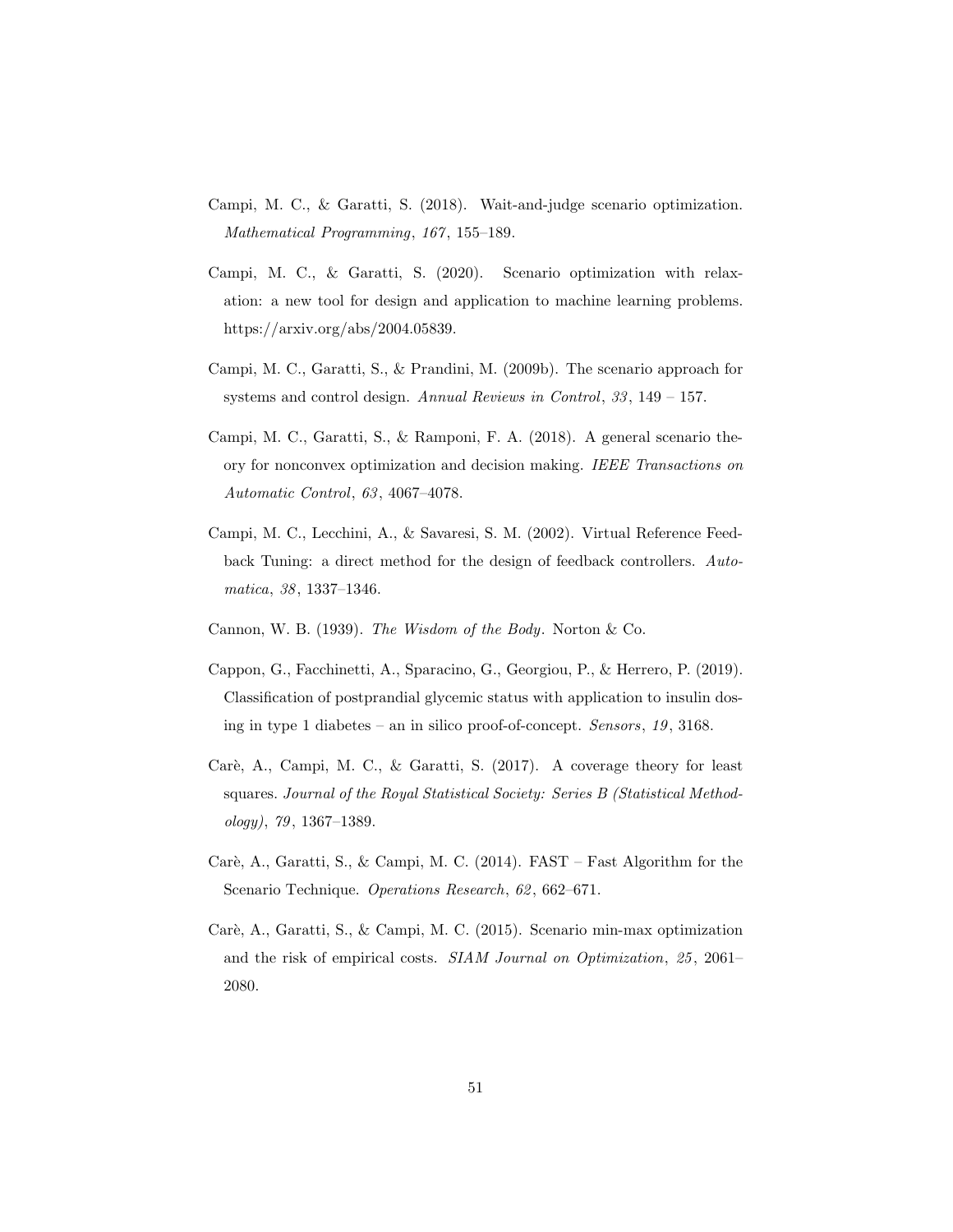- <span id="page-51-4"></span>Carè, A., Garatti, S., & Campi, M. C. (2019). The wait-and-judge scenario approach applied to antenna array design. Computational Management Science, 16, 481–499.
- <span id="page-51-3"></span>Carè, A., Ramponi, F. A., & Marco, M. C. (2018). A new classification algorithm with guaranteed sensitivity and specificity for medical applications. IEEE Control Systems Letters, 2, 393–398.
- <span id="page-51-1"></span>Chiluka, S. K., Ambati, S. R., Seepana, M. M., & Babu Gara, U. B. (2021). A novel robust Virtual Reference Feedback Tuning approach for minimum and non-minimum phase systems. ISA Transactions, in press. doi:[https://doi.org/10.1016/j.isatra.2021.01.018](http://dx.doi.org/https://doi.org/10.1016/j.isatra.2021.01.018).
- <span id="page-51-6"></span>Crespo, L. G., Kenny, S. P., & Giesy, D. P. (2016). Interval predictor models with a linear parameter dependency. Journal of Verification, Validation and Uncertainty Quantification, 1, 021007.
- <span id="page-51-5"></span>Dagan, Y., Daskalakis, C., , Dikkala, N., & Jayanti, S. (2019). Learning from weakly dependent data under Dobrushin?s condition. In Proceedings of Machine Learning Research. 32nd Annual Conference on Learning Theory.
- <span id="page-51-0"></span>Devi, S., Malarvezhi, P., Dayana, R., & Vadivukkarasi, K. (2020). A comprehensive survey on autonomous driving cars: A perspective view. Wireless Personal Communication, 114, 2121–2133.
- <span id="page-51-2"></span>Di Ferdinando, M., Pepe, P., Di Gennaro, S., Borri, A., & Palumbo, P. (2021). Quantized sampled-data static output feedback control of the glucose?insulin system. Control Engineering Practice, 112, 104828. URL: <https://www.sciencedirect.com/science/article/pii/S0967066121001052>. doi:[https://doi.org/10.1016/j.conengprac.2021.104828](http://dx.doi.org/https://doi.org/10.1016/j.conengprac.2021.104828).
- <span id="page-51-7"></span>Erdogan, E., & Iyengar, G. (2006). Ambiguous chance constrained problems and robust optimization. Mathematical Programming, 107, 37–61.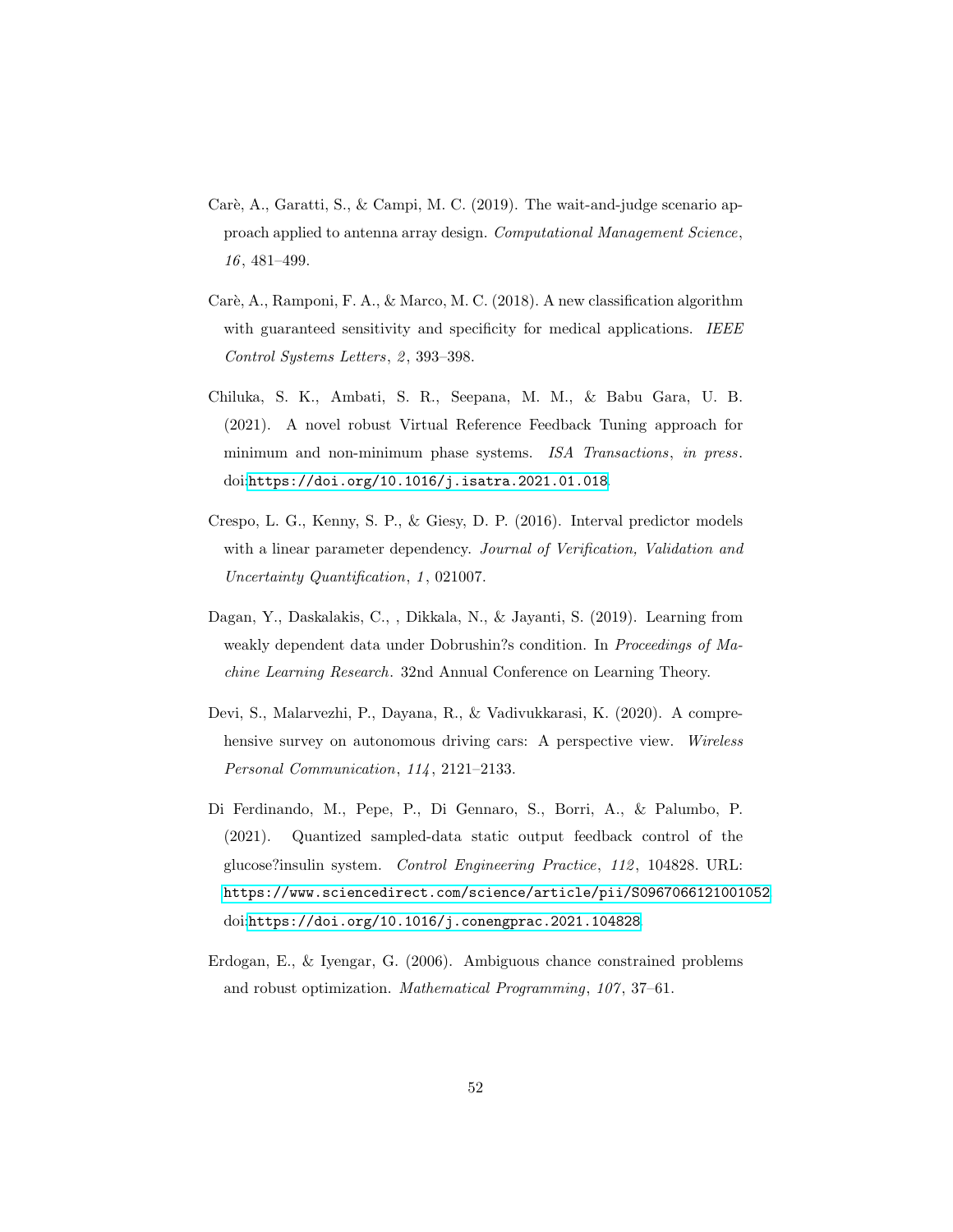- <span id="page-52-6"></span>Esfahani, P. M., Sutter, T., & Lygeros, J. (2015). Performance bounds for the scenario approach and an extension to a class of non-convex programs. IEEE Transactions on Automatic Control, 60, 46–58.
- <span id="page-52-0"></span>Esteva, A., Kuprel, B., Novoa, R. A., Ko, J., Swetter, S. M., Blau, H. M., & Thrun, S. (2017). Dermatologist-level classification of skin cancer with deep neural networks. Nature, 542, 115–118.
- <span id="page-52-2"></span>Formentin, S., Campi, M. C., Carè, A., & Savaresi, S. M. (2019). Deterministic continuous-time Virtual Reference Feedback Tuning (VRFT) with application to PID design. Systems & Control Letters, 127, 25-34.
- <span id="page-52-3"></span>Formentin, S., Garatti, S., Rallo, G., & Savaresi, S. M. (2018). Robust direct data-driven controller tuning with an application to vehicle stability control. International Journal of Robust and Nonlinear Control, 28, 3752–3765. URL: <https://onlinelibrary.wiley.com/doi/abs/10.1002/rnc.3782>. doi:[https://doi.org/10.1002/rnc.3782](http://dx.doi.org/https://doi.org/10.1002/rnc.3782). [arXiv:https://onlinelibrary.wiley.com/doi/pdf/10.1002/](http://arxiv.org/abs/https://onlinelibrary.wiley.com/doi/pdf/10.1002/rnc.3782)
- <span id="page-52-1"></span>Formentin, S., Heusden, K., & Karimi, A. (2014). A comparison of model-based and data-driven controller tuning. International Journal of Adaptive Control and Signal Processing, 28, 882–897.
- <span id="page-52-8"></span>Garatti, S., & Campi, M. C. (2013). Modulating robustness in control design: principles and algorithms. IEEE Control Systems Magazine, 33, 36–51.
- <span id="page-52-5"></span>Garatti, S., & Campi, M. C. (2019). Risk and complexity in scenario optimization. Mathematical Programming, in press. doi:[https://doi.org/10.1007/s10107-019-01446-4](http://dx.doi.org/https://doi.org/10.1007/s10107-019-01446-4).
- <span id="page-52-7"></span>Garatti, S., & Campi, M. C. (2021). The risk of making decisions from data through the lens of the scenario approach. In Proceedings of the 19th IFAC Symposium on System Identification. Padua, Italy.
- <span id="page-52-4"></span>Garatti, S., Campi, M. C., & Carè, A. (2019). On a class of interval predictor models with universal reliability. Automatica, 110, 108542.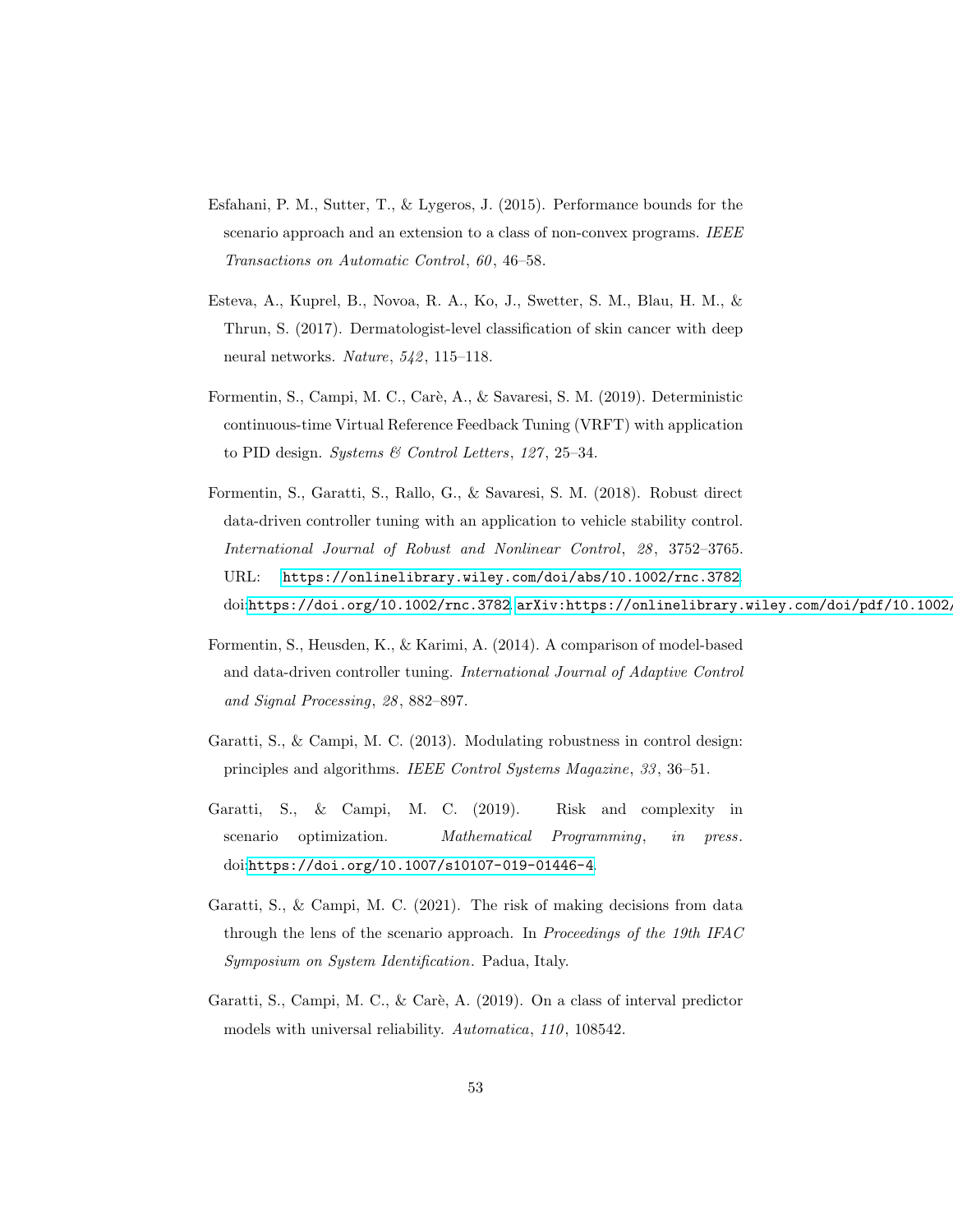- <span id="page-53-4"></span>Geng, X., & Xie, L. (2019). Data-driven decision making in power systems with probabilistic guarantees: Theory and applications of chance-constrained optimization. Annual Reviews in Control, 47, 341–363.
- <span id="page-53-5"></span>Geng, X., Xie, L., & Modarresi, M. S. (2021). Computing essential sets for convex and non-convex scenario problems: Theory and application. IEEE Transactions on Control of Network Systems, (pp. 1–1). doi:[10.1109/TCNS.2021.3100404](http://dx.doi.org/10.1109/TCNS.2021.3100404). Early access.
- <span id="page-53-2"></span>Gerencsér, L., Vágó, Z., & Hjalmarsson, H. (2002). Randomization methods in optimization and adaptive control. In B. Pasik-Duncan (Ed.), Stochastic Theory and Control (pp. 137–153). Springer Berlin Heidelberg.
- <span id="page-53-3"></span>Ghasedi Dizaji, K., Herandi, A., Deng, C., Cai, W., & Huang, H. (2017). Deep clustering via joint convolutional autoencoder embedding and relative entropy minimization. In Proceedings of the IEEE International Conference on Computer Vision (pp. 5736–5745).
- <span id="page-53-6"></span>Graepel, T., Herbrich, R., & Shawe-Taylor, J. (2005). PAC-bayesian compression bounds on the prediction error of learning algorithms for classification. Machine Learning, 59, 55–76.
- <span id="page-53-7"></span>Grammatico, S., Zhang, X., Margellos, K., Goulart, P. J., & Lygeros, J. (2016). A scenario approach for non-convex control design. IEEE Transactions on Automatic Control, 61, 334–345.
- <span id="page-53-1"></span>Gruyer, D., Magnier, V., Hamdi, K., Claussmann, L., Orfila, O., & Rakotonirainy, A. (2017). Perception, information processing and modeling: Critical stages for autonomous driving applications. Annual Reviews in Control, 44, 323 – 341.
- <span id="page-53-0"></span>Guanetti, J., Kim, Y., & Borrelli, F. (2018). Control of connected and automated vehicles: State of the art and future challenges. Annual Reviews in Control, 45, 18–40.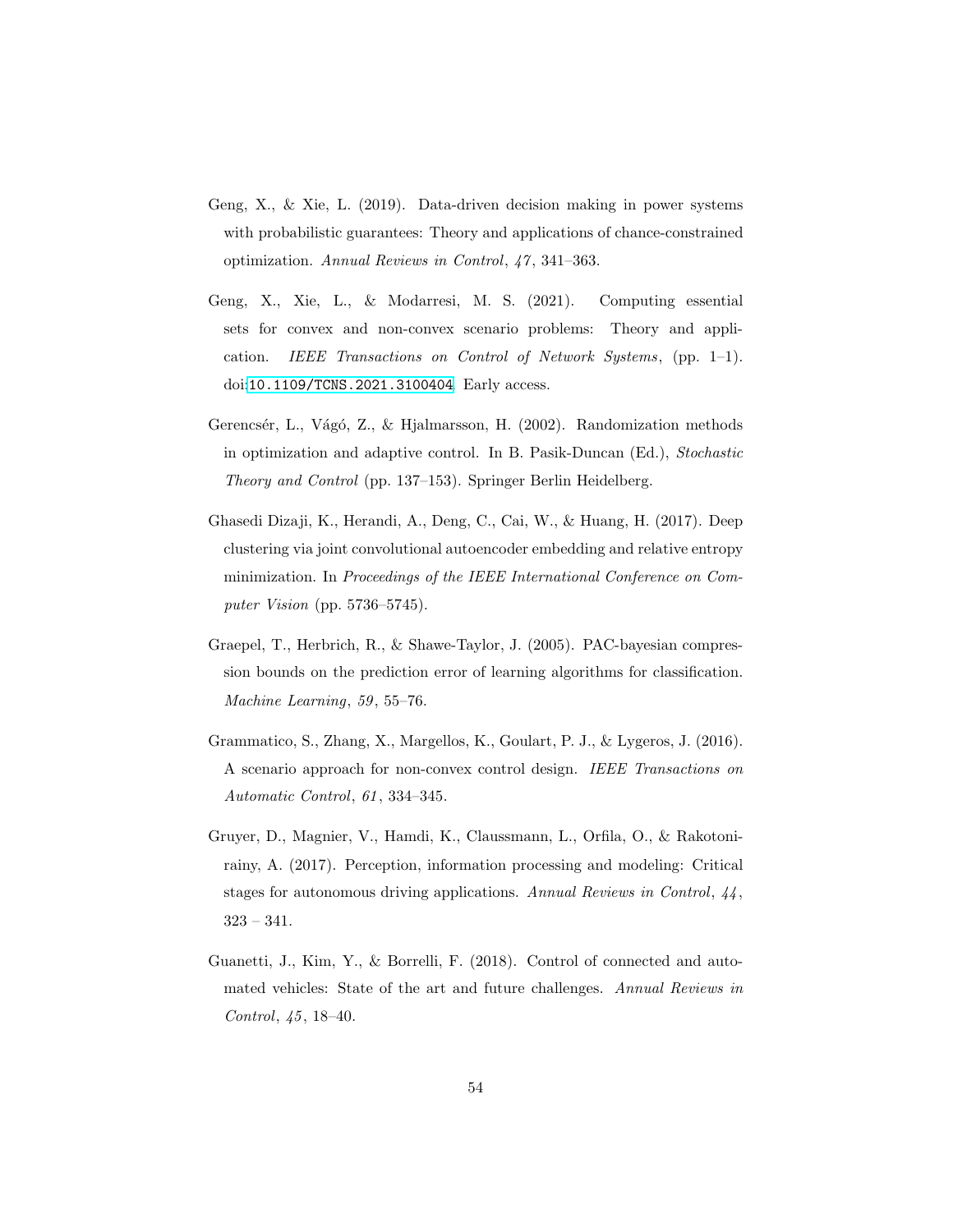- <span id="page-54-2"></span>Guardabassi, G. O., & Savaresi, S. M. (2000). Virtual reference direct design method: an off-line approach to data-based control system design. IEEE Transactions on Automatic Control, 45, 954–959.
- <span id="page-54-9"></span>Hanneke, S., & Kontorovich, A. (2019). A sharp lower bound for agnostic learning with sample compression schemes. In 30th International Conference on Algorithmic Learning Theory (pp. 489–505).
- <span id="page-54-3"></span>Hjalmarsson, H. (2002). Iterative Feedback Tuning — an overview. International Journal of Adaptive Control and Signal Processing, 16, 373–395.
- <span id="page-54-1"></span>Hjalmarsson, H., Gevers, M., Gunnarsson, S., & Lequin, O. (1998). Iterative Feedback Tuning: theory and applications. IEEE Control Systems Magazine, 18, 26–41.
- <span id="page-54-0"></span>Hoagland, M. B., & Dodson, B. (1995). The Way Life Works. Times Books.
- <span id="page-54-5"></span>Hori, T., Yubai, K., Yashiro, D., & Komada, S. (2016). Data-driven controller tuning for sensitivity minimization. In 2016 International Conference on Advanced Mechatronic Systems (ICAMechS) (pp. 132–137).
- <span id="page-54-4"></span>Hou, Z.-S., & Wang, Z. (2013). From model-based control to data-driven control: Survey, classification and perspective. Information Sciences, 235, 3–35.
- <span id="page-54-6"></span>Karimi, A., & Kammer, C. (2017). A data-driven approach to robust control of multivariable systems by convex optimization. Automatica, 85, 227–233.
- <span id="page-54-7"></span>Krizhevsky, A., Sutskever, I., & Hinton, G. E. (2012). ImageNet classification with deep convolutional neural networks. In Advances in Neural Information Processing Systems (pp. 1097–1105).
- <span id="page-54-8"></span>Lacerda, M. J., Martins, S. A. M., & Nepomuceno, E. G. (2018). Structure selection based on interval predictor model for recovering static non-linearities from chaotic data. IET Control Theory & Applications, 12, 1889–1894(5).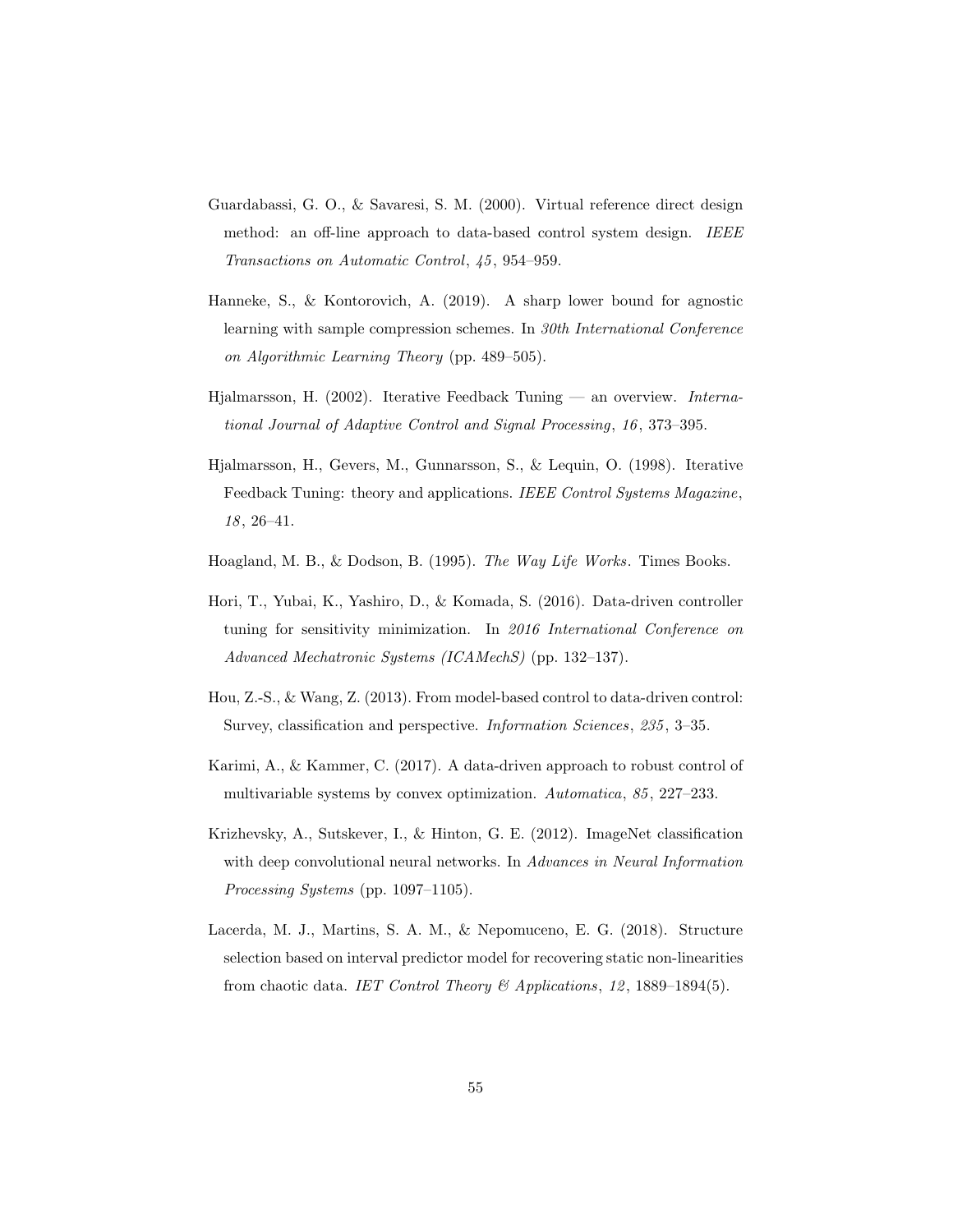- <span id="page-55-1"></span>Li, S., Lian, J., Conejo, A. J., & Zhang, W. (2020). Transactive energy systems: The market-based coordination of distributed energy resources. IEEE Control Systems Magazine, 40, 26–52.
- <span id="page-55-5"></span>Littlestone, N., & Warmuth, M. (1986). Relating data compression and learnability. Technical report, University of California Santa Cruz.
- <span id="page-55-0"></span>Macfarlane, J. (2019). When apps rule the road: The proliferation of navigation apps is causing traffic chaos. it's time to restore order. IEEE Spectrum, 56, 22–27.
- <span id="page-55-9"></span>Margellos, K., Falsone, A., Garatti, S., & Prandini, M. (2018). Distributed constrained optimization and consensus in uncertain networks via proximal minimization. IEEE Transactions on Automatic Control, 63, 1372–1387.
- <span id="page-55-8"></span>Margellos, K., Prandini, M., & Lygeros, J. (2015). On the connection between compression learning and scenario based single-stage and cascading optimization problems. IEEE Transactions on Automatic Control, 60, 2716–2721.
- <span id="page-55-6"></span>Ming, L., & Vitányi, P. M. B. (1990). Kolmogorov complexity and its applications. In Algorithms and Complexity (pp. 187–254). Elsevier.
- <span id="page-55-3"></span>Modarresi, M. S., Xie, L., Campi, M. C., Garatti, S., Carè, A., Thatte, A. A., & Kumar, P. R. (2019). Scenario-based economic dispatch with tunable risk levels in high-renewable power systems. IEEE Transactions on Power Systems, 34, 5103–5114.
- <span id="page-55-2"></span>Moore, K. L. (2012). Iterative Learning Control for Deterministic Systems. Springer Science & Business Media.
- <span id="page-55-7"></span>Moran, S., & Yehudayoff, A. (2016). Sample compression schemes for VC classes. Journal of the ACM, 63.
- <span id="page-55-4"></span>Nasir, H. A., Carè, A., & Weyer, E. (2018). A scenario-based stochastic MPC approach for problems with normal and rare operations with an application to rivers. IEEE Transactions on Control Systems Technology, 27, 1397–1410.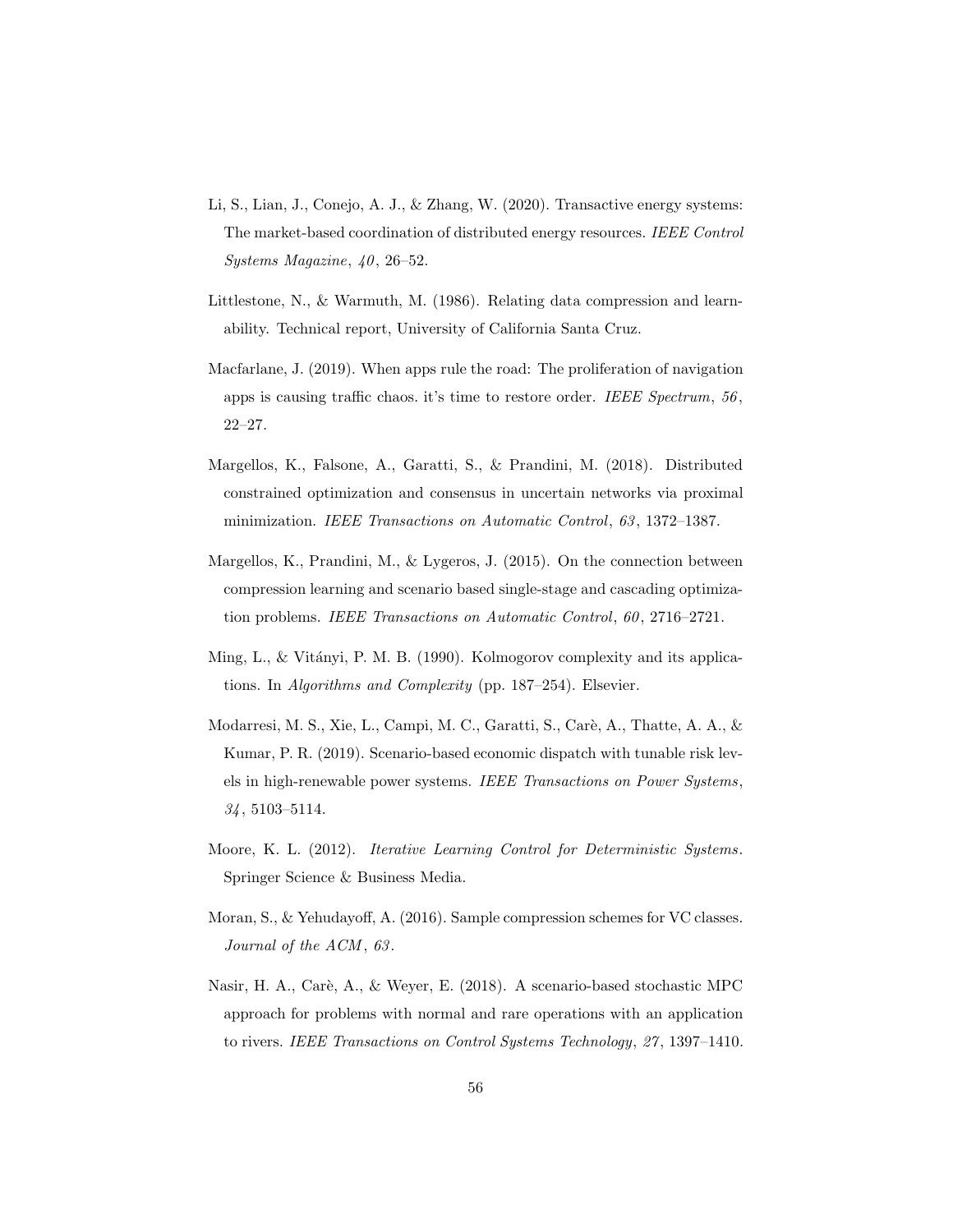- <span id="page-56-4"></span>Nasir, H. A., Garatti, S., & Weyer, E. (2016). Scenario based stochastic MPC schemes for rivers with feasibility assurance. In 2016 European Control Conference (ECC) (pp. 1928–1933).
- <span id="page-56-6"></span>Neurauter, A., Eftestøl, T., Kramer-Johansen, J., Abella, B. S., Sunde, K., Wenzel, V., Lindner, K. H., Eilevstjønn, J., Myklebust, H. et al. (2007). Prediction of countershock success using single features from multiple ventricular fibrillation frequency bands and feature combinations using neural networks. Resuscitation, 73, 253–263.
- <span id="page-56-2"></span>Norvig, P. (2017). On Chomsky and the two cultures of statistical learning. In W. Pietsch, J. Wernecke, & M. Ott (Eds.), Berechenbarkeit der Welt? Philosophie und Wissenschaft im Zeitalter von Big Data (pp. 61–83). Wiesbaden: Springer Fachmedien Wiesbaden.
- <span id="page-56-1"></span>Novara, C., & Milanese, M. (2019). Control of MIMO nonlinear systems: A data-driven model inversion approach. Automatica, 101, 417–430.
- <span id="page-56-7"></span>Ortiz-Jiménez, G., Modas, A., Moosavi-Dezfooli, S.-M., & Frossard, P. (2021). Optimism in the face of adversity: Understanding and improving deep learning through adversarial robustness. Proceedings of the IEEE, 109, 635–659. doi:[10.1109/JPROC.2021.3050042](http://dx.doi.org/10.1109/JPROC.2021.3050042).
- <span id="page-56-5"></span>Paccagnan, D., & Campi, M. C. (2019). The scenario approach meets uncertain game theory and variational inequalities. In 2019 IEEE 58th Conference on Decision and Control (CDC) (pp. 6124–6129).
- <span id="page-56-3"></span>Pagnoncelli, B. K., Reich, D., & Campi, M. C. (2012). Risk-return trade-off with the scenario approach in practice: A case study in portfolio selection. Journal of Optimization Theory and Applications, 155, 707–722.
- <span id="page-56-0"></span>Papageorgiou, M., & Papamichail, I. (2014). Coordinated ramp metering for freeways. In T. Samad, & A. M. Annaswamy (Eds.), The Impact of Control Technology, 2nd Edition. IEEE Control Systems Society.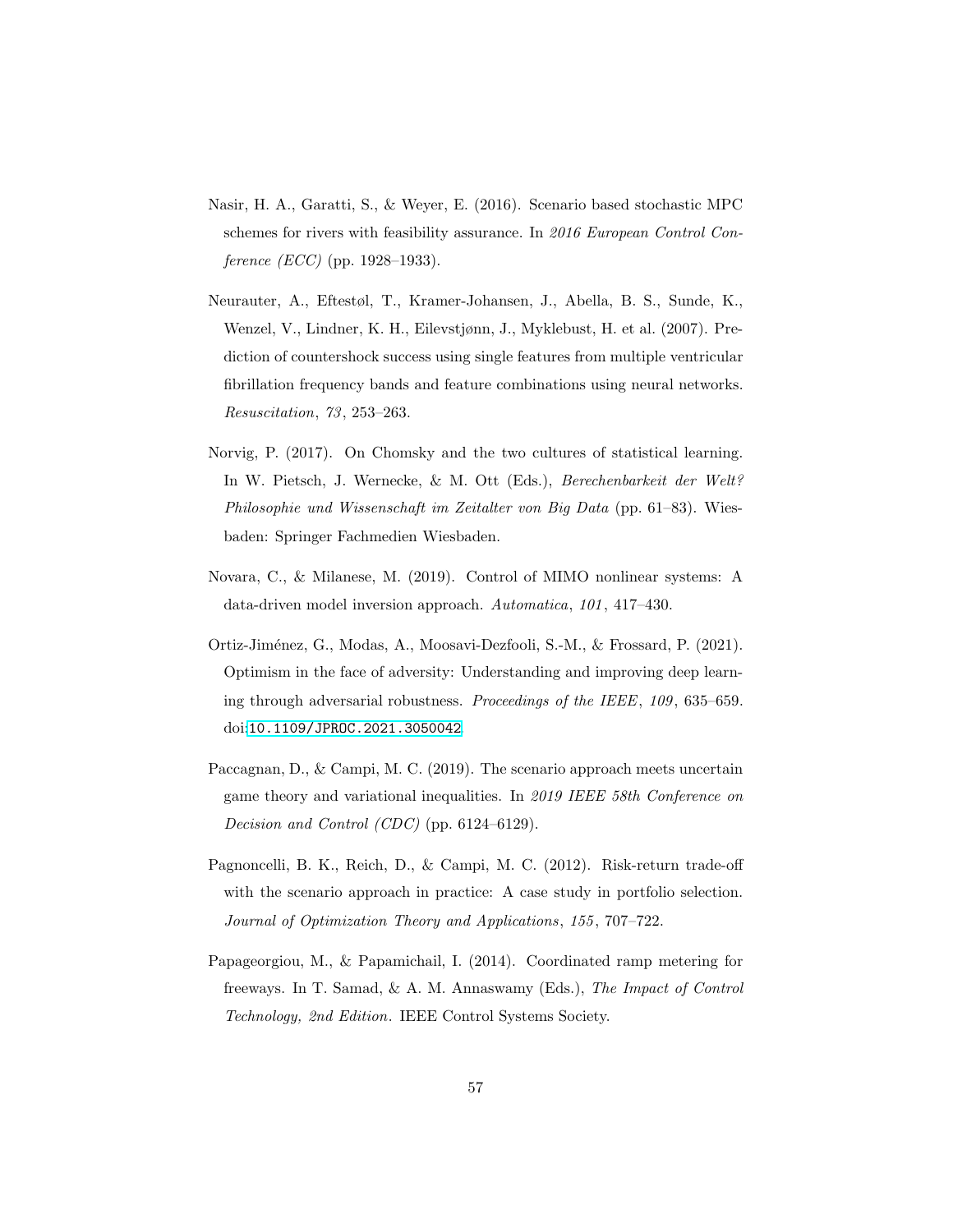- <span id="page-57-4"></span>Patelli, E., Broggi, M., Tolo, S., & Sadeghi, J. (2013). Cossan software: A multidisciplinary and collaborative software for uncertainty quantification. In Proceedings of the 2nd ECCOMAS Thematic Conference on Uncertainty Quantification in Computational Sciences and Engineering, UNCECOMP 2017, Rhodes Island, Greece.
- <span id="page-57-8"></span>Picallo, M., & Dörfler, F. (2019). Sieving out unnecessary constraints in scenario optimization with an application to power systems. In 2019 IEEE 58th Conference on Decision and Control (CDC) (pp. 6100–6105).
- <span id="page-57-0"></span>Quiroz, G. (2019). The evolution of control algorithms in artificial pancreas: A historical perspective. Annual Reviews in Control,  $48$ ,  $222 - 232$ .
- <span id="page-57-1"></span>Rallo, G., Formentin, S., Garatti, S., & Savaresi, S. M. (2016). Vehicle stability control via VRFT with probabilistic robustness guarantees. In 2016 IEEE 55th Conference on Decision and Control (CDC) (pp. 7165–7170).
- <span id="page-57-7"></span>Ramponi, F. A. (2018). Consistency of the scenario approach. SIAM Journal on Optimization, 28, 135–162.
- <span id="page-57-3"></span>Ramponi, F. A., & Campi, M. C. (2018). Expected shortfall: Heuristics and certificates. European Journal of Operational Research, 267, 1003–1013.
- <span id="page-57-5"></span>Rissanen, J. (1978). Modeling by shortest data description. Automatica, 14, 465–471.
- <span id="page-57-6"></span>Rissanen, J. (1986). Stochastic complexity and modeling. The Annals of Statistics, (pp. 1080–1100).
- <span id="page-57-2"></span>Riva, G., Nava, D., Formentin, S., & Savaresi, S. M. (2020). Robust force control for brake-by-wire actuators via scenario optimization. IFAC-PapersOnLine,  $53, 1-6$ . doi:[https://doi.org/10.1016/j.ifacol.2020.12.025](http://dx.doi.org/https://doi.org/10.1016/j.ifacol.2020.12.025). 21st IFAC World Congress.
- <span id="page-57-9"></span>Romao, L., Margellos, K., & Papachristodoulou, A. (2020). Tight generalization guarantees for the sampling and discarding approach to scenario optimization.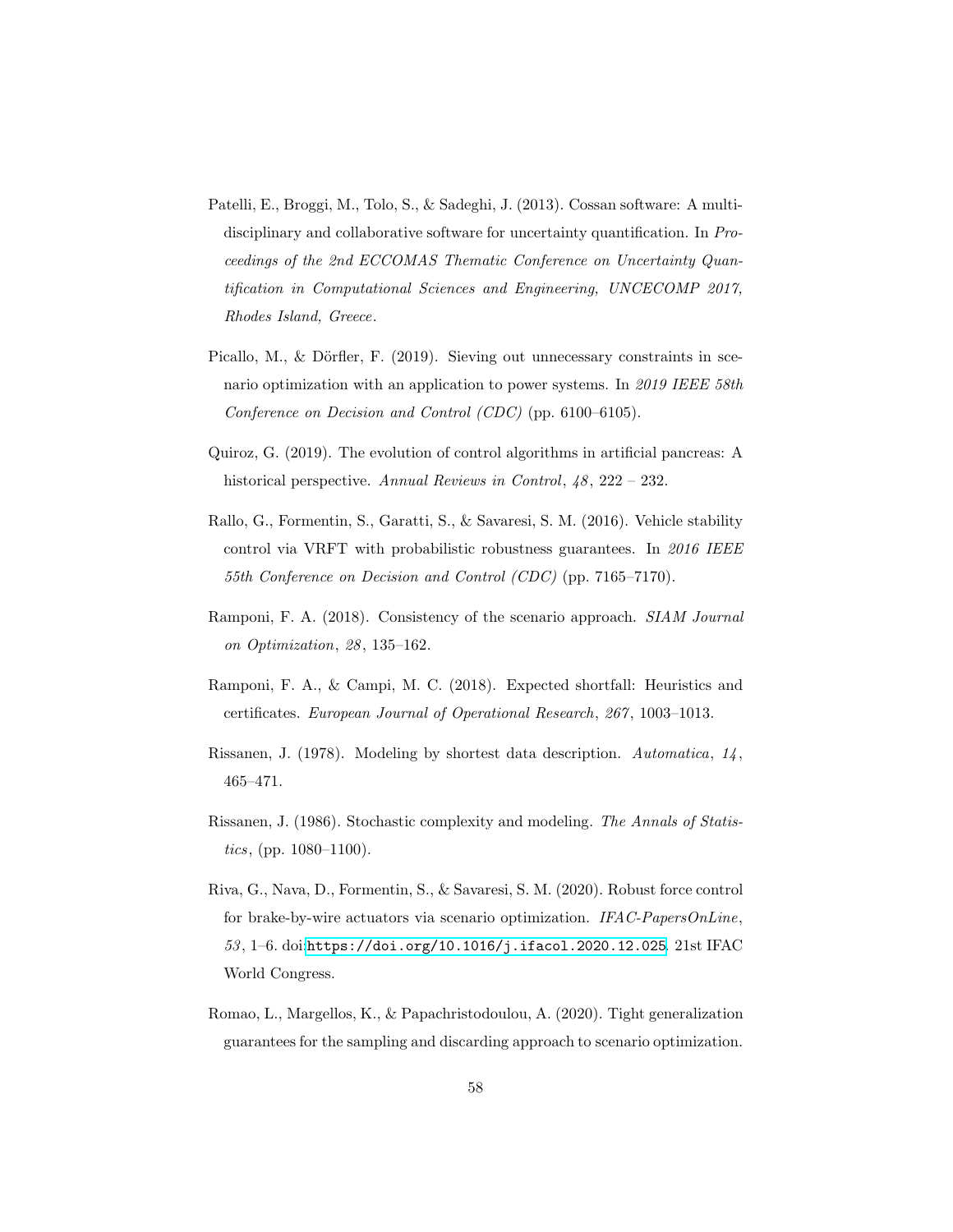In 2020 59th IEEE Conference on Decision and Control (CDC) (pp. 2228– 2233).

- <span id="page-58-1"></span>Safonov, M. G., & Tsao, T.-C. (1995). The unfalsified control concept: A direct path from experiment to controller. In Feedback Control, Nonlinear Systems, and Complexity (pp. 196–214). Springer.
- <span id="page-58-5"></span>Schildbach, G., Fagiano, L., & Morari, M. (2013). Randomized solutions to convex programs with multiple chance constraints. SIAM Journal on Optimization, 23, 2479–2501.
- <span id="page-58-0"></span>Seo, T., Bayen, A. M., Kusakabe, T., & Asakura, Y. (2017). Traffic state estimation on highway: A comprehensive survey. Annual Reviews in Control,  $43, 128 - 151.$
- <span id="page-58-6"></span>Shapiro, A., Dentcheva, D., & Ruszczyński, A. (2009). Lectures on Stochastic Programming: Modeling and Theory. Philadelphia, USA: MPS-SIAM.
- <span id="page-58-3"></span>Silver, D., Huang, A., Maddison, C. J., Guez, A., Sifre, L., van den Driessche, G., Schrittwieser, J., Antonoglou, I., Panneershelvam, V., Lanctot, M., Dieleman, S., Grewe, D., Nham, J., Kalchbrenner, N., Sutskever, I., Lillicrap, T., Leach, M., Kavukcuoglu, K., Graepel, T., & Hassabis, D. (2016). Mastering the game of Go with deep neural networks and tree search. Nature, 529, 484–503.
- <span id="page-58-7"></span>Soar, J., Böttiger, B. W., Carli, P., Couper, K., Deakin, C. D., Djärv, T., Lott, C., Olasveengen, T., Paal, P., Pellis, T., Perkins, G. D., Sandroni, C., & Nolan, J. P. (2021). European Resuscitation Council Guidelines 2021: Adult advanced life support. Resuscitation, 161, 115–151.
- <span id="page-58-4"></span>Sopasakis, P., Sarimveis, H., Macheras, P., & Dokoumetzidis, A. (2018). Fractional calculus in pharmacokinetics. Journal of pharmacokinetics and pharmacodynamics, 45, 107–125.
- <span id="page-58-2"></span>Sutter, T., Kamoutsi, A., Esfahani, P. M., & Lygeros, J. (2017). Data-driven approximate dynamic programming: A linear programming approach. In